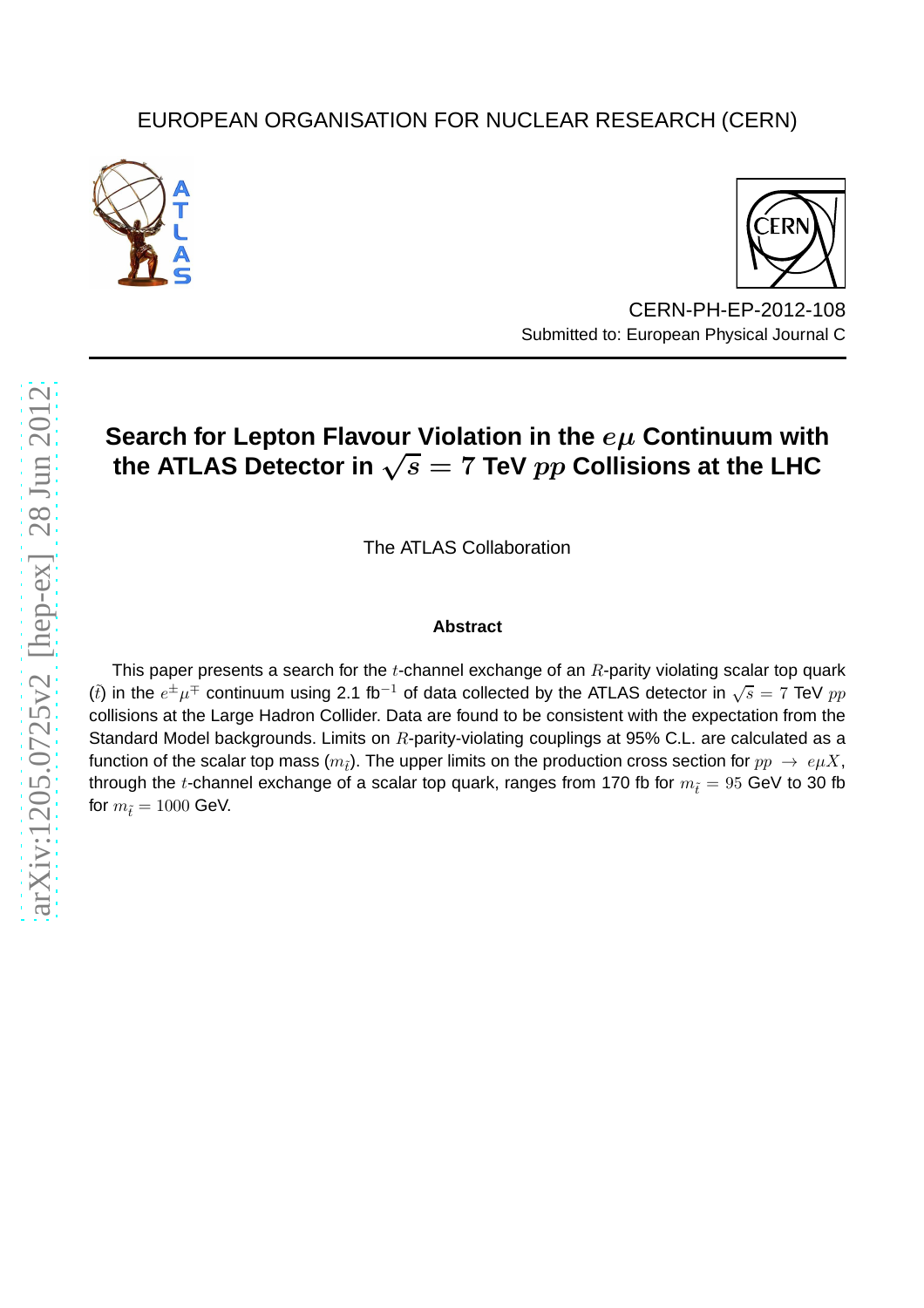## Search for Lepton Flavour Violation in the  $e\mu$  Continuum with the ATLAS Detector in  $\sqrt{s} = 7$  TeV pp Collisions at the LHC

The ATLAS Collaboration

CERN, 1211 Geneva 23, Switzerland e-mail: atlas.publications@cern.ch

June 29, 2012

**Abstract.** This paper presents a search for the  $t$ -channel exchange of an  $R$ -parity violating scalar top quark ( $\tilde{t}$ ) in the  $e^{\pm} \mu^{\mp}$  continuum using 2.1 fb<sup>-1</sup> of data collected by the ATLAS detector in  $\sqrt{s} = 7 \text{ TeV}$ pp collisions at the Large Hadron Collider. Data are found to be consistent with the expectation from the Standard Model backgrounds. Limits on R-parity-violating couplings at 95% C.L. are calculated as a function of the scalar top mass  $(m_i)$ . The upper limits on the production cross section for  $pp \rightarrow e\mu X$ , through the t-channel exchange of a scalar top quark, ranges from 170 fb for  $m_{\tilde{t}} = 95$  GeV to 30 fb for  $m_{\tilde{t}} = 1000 \text{ GeV}.$ 

#### 1 Introduction

In the Standard Model (SM), direct production of  $e^{\pm}\mu^{\mp}$  $(e\mu)$  pairs is forbidden in pp collisions due to lepton flavour conservation. However, in many extensions of the SM, lepton flavour violation (LFV) is permitted. In particular, R-parity-violating (RPV) supersymmetric (SUSY) models, LFV leptoquarks, and models with additional gauge symmetry allow LFV. Previous searches by the CDF, D0, and ATLAS Collaborations [\[1–](#page-6-0)[7\]](#page-6-1) have focused on resonant production of a heavy neutral particle which decays into an  $e\mu$  pair and have set limits on these models. In addition to resonant  $e\mu$  production, RPV SUSY models also allow for LFV interactions through the t-channel exchange of a scalar quark. The corresponding Lagrangian term for these RPV processes [\[8\]](#page-6-2) is  $\mathcal{W} = -\lambda'_{ijk}\tilde{u}_j\tilde{d}_k\ell_i$ , where  $\tilde{u}$  denotes the up-type squark field,  $d$  is the downtype quark field,  $\ell$  represents the lepton field, and  $\lambda'$  is the coupling at the production vertex. The indices  $i, j, k$  refer to fermion generations. This superpotential couples an uptype squark to a down-type quark and a lepton, allowing for production of  $e\mu$  pairs through the *t*-channel exchange of an up-type squark. This paper presents a search for this process in the  $e\mu$  continuum using 2.1 fb<sup>-1</sup> of pp collision data at  $\sqrt{s} = 7$  TeV collected by the ATLAS detector at the Large Hadron Collider (LHC).

The cross section for this process is expected to be dominated by the lightest up-type squark, which is taken to be the scalar top quark  $(\tilde{t})$  in this analysis. The Feynman diagram for the dominant process,  $d\bar{d} \rightarrow e^- \mu^+$  through the t-channel exchange of a  $\tilde{t}$ , is shown in Fig. [1.](#page-1-0) The leading-order (LO) partonic differential cross section is calculated as  $d\hat{\sigma}/d\hat{t} = |\lambda'_{131}\lambda'_{231}|^2 \hat{t}^2/[64N_c\pi\hat{s}^2(\hat{t} - m_{\tilde{t}}^2)^2],$ where  $\hat{s}$  and  $\hat{t}$  are the usual Mandelstam variables in the  $d\bar{d}$  centre-of-mass frame,  $N_c = 3$  is the colour factor,  $m_{\tilde{t}}$  is

the scalar top mass, and  $\lambda'_{131}$  ( $\lambda'_{231}$ ) is the coupling for the vertex  $d\tilde{t}e^{-}(\mu^{+}t\bar{d})$ . The process where the final state leptons have opposite charges to those in Fig. [1](#page-1-0) has the same cross section. Diagrams with the  $d$  and  $d$  independently replaced by s and  $\bar{s}$  quarks are also allowed. The form of the cross section for these diagrams is the same, but the indices on the  $\lambda'$  couplings are different. In the case of  $s\bar{s} \to \mu^{\pm}e^{\mp}$ , the cross section depends on  $|\lambda'_{132}\lambda'_{232}|$ . For  $d\bar{s} \to \mu^+e^-$  and  $s\bar{d} \to \mu^-e^+$ , the cross section depends on  $|\lambda'_{131}\lambda'_{232}|$ . Lastly, diagrams with  $s\bar{d} \to \mu^+e^$ and  $d\bar{s} \to \mu^- e^+$  depend on  $|\lambda'_{231} \lambda'_{132}|$ .



<span id="page-1-0"></span>**Fig. 1.** The Feynman diagram for  $d\bar{d} \rightarrow e^{-}\mu^{+}$  production through the t-channel exchange of a scalar top quark.

Strong limits on RPV couplings have been obtained from low-energy searches [\[9,](#page-6-3) [10\]](#page-6-4), such as  $\mu \to e\gamma$ ,  $\mu - e$ conversion on nuclei and  $Z \rightarrow e\mu$ , where superparticles appear in the intermediate state, often in loops. The presence of multiple interfering amplitudes makes the extraction of limits difficult, and it is usually assumed that a single product of couplings dominates. The interference of different diagrams could weaken the limits on a specific product of couplings. Also, these limits depend on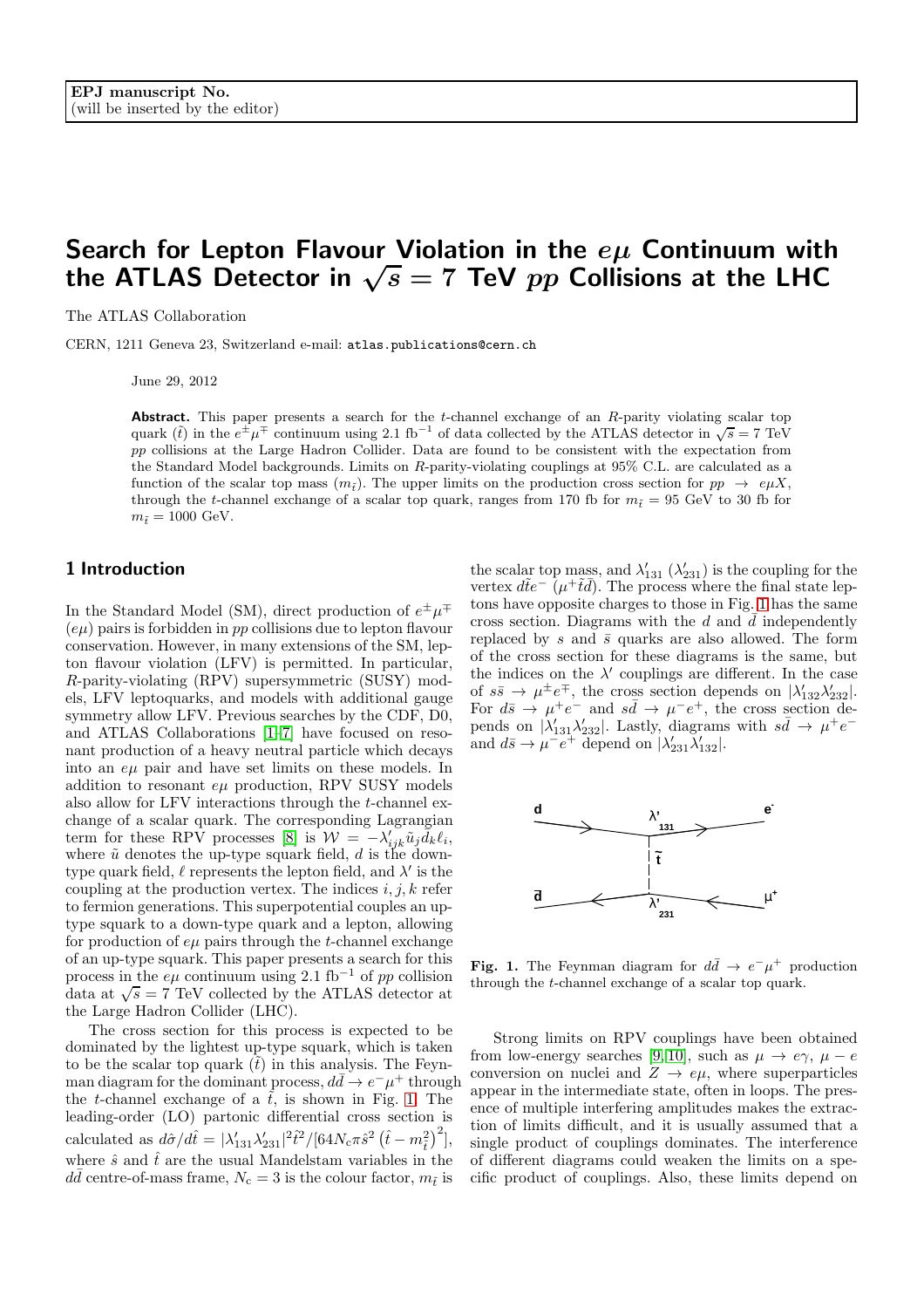unknown superparticle masses (including ones other than the scalar top), sometimes in a complex manner.

The HERA experiments searched for an LFV leptoquark in the process  $ep \rightarrow \mu X$  [\[11,](#page-6-5) [12\]](#page-6-6). These studies also place limits on a potential RPV scalar top. At lower masses (less than about 300 GeV), there would be copious s-channel production, and placing limits on specific couplings depends on assumptions about the stop decays. At higher masses, the HERA searches are sensitive to uchannel exchange, which can be directly compared to this analysis. The sensitivity of the measurement in this paper is slightly better than at HERA for masses above about 300 GeV. The HERA experiments also searched for scalar top production in both the RPV and gauge boson decay channels [\[13,](#page-6-7)[14\]](#page-6-8). Such searches assumed the RPV coupling involved in the scalar top production,  $\lambda'_{131}$ , to be dominant and cannot be directly compared with the results of this paper.

Direct searches at hadron colliders and at HERA for lepton-flavour-conserving scalar leptoquarks [\[15](#page-6-9)[–24\]](#page-6-10) are also relevant to the search here. The interpretation of such results as limits on a scalar top depends, as for the LFV leptoquarks, on the decay branching ratios to the leptons and quarks and hence on assumptions about the other possible decays. Present limits on such leptoquarks at the scalar top masses considered here do not preclude the signal sought in this analysis.

The limits on the couplings associated with the  $d\bar{s}$ and  $s\bar{d}$  processes are two orders of magnitude lower than those for the  $d\bar{d}$  and  $s\bar{s}$  couplings [\[9\]](#page-6-3). Therefore dominance by same flavour quark scattering processes is assumed in this analysis. As a result, the production cross section for  $pp \rightarrow e\mu X$ , due to the *t*-channel exchange of a scalar top quark, depends on  $\lambda'_{131}$ ,  $\lambda'_{231}$ ,  $\lambda'_{132}$ ,  $\lambda'_{232}$ , and  $m_{\tilde{t}}$ .

## 2 Detector and Data Sample

The ATLAS detector [\[25\]](#page-6-11) is a multi-purpose particle detector with a forward-backward symmetric cylindrical geometry and almost  $4\pi$  coverage in solid angle [\[26\]](#page-6-12). The inner tracking detector (ID) covers  $|\eta| < 2.5$  in pseudorapidity  $\eta$  and consists of a silicon pixel detector, a silicon microstrip detector, and a transition radiation tracker. The ID is surrounded by a thin superconducting solenoid providing a 2 T magnetic field and by a hermetic calorimeter system, which provides three-dimensional reconstruction of particle showers up to  $|\eta| = 4.9$ . The muon spectrometer (MS) is based on one barrel and two endcap aircore toroids, each consisting of eight superconducting coils arranged symmetrically in azimuth around the calorimeter. Three layers of precision tracking stations, consisting of drift tubes and cathode strip chambers, allow precise muon momentum measurement up to  $|\eta| = 2.7$ . Resistive plate and thin-gap chambers provide muon triggering capability up to  $|\eta| = 2.4$ .

The pp collision data used in this analysis were recorded between March and August 2011 at a centre-of-mass energy of 7 TeV. After applying data quality requirements, the total integrated luminosity of the dataset used in this

analysis is  $2.08 \pm 0.08$  fb<sup>-1</sup> [\[27\]](#page-6-13). Events are required to satisfy one of the single-lepton ( $e$  or  $\mu$ ) triggers. For electrons, the threshold on the transverse energy  $(E_T)$  is 20 GeV or 22 GeV depending on run periods, and for muons the threshold on the transverse momentum  $(p_T)$  is 18 GeV.

#### 3 Event Preselection

The event preselection requires a primary vertex with at least three associated tracks with  $p_T > 0.5$  GeV and exactly one electron and one muon of opposite charge. Electron candidates are selected from clustered energy deposits in the electromagnetic calorimeter with an associated track reconstructed in the ID. They are required to have  $E_T > 25$  GeV and to lie inside the pseudorapidity regions  $|\eta| < 1.37$  or  $1.52 < |\eta| < 2.47$ . Electrons are further required to satisfy a stringent set of identification requirements based on the calorimeter shower shape, track quality and track matching with the calorimeter energy cluster, referred to as 'tight' in Ref. [\[28\]](#page-6-14). Muons are reconstructed by combining tracks in the ID and MS with  $p_{\rm T} > 25$  GeV and  $|\eta| < 2.4$ . Electrons are rejected if they are located within a cone of  $\Delta R = \sqrt{(\Delta \eta)^2 + (\Delta \phi)^2} = 0.2$ around a muon, where  $\Delta \eta$  and  $\Delta \phi$  are the pseudorapidity and azimuthal opening angle difference between the electron and muon.

To suppress backgrounds from  $W/Z + i$ ets and multijets, isolation requirements on tracks and calorimeter deposits are applied to the leptons. The scalar sum of the transverse momenta of tracks within a cone of  $\Delta R = 0.2$ around the lepton must be less than 10% of the lepton's  $p_T$ . Similarly, the transverse energy in the calorimeter within a cone of  $\Delta R = 0.2$  around the lepton are required to be less than 15% of the lepton's transverse energy. Corrections are applied to account for energy leakage and energy deposition inside the isolation cone due to additional pp collisions.

Jets are reconstructed from calibrated clusters using the anti- $k_t$  algorithm [\[29\]](#page-6-15) with a radius parameter of 0.4. Jet energies are calibrated using  $E_T$ - and  $\eta$ -dependent correction factors based on Monte Carlo (MC) simulation and validated by test beam and collision data studies [\[30\]](#page-6-16). Only jets with  $p_T > 30$  GeV and  $|\eta| < 2.5$  are considered. If such a jet and an electron lie within  $\Delta R = 0.2$  of each other, the jet is discarded.

The measurement of missing transverse momentum [\[31\]](#page-6-17)  $(E_{\rm T}^{\rm miss})$  is based on the transverse momenta of the electron and muon candidates, all jets, and all energy clusters with  $|\eta| < 4.5$  not associated to such objects.

#### 4 Background and Simulation

The SM processes that can produce an  $e\mu$  signature are predominantly  $t\bar{t}$ ,  $Z/\gamma^* \to \tau\tau$ , diboson, single top,  $W/Z + \text{jets}$ ,  $W/Z+\gamma$  and multijet events. All of these processes, except  $W/Z + \text{jets}$  and multijet production, are estimated using Monte Carlo samples generated at  $\sqrt{s} = 7$  TeV fol-lowed by a detailed GEANT4-based [\[32\]](#page-6-18) simulation of the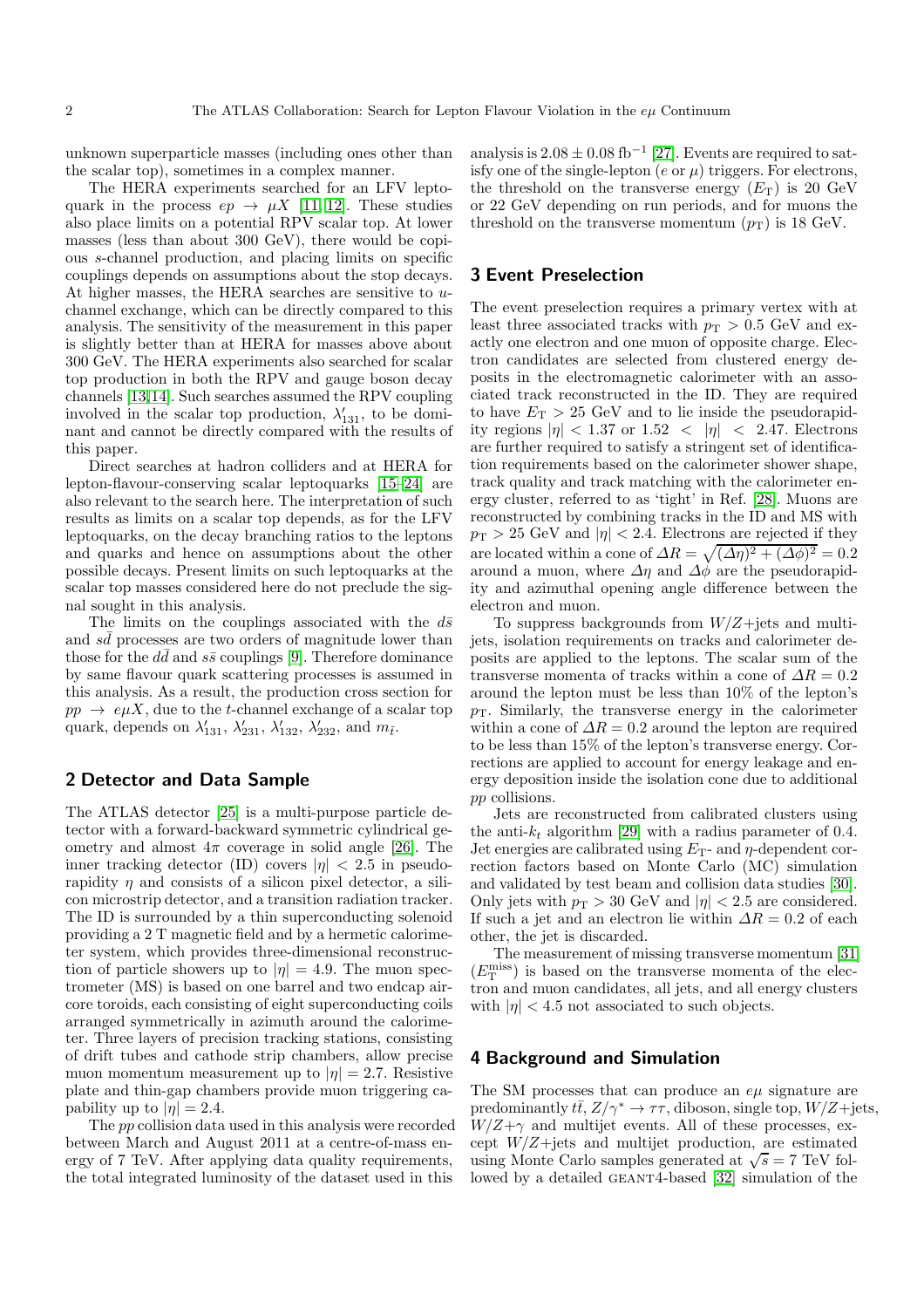ATLAS detector [\[33\]](#page-6-19). To improve the agreement between data and simulation, selection efficiencies are measured in both data and simulation, and correction factors are applied to the simulation. Furthermore, the simulation is tuned to reproduce the calorimeter energy and the muon momentum scale and resolution. Top production is gener-ated with MC@NLO [\[34\]](#page-6-20) for  $t\bar{t}$  and single top, the Drell-Yan process is generated with pythia [\[35\]](#page-6-21), and the diboson processes are generated with HERWIG [\[36\]](#page-6-22). The  $W/Z + \gamma$ background comes from the  $W(\rightarrow \mu\nu)\gamma$  and  $Z(\rightarrow \mu\mu)\gamma$ processes, which is estimated using events generated with madgraph [\[37\]](#page-6-23). The simulation samples are normalized to cross sections with higher-order corrections applied.

The  $\tilde{t}$  signal samples are produced with the PYTHIA event generator [\[35\]](#page-6-21) with  $|\lambda'_{131}\lambda'_{231}| = |\lambda'_{132}\lambda'_{232}| = 0.05$ and the value of  $m_{\tilde{t}}$  is varied from 95 GeV, which is the most stringent limit from previous experiments [\[38\]](#page-6-24), to 1000 GeV. The central CTEQ6L1 [\[39\]](#page-6-25) parton distribution function (PDF) set is used. The LO cross section is 580 fb for  $m_{\tilde{t}} = 95$  GeV and 0.33 fb for  $m_{\tilde{t}} = 1000$  GeV.

### 5 Data Analysis

The production of  $W/Z +$ jets and multijets can give rise to backgrounds due to jets misidentified as leptons or nonprompt leptons from heavy-quark decays in jets. These sources are referred to as fake background and are estimated from data. A looser lepton quality selection (called 'loose' lepton here) is defined for each lepton type in addition to the default tight quality selection. For loose muons, both the calorimeter and the track isolation requirements are removed. For loose electrons, the 'loose' electron identification criteria as defined in Ref. [\[28\]](#page-6-14) are used and the isolation requirements are also removed. The fake background is determined by weighting the events in the loose lepton sample by the likelihood that the event came from processes with at least one misidentified or non-prompt lepton. These weights are obtained by solving a  $4 \times 4$  matrix equation, constructed from the  $E_T$ - or  $p_T$ -dependent probabilities for a prompt or fake/non-prompt lepton that passes the loose lepton requirement to also pass the tight lepton requirement. More details about the  $4 \times 4$  matrix method are given in Ref. [\[7\]](#page-6-1).

The middle column of Table [1](#page-3-0) gives the number of events in the data and the estimated background contributions with their total uncertainties after the event preselection. A total of 5387  $e\mu$  candidates are observed with 5300  $±$  400 events expected from SM processes. The number of expected signal events is shown for  $m_{\tilde{t}} = 95, 250, 500,$ and 1000 GeV, assuming  $|\lambda'_{131}\lambda'_{231}| = |\lambda'_{132}\lambda'_{232}| = 0.05$ . Figure [2](#page-4-0) shows the comparison between data and the expected SM background for the dilepton invariant mass  $(m_{e\mu})$ , their azimuthal opening angle  $(\Delta \phi_{e\mu})$ ,  $E_{\rm T}^{\rm miss}$  and the number of jets. A good description of the data by the expected SM background is observed.

To increase the signal purity, the preselected events are required to have zero jets,  $m_{e\mu} > 100 \text{ GeV}, \Delta \phi_{e\mu} > 3.0$ rad and  $E_{\rm T}^{\rm miss}$  < 25 GeV. This selection was optimized using the signal sample with  $m_{\tilde{t}} = 95$  GeV which is the

<span id="page-3-0"></span>Table 1. Number of events observed in data, the estimated backgrounds, and expected number of signal events, assuming  $|\lambda'_{131}\lambda'_{231}| = |\lambda'_{132}\lambda'_{232}| = 0.05$ , with their combined systematic and statistical uncertainties for the preselected sample and the final selected sample. The number of signal and background events has been rounded.

| Process                                     | Preselection      | Final selection   |
|---------------------------------------------|-------------------|-------------------|
| WW.                                         | $640 \pm 50$      | $23.4 \pm 3.3$    |
| $Z/\gamma^* \to \tau\tau$                   | $1210 \pm 110$    | $10 \pm 4$        |
| Fake Background                             | $290 \pm 40$      | $9.6 \pm 1.9$     |
| WZ                                          | $36 + 4$          | $0.76 \pm 0.31$   |
| tŦ.                                         | $2800 \pm 400$    | $0.25 \pm 0.17$   |
| Single top                                  | $270 \pm 40$      | $0.22 \pm 0.20$   |
| $W/Z + \gamma$                              | $20 \pm 7$        | $0.04 \pm 0.04$   |
| ZZ                                          | $4.0 + 0.4$       | $0.042 \pm 0.028$ |
| Total background                            | $5300 \pm 400$    | $44 \pm 6$        |
| Data.                                       | 5387              | 39                |
| Signal $(m_{\tilde{t}} = 95 \text{ GeV})$   | $240 \pm 15$      | $67 \pm 5$        |
| Signal $(m_{\tilde{t}} = 250 \text{ GeV})$  | $23.7 \pm 1.4$    | $9.3 \pm 0.6$     |
| Signal $(m_{\tilde{t}} = 500 \text{ GeV})$  | $3.05 \pm 0.18$   | $1.28 \pm 0.08$   |
| Signal $(m_{\tilde{t}} = 1000 \text{ GeV})$ | $0.305 \pm 0.018$ | $0.124 \pm 0.008$ |

most demanding in terms of signal-to-background ratio when setting limits. After applying the full selection, 39 events are observed with  $44 \pm 6$  SM events expected. A breakdown of the SM background composition is given in the last column of Table [1.](#page-3-0) In order of importance, the dominant contributions stem from  $WW$ ,  $\tau$ -pair and fake background. The  $m_{e\mu}$  distribution of the selected events is shown in Fig. [3.](#page-5-0)

Systematic uncertainties on the SM background estimation arise from uncertainties in the estimation of the fake background (15%), the integrated luminosity (3.7%), and lepton trigger, reconstruction and identification efficiencies (1–2%). Uncertainties from lepton energy/momentum scale and resolution  $(0.5-1\%)$ ,  $E_{\rm T}^{\rm miss}$  modelling  $(12\%)$ , and jet energy scale and resolution [\[40\]](#page-6-26) (3.6%) are also included. The SM background uncertainty in the shape of the  $m_{e\mu}$  distribution used to extract the signal is estimated by comparing the default WW distribution generated with herwig [\[36\]](#page-6-22) to those obtained with alpgen [\[41\]](#page-6-27) (interfaced with JIMMY [\[42\]](#page-6-28)) and SHERPA [\[43\]](#page-6-29). A  $13\%$ uncertainty is assigned. The uncertainties on the  $t\bar{t}$  and single-top cross sections are  $10\%$  [\[44\]](#page-6-30) and 9\% [\[45\]](#page-6-31), respectively. The theoretical uncertainties assigned to the  $W/Z + \gamma$ ,  $Z/\gamma^* \rightarrow \tau \tau$ ,  $WW$ ,  $WZ$ , and  $ZZ$  cross sections are 10%, 5%, 7%, 7%, and 5% respectively; these arise from the choice of PDFs, the factorization and renormalization scale dependence, and  $\alpha_s$  variations.

#### 6 Limit Setting

Since no excess is observed in data, the  $m_{e\mu}$  distribution in Figure [3,](#page-5-0) with a single bin for  $m_{e\mu} > 400$  GeV to reduce sensitivity to statistical fluctuations, is used to set limits on the production cross section of  $e\mu$  pairs through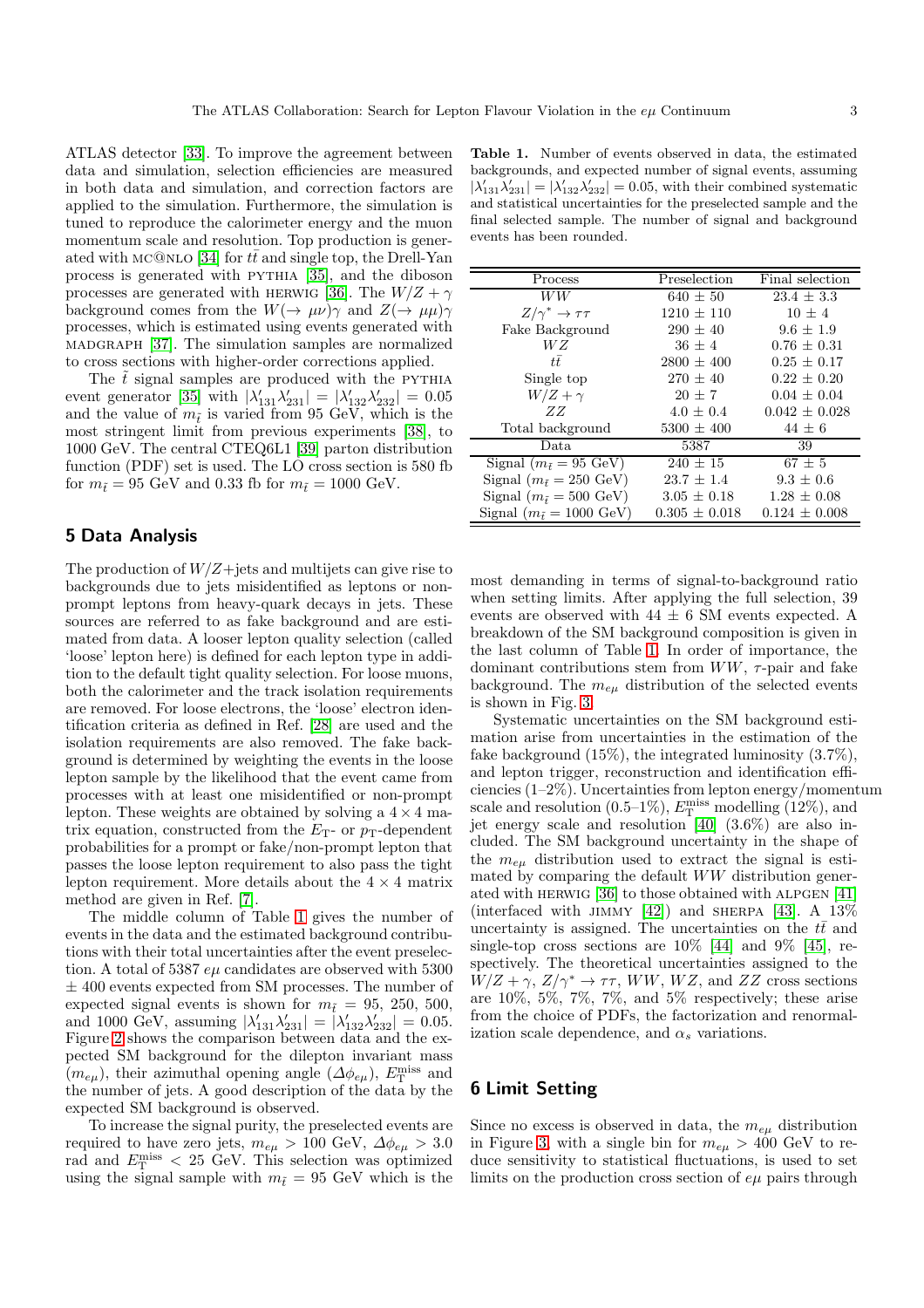

<span id="page-4-0"></span>Fig. 2. Observed distributions of dilepton invariant mass  $(m_{e\mu})$ , dilepton azimuthal opening angle  $(\Delta \phi_{e\mu})$ ,  $E_T^{\text{miss}}$  and number of jets after object selection ('preselection'). The expected SM contributions, obtained as described in the text, with combined statistical and systematic uncertainties, are shown. In addition, the expected signal for  $m<sub>f</sub> = 95$  GeV is overlaid. For each case, a plot of the ratio of observed events to the expected background is shown. The error bars on these points represent the statistical errors on the data points and the hashed boxes represent the total error (statistical and systematic) on the expected background.

t-channel exchange of  $\tilde{t}$  in RPV SUSY models. A modified frequentist approach, using a binned log-likelihood ratio (LLR) of the signal-plus-background hypothesis to the background only hypothesis [\[46\]](#page-6-32), is used to set the 95% confidence level (CL) upper limits. Confidence levels,  $CL_{s+b}$  and  $CL_b$ , are defined by integrating the normalized probability distribution of LLR values from the observed LLR value to infinity for the two hypotheses. Since no data excess is observed, the production cross section is excluded at 95% CL when  $1 - CL_{s+b}/CL_b = 0.95$ . The limits take into account systematic uncertainties by convolving the Poisson probability distributions for signal and background with the probability distributions for the corresponding uncertainty, which are assumed to be Gaussian.

The upper limit on the production cross section for  $pp \to e\mu X$  through the *t*-channel exchange of a  $\tilde{t}$  at 95% CL is shown in Fig. [4\(a\).](#page-5-1) For a  $\tilde{t}$  with mass of 95 GeV (1000 GeV), the limit on the production cross section is 170 (30) fb which is in agreement with the expected limit of  $180^{+80}_{-60}$   $(30^{+11}_{-10})$  fb. The theoretical cross section for  $|\lambda'_{131}\lambda'_{231}| = |\lambda'_{132}\lambda'_{232}| = 0.05$  is also shown to illustrate the sensitivity.

The fraction of events produced by the  $d\bar{d} \rightarrow e\mu$  $(s\bar{s} \rightarrow e\mu)$  process is predicted to be  $f_{d\bar{d}} = 0.72$   $(f_{s\bar{s}} =$ 0.28) using the pythia generator with the central CTEQ6L1 PDF set and with  $m_{\tilde{t}} = 95$  GeV. The cross section for the signal process is hence proportional to the PDF-weighted sum of the RPV couplings, which is  $f_{d\bar{d}} \times |\lambda'_{131}\lambda'_{231}|^2 +$  $f_{s\bar{s}} \times |\lambda'_{132}\lambda'_{232}|^2$ . The cross section limits set above can be interpreted as a limit on the plane spanned by the sum of couplings and  $m_{\tilde{t}}$ . The resulting two-dimensional 95% confidence limit is shown in Fig. [4\(b\).](#page-5-2)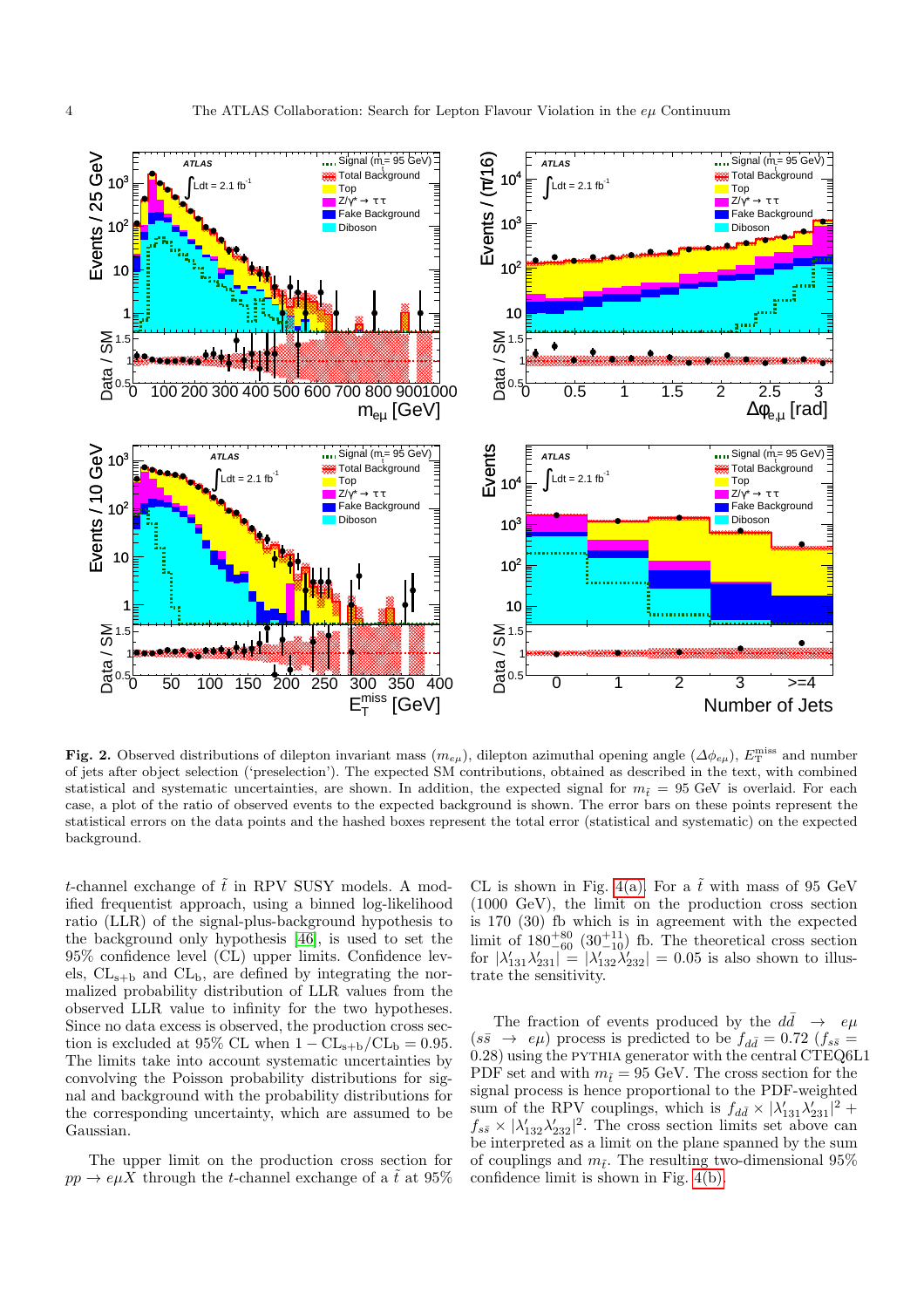

<span id="page-5-0"></span>Fig. 3. The observed  $m_{e\mu}$  distribution after applying all selection criteria. The expected SM contributions, obtained as described in the text, with combined statistical and systematic uncertainties, are shown. In addition, the expected signal for  $m_{\tilde{t}} = 95$  GeV is overlaid. Finally, a plot of the ratio of observed events to the expected background is shown. The error bars on these points represent the statistical errors on the data points and the hashed boxes represent the total error (statistical and systematic) on the expected background.

Assuming the equality of all couplings considered in this analysis  $(\lambda'_{i3j} = \lambda'_{131} = \lambda'_{231} = \lambda'_{132} = \lambda'_{232})$ , it is possible to compare this result with the one obtained by H1 for masses higher than the centre-of-mass collision energy of 319 GeV available at HERA. For example, at  $m_{\tilde{t}} = 400$ (1000) GeV this analysis sets limits on a single coupling,  $\lambda'_{i3j}$ , of 0.35 (0.70), compared to the limits set by H1 experiment, which are 0.38 (0.95) [\[11\]](#page-6-5).

#### 7 Conclusion

This paper presents a search for LFV interactions in the  $e\mu$  continuum, as modelled by the t-channel exchange of a scalar top quark, using  $2.\dot{1}$  fb<sup>-1</sup> of data collected by the ATLAS detector in  $\sqrt{s}$  = 7 TeV pp collisions at the LHC. The data are found to be consistent with the SM predictions. Upper limits are set on the production cross section for  $pp \to e\mu X$  through the *t*-channel exchange of a  $\tilde{t}$ . A two dimensional limit in the plane of the weighted sum of couplings vs  $m_{\tilde{t}}$  is also obtained.

#### Acknowledgements

We thank CERN for the very successful operation of the LHC, as well as the support staff from our institutions without whom ATLAS could not be operated efficiently.

We acknowledge the support of ANPCyT, Argentina; YerPhI, Armenia; ARC, Australia; BMWF, Austria; ANAS, Azerbaijan; SSTC, Belarus; CNPq and FAPESP, Brazil; NSERC, NRC and CFI, Canada; CERN; CONICYT, Chile; CAS, MOST and NSFC, China; COLCIENCIAS, Colombia; MSMT CR, MPO CR and VSC CR, Czech Republic; DNRF, DNSRC and Lundbeck Foundation, Denmark; EPLANET and ERC, European Union; IN2P3-CNRS, CEA-DSM/IRFU, France; GNAS, Georgia; BMBF, DFG, HGF, MPG and AvH Foundation, Germany; GSRT, Greece; ISF, MINERVA, GIF, DIP and Benoziyo Center, Israel; INFN, Italy; MEXT and JSPS, Japan; CNRST, Morocco; FOM and NWO, Netherlands; RCN, Norway; MNiSW, Poland; GRICES and FCT, Portugal; MERYS (MECTS), Romania; MES of Russia and ROSATOM, Russian Federation; JINR; MSTD, Serbia; MSSR, Slovakia; ARRS and MVZT, Slovenia; DST/NRF, South Africa; MICINN, Spain; SRC and Wallenberg Foundation, Sweden; SER, SNSF and Cantons of Bern and Geneva, Switzerland; NSC,

<span id="page-5-1"></span>

<span id="page-5-2"></span>Fig. 4. (a) The observed 95% CL upper limits on  $\sigma(pp \to e\mu)$  through the t-channel exchange of a scalar top quark as a function of  $m_{\tilde{t}}$ . The expected limits are also shown together with the  $\pm 1$  and  $\pm 2$  standard deviation uncertainty bands. The theoretical cross section for  $|\lambda'_{131}\lambda'_{231}| = |\lambda'_{132}\lambda'_{232}| = 0.05$  is also shown. (b) Excluded region for the PDF weighted sum of couplings  $(f_{d\bar{d}} \times |\lambda'_{131}\lambda'_{231}|^2 + f_{s\bar{s}} \times |\lambda'_{132}\lambda'_{232}|^2)$  as a function of  $m_{\tilde{t}}$ .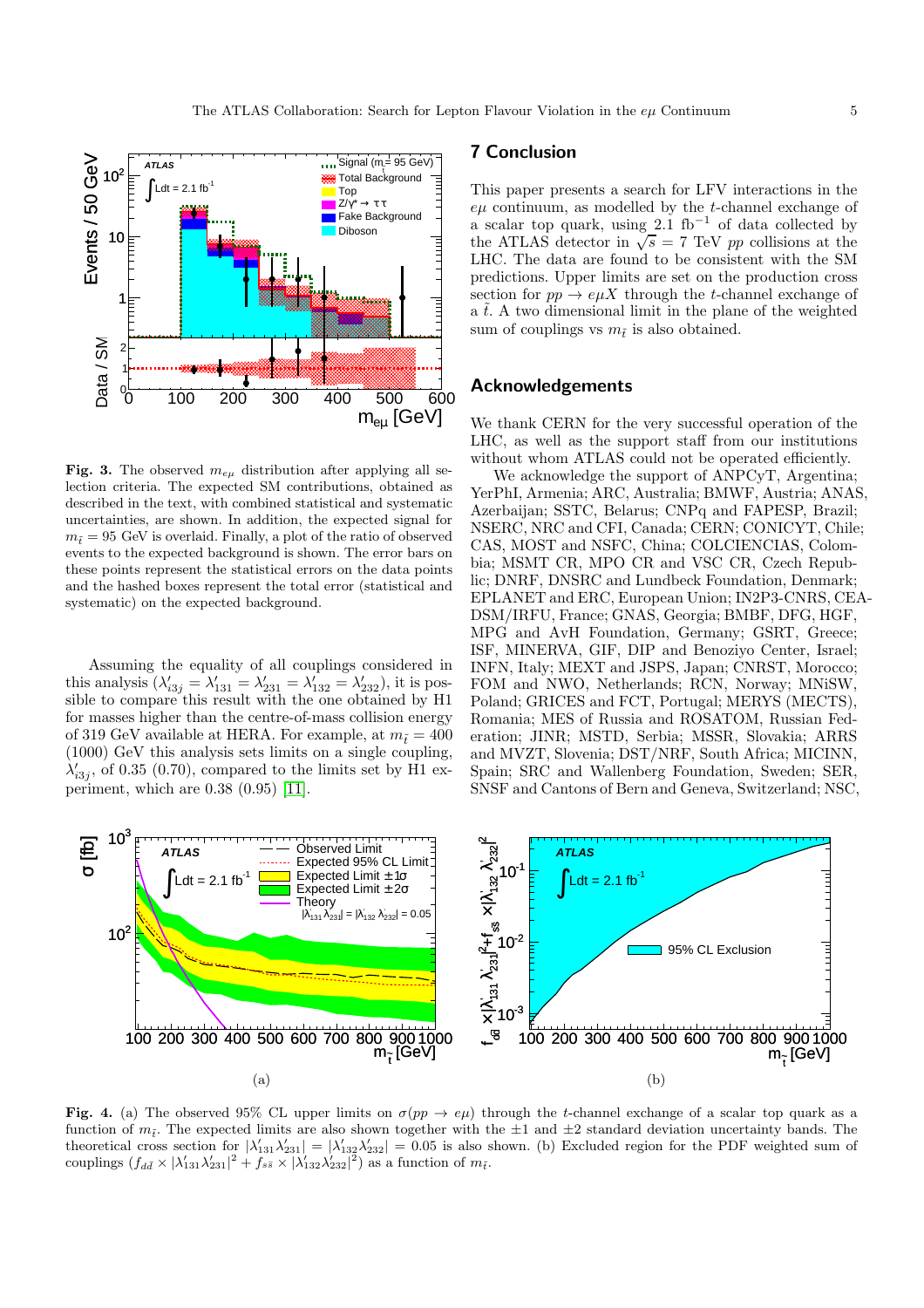Taiwan; TAEK, Turkey; STFC, the Royal Society and Leverhulme Trust, United Kingdom; DOE and NSF, United States of America.

The crucial computing support from all WLCG partners is acknowledged gratefully, in particular from CERN and the ATLAS Tier-1 facilities at TRIUMF (Canada), NDGF (Denmark, Norway, Sweden), CC-IN2P3 (France), KIT/GridKA (Germany), INFN-CNAF (Italy), NL-T1 (Netherlands), PIC (Spain), ASGC (Taiwan), RAL (UK) and BNL (USA) and in the Tier-2 facilities worldwide.

#### <span id="page-6-0"></span>References

- 1. A. Abulencia et al., CDF Collaboration, Phys. Rev. Lett. 91, 171602 (2003), [arXiv:hep-ex/0307012\[hep-ex\].](http://uk.arxiv.org/abs/hep-ex/0307012)
- 2. A. Abulencia et al., CDF Collaboration, Phys. Rev. Lett. 98, 131804 (2007), [arXiv:0706.4448 \[hep-ex\].](http://arxiv.org/abs/0706.4448)
- 3. A. Abulencia et al., CDF Collaboration, Phys. Rev. Lett. 105, 191801 (2010), [arXiv:1004.3042\[hep-ex\].](http://arxiv.org/abs/1004.3042)
- 4. V. M. Abazov et al., D0 Collaboration, Phys. Rev. Lett. 100, 241803 (2008), [arXiv:0711.3207\[hep-ex\].](http://arxiv.org/abs/0711.3207)
- 5. V. M. Abazov et al., D0 Collaboration, Phys. Rev. Lett. 105, 191802 (2010), [arXiv:1007.4835\[hep-ex\].](http://arxiv.org/abs/1007.4835)
- 6. ATLAS Collaboration, Phys. Rev. Lett. 106, 251801 (2011), [arXiv:1103.5559\[hep-ex\].](http://arxiv.org/abs/1103.5559)
- <span id="page-6-1"></span>7. ATLAS Collaboration, Eur. Phys. J. C 71, 1809 (2011), [arXiv:1109.3089\[hep-ex\].](http://arxiv.org/abs/1109.3089)
- <span id="page-6-2"></span>8. Y.B. Sun et al., Commun. Theor. Phys. 44, 107 (2005), [arXiv:hep-ph/0412205\[hep-ph\].](http://arxiv.org/abs/hep-ph/0412205)
- <span id="page-6-3"></span>9. M. Chemtob, Prog. Part. Nucl. Phys. 54, 71 (2005), [arXiv:hep-ph/0406029\[hep-ph\].](http://arxiv.org/abs/hep-ph/0406029)
- <span id="page-6-4"></span>10. R. Barbier et al., Phys. Rept. 420, 1 (2005), [arXiv:hep-ph/0406039\[hep-ph\].](http://arxiv.org/abs/hep-ph/0406039)
- <span id="page-6-5"></span>11. F. D. Aaron et al. H1 Collaboration, Phys. Lett. B 701, 20 (2011), [arXiv:1103.4938\[hep-ex\].](http://arxiv.org/abs/1103.4938)
- <span id="page-6-6"></span>12. S. Chekanov et al. Zeus Collaboration, Eur. Phys. J. C 44, 463 (2005), [arXiv:hep-ex/0501070\[hep-ex\].](http://arxiv.org/abs/hep-ex/0501070)
- <span id="page-6-7"></span>13. S. Chekanov et al. Zeus Collaboration, Eur. Phys. J. C 50, 269 (2007), [arXiv:hep-ex/0611018\[hep-ex\].](http://arxiv.org/abs/hep-ex/0611018)
- <span id="page-6-8"></span>14. F. D. Aaron et al. H1 Collaboration, Eur. Phys. J. C 71, 1572 (2011), [arXiv:1011.6359\[hep-ex\].](http://arxiv.org/abs/1011.6359)
- <span id="page-6-9"></span>15. S. Chekanov et al. Zeus Collaboration, Phys. Rev. D 68, 052004 (2003), [arXiv:hep-ex/0304008\[hep-ex\].](http://arxiv.org/abs/hep-ex/0304008)
- 16. A. Abulencia et al., CDF Collaboration, Phys. Rev. D 72, 051107 (2005), [arXiv:hep-ex/0506074\[hep-ex\].](http://arxiv.org/abs/hep-ex/0506074)
- 17. A. Abulencia et al., CDF Collaboration, Phys. Rev. D 73, 051102 (2006), [arXiv:hep-ex/0512055\[hep-ex\].](http://arxiv.org/abs/hep-ex/0512055)
- 18. F. D. Aaron et al., H1 Collaboration, Phys. Lett. B 704, 388 (2011), [arXiv:1107.3716\[hep-ex\].](http://arxiv.org/abs/1107.3716)
- 19. V. M. Abazov et al., D0 Collaboration, Phys. Lett. B 671, 224 (2009), [arXiv:0808.4023\[hep-ex\].](http://arxiv.org/abs/0808.4023)
- 20. V. M. Abazov et al., D0 Collaboration, Phys. Lett. B 681, 224 (2009), [arXiv:0907.1048\[hep-ex\].](http://arxiv.org/abs/0907.1048)
- 21. ATLAS Collaboration, Phys. Lett. B 709, 158 (2012), [arXiv:1112.4828\[hep-ex\].](http://arxiv.org/abs/1112.4828)
- 22. CMS Collaboration, Phys. Rev. Lett. 106, 201802 (2011), [arXiv:1012.4031\[hep-ex\].](http://arxiv.org/abs/1012.4031)
- 23. CMS Collaboration, Phys. Rev. Lett. 106, 201803 (2011), [arXiv:1012.4033\[hep-ex\].](http://arxiv.org/abs/1012.4033)
- <span id="page-6-10"></span>24. ATLAS Collaboration, Eur. Phys. J. C 72, 1909 (2012), [arXiv:1203.3172\[hep-ex\].](http://arxiv.org/abs/1203.3172)
- <span id="page-6-12"></span><span id="page-6-11"></span>25. ATLAS Collaboration, JINST 3[, \(2008\) S08003.](http://iopscience.iop.org/1748-0221/3/08/S08003/)
- 26. ATLAS uses a right-handed coordinate system with its origin at the nominal interaction point (IP) in the centre of the detector and the z-axis along the beam pipe. The xaxis points from the IP to the centre of the LHC ring, and the y-axis points upward. Cylindrical coordinates  $(r, \phi)$  are used in the transverse plane,  $\phi$  being the azimuthal angle around the beam pipe. The pseudorapidity is defined in terms of the polar angle  $\theta$  as  $\eta = -\ln \tan(\theta/2)$ .
- <span id="page-6-13"></span>27. ATLAS Collaboration, [ATLAS-CONF-2011-116;](https://cdsweb.cern.ch/record/1376384) ATLAS Collaboration, Eur. Phys. J. C 71, 1630 (2011), [arXiv:1101.2185\[hep-ex\].](http://arxiv.org/abs/1101.2185)
- <span id="page-6-14"></span>28. ATLAS Collaboration, Eur. Phys. J. C 72, 1909 (2012), [arXiv:1110.3174\[hep-ex\].](http://arxiv.org/abs/1110.3174)
- <span id="page-6-15"></span>29. M. Cacciari, G.P. Salam and G. Soyez, JHEP 04, 063 (2008), [arXiv:0802.1189\[hep-ph\].](http://arxiv.org/abs/0802.1189)
- <span id="page-6-16"></span>30. The ATLAS Collaboration, [ATLAS-CONF-2011-032,](http://cdsweb.cern.ch/record/1333972) (2011).
- <span id="page-6-17"></span>31. ATLAS Collaboration, Eur. Phys. J. C 72, 1844 (2012), [arXiv:1108.5602\[hep-ph\].](http://arxiv.org/abs/1108.5602)
- <span id="page-6-18"></span>32. S. Agostinelli et al. GEANT4 Collaboration, [Nucl. Instrum. Meth. A](http://www.sciencedirect.com/science/article/pii/S0168900203013688) 506, 250 (2003).
- <span id="page-6-19"></span>33. ATLAS Collaboration, Eur. Phys. J. C 70, 823 (2010), [arXiv:1005.4568\[hep-ph\].](http://arxiv.org/abs/1005.4568)
- <span id="page-6-20"></span>34. S. Frixione and B.R. Webber, JHEP 0206 (2002) 029, [arXiv:hep-ph/0204244\[hep-ph\];](http://arxiv.org/abs/hep-ph/0204244) S. Frixione, E. Laenen and P. Motylinski, JHEP 0603 (2006) 092, [arXiv:hep-ph/0512250\[hep-ph\];](http://arxiv.org/abs/hep-ph/0512250) S. Frixione et al., JHEP 0807 (2008) 029, [arXiv:0805.3067\[hep-ph\].](http://arxiv.org/abs/0805.3067)
- <span id="page-6-21"></span>35. T. Sjostrand, S. Mrenna, and P.Z. Skands, JHEP 05, 026 (2006), [arXiv:hep-ph/0603175\[hep-ph\].](http://arxiv.org/abs/hep-ph/0603175) The scalar top mass is assumed to be 95 GeV and version 6.421 is used.
- <span id="page-6-22"></span>36. G. Marchesini et al., [Computer Phys. Commun. 67, 465 \(1992\);](http://hepwww.rl.ac.uk/theory/seymour/pubs/hep9026.ps_Z) G. Corcella et al., JHEP 01, 010 (2001), [arXiv:0805.3067\[hep-ph\].](http://arxiv.org/abs/0805.3067)
- <span id="page-6-23"></span>37. J. Alwall et al., JHEP **0709** (2007) 028, [arXiv:0706.2334\[hep-ph\].](http://arxiv.org/abs/0706.2334)
- <span id="page-6-24"></span>38. G. Abbiendi et al., OPAL Collaboration, Phys. Lett. B
- <span id="page-6-25"></span>**545**, 272 (2002). [arXiv:hep-ex/0209026v1\[hep-ex\]](http://arxiv.org/abs/hep-ex/0209026)<br>39. J. Pumplin *et al.* JHEP **07**, 012 Pumplin et al. JHEP  $07, 012$  (2002), [arXiv:hep-ph/0201195\[hep-ph\].](http://arxiv.org/abs/hep-ph/0201195)
- <span id="page-6-26"></span>40. ATLAS Collaboration, [arXiv:1112.6426\[hep-ex\],](http://arxiv.org/abs/1112.6426) accepted by Eur. Phys. J. C.
- <span id="page-6-27"></span>41. M.L. Mangano et al., JHEP 07, 001 (2003), [arXiv:hep-ph/0206293\[hep-ph\].](http://arxiv.org/abs/hep-ph/0206293)
- <span id="page-6-28"></span>42. J.M. Butterworth et al., Z. Phys. C 72, 637 (1996), [arXiv:hep-ph/9601371\[hep-ph\].](http://arxiv.org/abs/hep-ph/9601371)
- <span id="page-6-29"></span>43. T. Gleisberg et al., JHEP 02, 007 (2009), [arXiv:0811.4622\[hep-ph\].](http://arxiv.org/abs/0811.4622)
- <span id="page-6-30"></span>44. S. Moch and P. Uwer, Nucl. Phys. Proc. Suppl. 183, 7580 (2008), [arXiv:0807.2794\[hep-ph\].](http://arxiv.org/abs/0807.2794)
- <span id="page-6-31"></span>45. N. Kidonakis, Phys. Rev. D 83, 091503 (2011), [arXiv:1103.2792\[hep-ph\].](http://arxiv.org/abs/1103.2792)
- <span id="page-6-32"></span>46. A. L. Read, J. Phys. G 28 [2693 \(2002\).](http://iopscience.iop.org/0954-3899/28/10/313/)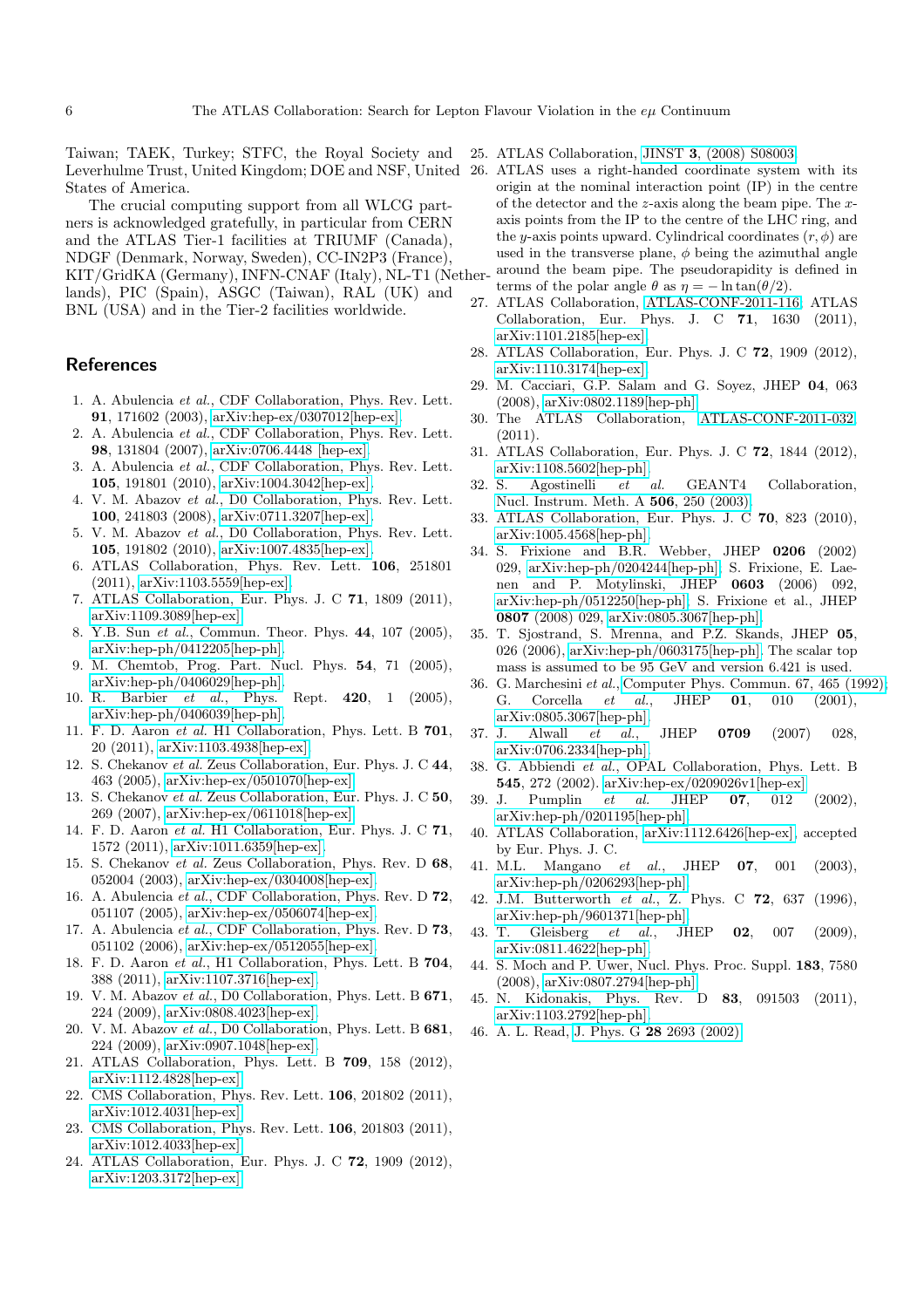## The ATLAS Collaboration

G. Aad<sup>48</sup>, B. Abbott<sup>111</sup>, J. Abdallah<sup>11</sup>, A.A. Abdelalim<sup>49</sup>, A. Abdesselam<sup>118</sup>, O. Abdinov<sup>10</sup>, B. Abi<sup>112</sup>, M. Abolins<sup>88</sup>, H. Abramowicz<sup>153</sup>, H. Abreu<sup>115</sup>, E. Acerbi<sup>89a,89b</sup>, B.S. Acharya<sup>164a,164b</sup>, D.L. Adams<sup>24</sup>, T.N. Addy<sup>56</sup>, J. Adelman<sup>176</sup>, S. Adomeit<sup>98</sup>, P. Adragna<sup>75</sup>, T. Adye<sup>129</sup>, S. Aefsky<sup>22</sup>, J.A. Aguilar-Saavedra<sup>124b,a</sup>, M. Aharrouche<sup>81</sup>, S.P. Ahlen<sup>21</sup>, F. Ahles<sup>48</sup>, A. Ahmad<sup>148</sup>, M. Ahsan<sup>40</sup>, G. Aielli<sup>133a,133b</sup>, T. Akdogan<sup>18a</sup>, T.P.A. Åkesson<sup>79</sup>, G. Akimoto<sup>155</sup>, A.V. Akimov <sup>94</sup>, A. Akiyama<sup>66</sup>, A. Aktas<sup>48</sup>, M.S. Alam<sup>1</sup>, M.A. Alam<sup>76</sup>, S. Albrand<sup>55</sup>, M. Aleksa<sup>29</sup>, I.N. Aleksandrov<sup>64</sup>, M. Aleppo<sup>89a,89b</sup>, F. Alessandria<sup>89a</sup>, C. Alexa<sup>25a</sup>, G. Alexander<sup>153</sup>, G. Alexandre<sup>49</sup>, T. Alexopoulos<sup>9</sup>, M. Alhroob<sup>20</sup>, M. Aliev<sup>15</sup>, G. Alimonti<sup>89a</sup>, J. Alison<sup>120</sup>, M. Aliyev<sup>10</sup>, P.P. Allport<sup>73</sup>, S.E. Allwood-Spiers<sup>53</sup>, J. Almond<sup>82</sup>, A. Aloisio<sup>102a,102b</sup>, R. Alon<sup>172</sup>, A. Alonso<sup>79</sup>, M.G. Alviggi<sup>102a,102b</sup>, K. Amako<sup>65</sup>, C. Amelung<sup>22</sup>, V.V. Ammosov<sup>128</sup>, A. Amorim<sup>124a,b</sup>, G. Amorós<sup>167</sup>, N. Amram<sup>153</sup>, C. Anastopoulos<sup>139</sup>, T. Andeen<sup>34</sup>, C.F. Anders<sup>20</sup>, K.J. Anderson<sup>30</sup>, A. Andreazza<sup>89a,89b</sup>, V. Andrei<sup>58a</sup>, X.S. Anduaga<sup>70</sup>, A. Angerami<sup>34</sup>, F. Anghinolfi<sup>29</sup>, N. Anjos<sup>124a</sup>, A. Annovi<sup>47</sup>, A. Antonaki<sup>8</sup>, M. Antonelli<sup>47</sup>, S. Antonelli<sup>19a,19b</sup>, A. Antonov<sup>96</sup>, J. Antos<sup>144b</sup>, F. Anulli<sup>132a</sup>, S. Aoun<sup>83</sup>, L. Aperio Bella<sup>4</sup>, R. Apolle<sup>118,c</sup>, G. Arabidze<sup>88</sup>, I. Aracena<sup>143</sup>, Y. Arai<sup>65</sup>, A.T.H. Arce<sup>44</sup>, J.P. Archambault<sup>28</sup>, S. Arfaoui<sup>29,d</sup>, J-F. Arguin<sup>14</sup>, E. Arik<sup>18a,\*</sup>, M. Arik<sup>18a</sup>, A.J. Armbruster<sup>87</sup>, O. Arnaez<sup>81</sup>, C. Arnault<sup>115</sup>, A. Artamonov<sup>95</sup>, G. Artoni<sup>132a,132b</sup>, D. Arutinov<sup>20</sup>, M. Asai<sup>143</sup>, S. Asai<sup>155</sup>, R. Asfandiyarov<sup>173</sup>, S. Ask<sup>27</sup>, B. Åsman<sup>146a,146b</sup>, D. Asner<sup>28</sup>, L. Asquith<sup>5</sup>, K. Assamagan<sup>24</sup>, A. Astbury<sup>169</sup>, A. Astvatsatourov<sup>52</sup>, G. Atoian<sup>176</sup>, B. Aubert<sup>4</sup>, E. Auge<sup>115</sup>, K. Augsten<sup>127</sup>, M. Aurousseau<sup>145a</sup>, N. Austin<sup>73</sup>, G. Avolio<sup>163</sup>, R. Avramidou<sup>9</sup>, D. Axen<sup>168</sup>, G. Azuelos<sup>93,e</sup>, Y. Azuma<sup>155</sup>, M.A. Baak<sup>29</sup>, G. Baccaglioni<sup>89a</sup>, C. Bacci<sup>134a,134b</sup>, A.M. Bach<sup>14</sup>, H. Bachacou<sup>136</sup>, K. Bachas<sup>29</sup>, G. Bachy<sup>29</sup>, M. Backes<sup>49</sup>, M. Backhaus<sup>20</sup>, E. Badescu<sup>25a</sup>, P. Bagnaia<sup>132a,132b</sup>, S. Bahinipati<sup>2</sup>, Y. Bai<sup>32a</sup>, D.C. Bailey<sup>158</sup>, T. Bain<sup>158</sup>, J.T. Baines<sup>129</sup>, O.K. Baker<sup>176</sup>, M.D. Baker<sup>24</sup>, S. Baker<sup>77</sup>, F. Baltasar Dos Santos Pedrosa<sup>29</sup>, E. Banas<sup>38</sup>, P. Banerjee<sup>93</sup>, Sw. Banerjee<sup>169</sup>, D. Banfi<sup>29</sup>, A. Bangert<sup>137</sup>, V. Bansal<sup>169</sup>, H.S. Bansil<sup>17</sup>, L. Barak<sup>172</sup>, S.P. Baranov<sup>94</sup>, A. Barbaro Galtieri<sup>14</sup>, T. Barber<sup>48</sup>, E.L. Barberio<sup>86</sup>, D. Barberis<sup>50a,50b</sup>, M. Barbero<sup>20</sup>, D.Y. Bardin<sup>64</sup>, T. Barillari<sup>99</sup>, M. Barisonzi<sup>175</sup>, T. Barklow<sup>143</sup>, N. Barlow<sup>27</sup>, B.M. Barnett<sup>129</sup>, R.M. Barnett<sup>14</sup>, A. Baroncelli<sup>134a</sup>, A.J. Barr<sup>118</sup>, F. Barreiro<sup>80</sup>, J. Barreiro Guimarães da Costa<sup>57</sup>, P. Barrillon<sup>115</sup>, R. Bartoldus<sup>143</sup>, A.E. Barton<sup>71</sup>, D. Bartsch<sup>20</sup>, V. Bartsch<sup>149</sup>, R.L. Bates<sup>53</sup>, L. Batkova<sup>144a</sup>, J.R. Batley<sup>27</sup>, A. Battaglia<sup>16</sup>, M. Battistin<sup>29</sup>, G. Battistoni<sup>89a</sup>, F. Bauer<sup>136</sup>, H.S. Bawa<sup>143,f</sup>, B. Beare<sup>158</sup>, T. Beau<sup>78</sup>, P.H. Beauchemin<sup>118</sup>, R. Beccherle<sup>50a</sup>, P. Bechtle<sup>41</sup>, G.A. Beck<sup>75</sup>, H.P. Beck<sup>16</sup>, M. Beckingham<sup>48</sup>, K.H. Becks<sup>175</sup>, A.J. Beddall<sup>18c</sup>, A. Beddall<sup>18c</sup>, S. Bedikian<sup>176</sup>, V.A. Bednyakov<sup>64</sup>, C.P. Bee<sup>83</sup>, M. Begel<sup>24</sup>, S. Behar Harpaz<sup>152</sup>, P.K. Behera<sup>62</sup>, M. Beimforde<sup>99</sup>, C. Belanger-Champagne<sup>166</sup>, P.J. Bell<sup>49</sup>, W.H. Bell<sup>49</sup>, G. Bella<sup>153</sup>, L. Bellagamba<sup>19a</sup>, F. Bellina<sup>29</sup>, G. Bellomo<sup>89a,89b</sup>, M. Bellomo<sup>119a</sup>, A. Belloni<sup>57</sup>, O. Beloborodova<sup>107,9</sup>, K. Belotskiy<sup>96</sup>, O. Beltramello<sup>29</sup>, S. Ben Ami<sup>152</sup>, O. Benary<sup>153</sup>, D. Benchekroun<sup>135a</sup>, C. Benchouk<sup>83</sup>, M. Bendel<sup>81</sup>, B.H. Benedict<sup>163</sup>, N. Benekos<sup>165</sup>, Y. Benhammou<sup>153</sup>, D.P. Benjamin<sup>44</sup>, M. Benoit<sup>115</sup>, J.R. Bensinger<sup>22</sup>, K. Benslama<sup>130</sup>, S. Bentvelsen<sup>105</sup>, M. Beretta<sup>47</sup>, D. Berge<sup>29</sup>, E. Bergeaas Kuutmann<sup>41</sup>, N. Berger<sup>4</sup>, F. Berghaus<sup>169</sup>, E. Berglund<sup>49</sup>, J. Beringer<sup>14</sup>, K. Bernardet<sup>83</sup>, P. Bernat<sup>77</sup>, R. Bernhard<sup>48</sup>, C. Bernius<sup>24</sup>, T. Berry<sup>76</sup>, A. Bertin<sup>19a,19b</sup>, F. Bertolucci<sup>122a,122b</sup>, M.I. Besana<sup>89a,89b</sup>, N. Besson<sup>136</sup>, S. Bethke<sup>99</sup>, W. Bhimji<sup>45</sup>, R.M. Bianchi<sup>29</sup>, M. Bianco<sup>72a,72b</sup>, O. Biebel<sup>98</sup>, S.P. Bieniek<sup>77</sup>, J. Biesiada<sup>14</sup>, M. Biglietti<sup>134a</sup>, H. Bilokon<sup>47</sup>, M. Bindi<sup>19a,19b</sup>, S. Binet<sup>115</sup>, A. Bingul<sup>18c</sup>, C. Bini<sup>132a,132b</sup>, C. Biscarat<sup>178</sup>, U. Bitenc<sup>48</sup>, K.M. Black<sup>21</sup>, R.E. Blair<sup>5</sup>, J.-B. Blanchard<sup>115</sup>, G. Blanchot<sup>29</sup>, C. Blocker<sup>22</sup>, J. Blocki<sup>38</sup>, A. Blondel<sup>49</sup>, W. Blum<sup>81</sup>, U. Blumenschein<sup>54</sup>, G.J. Bobbink<sup>105</sup>, V.B. Bobrovnikov<sup>107</sup>, S.S. Bocchetta<sup>79</sup>, A. Bocci<sup>44</sup>, C.R. Boddy<sup>118</sup>, M. Boehler<sup>41</sup>, J. Boek<sup>175</sup>, N. Boelaert<sup>35</sup>, S. Böser<sup>77</sup>, J.A. Bogaerts<sup>29</sup>, A. Bogdanchikov<sup>107</sup>, A. Bogouch<sup>90,\*</sup>, C. Bohm<sup>146a</sup>, V. Boisvert<sup>76</sup>, T. Bold<sup>163,h</sup>, V. Boldea<sup>25a</sup>, M. Bona<sup>75</sup>, M. Bondioli<sup>163</sup>, M. Boonekamp<sup>136</sup>, G. Boorman<sup>76</sup>, C.N. Booth<sup>139</sup>, P. Booth<sup>139</sup>, S. Bordoni<sup>78</sup>, C. Borer<sup>16</sup>, A. Borisov<sup>128</sup>, G. Borissov<sup>71</sup>, I. Borjanovic<sup>12a</sup>, S. Borroni<sup>132a,132b</sup>, K. Bos<sup>105</sup>, D. Boscherini<sup>19a</sup>, M. Bosman<sup>11</sup>, H. Boterenbrood<sup>105</sup>, D. Botterill<sup>129</sup>, J. Bouchami<sup>93</sup>, J. Boudreau<sup>123</sup>, E.V. Bouhova-Thacker<sup>71</sup>, C. Boulahouache<sup>123</sup>, C. Bourdarios<sup>115</sup>, N. Bousson<sup>83</sup>, A. Boveia<sup>30</sup>, J. Boyd<sup>29</sup>, I.R. Boyko<sup>64</sup>, N.I. Bozhko<sup>128</sup>, I. Bozovic-Jelisavcic<sup>12b</sup>, J. Bracinik<sup>17</sup>, A. Braem<sup>29</sup>, E. Brambilla<sup>72a,72b</sup>, P. Branchini<sup>134a</sup>, A. Brandt<sup>7</sup>, G. Brandt<sup>15</sup>, O. Brandt<sup>54</sup>, U. Bratzler<sup>156</sup>, B. Brau<sup>84</sup>, J.E. Brau<sup>114</sup>, H.M. Braun<sup>175</sup>, B. Brelier<sup>158</sup>, J. Bremer<sup>29</sup>, R. Brenner<sup>166</sup>, S. Bressler<sup>152</sup>, D. Breton<sup>115</sup>, N.D. Brett<sup>118</sup>, P.G. Bright-Thomas<sup>17</sup>, D. Britton<sup>53</sup>, F.M. Brochu<sup>27</sup>, I. Brock<sup>20</sup>, R. Brock<sup>88</sup>, E. Brodet<sup>153</sup>, F. Broggi<sup>89a</sup>, C. Bromberg<sup>88</sup>, G. Brooijmans<sup>34</sup>, W.K. Brooks<sup>31b</sup>, G. Brown<sup>82</sup>, E. Brubaker<sup>30</sup>, P.A. Bruckman de Renstrom<sup>38</sup>, D. Bruncko<sup>144b</sup>, R. Bruneliere<sup>48</sup>, S. Brunet<sup>60</sup>, A. Bruni<sup>19a</sup>, G. Bruni<sup>19a</sup>, M. Bruschi<sup>19a</sup>, T. Buanes<sup>13</sup>, F. Bucci<sup>49</sup>, J. Buchanan<sup>118</sup>, N.J. Buchanan<sup>2</sup>, P. Buchholz<sup>141</sup>, R.M. Buckingham<sup>118</sup>, A.G. Buckley<sup>45</sup>, S.I. Buda<sup>25a</sup>, I.A. Budagov<sup>64</sup>, B. Budick<sup>108</sup>, V. Büscher<sup>81</sup>, L. Bugge<sup>117</sup>, D. Buira-Clark<sup>118</sup>, E.J. Buis<sup>105</sup>, O. Bulekov<sup>96</sup>, M. Bunse<sup>42</sup>, T. Buran<sup>117</sup>, H. Burckhart<sup>29</sup>, S. Burdin<sup>73</sup>, T. Burgess<sup>13</sup>, S. Burke<sup>129</sup>, E. Busato<sup>33</sup>, P. Bussey<sup>53</sup>, C.P. Buszello<sup>166</sup>, B. Butler<sup>143</sup>, J.M. Butler<sup>21</sup>, C.M. Buttar<sup>53</sup>, J.M. Butterworth<sup>77</sup>, W. Buttinger<sup>27</sup>, T. Byatt<sup>77</sup>, J. Caballero<sup>24</sup>, S. Cabrera Urbán<sup>167</sup>, M. Caccia<sup>89a,89b</sup>, D. Caforio<sup>19a,19b</sup>, O. Cakir<sup>3a</sup>, P. Calafiura<sup>14</sup>, G. Calderini<sup>78</sup>, P. Calfayan<sup>98</sup>, R. Calkins<sup>106</sup>, L.P. Caloba<sup>23a</sup>, R. Caloi<sup>132a,132b</sup>, D. Calvet<sup>33</sup>, S. Calvet<sup>33</sup>, R. Camacho Toro<sup>33</sup>, A. Camard<sup>78</sup>, P. Camarri<sup>133a,133b</sup>, D. Cameron<sup>117</sup>, J. Cammin<sup>20</sup>, S. Campana<sup>29</sup>, M. Campanelli<sup>77</sup>, V. Canale<sup>102a,102b</sup>, F. Canelli<sup>30,*i*</sup>, A. Canepa<sup>159a</sup>, J. Cantero<sup>80</sup>, L. Capasso<sup>102a,102b</sup>, M.D.M. Capeans Garrido<sup>29</sup>, I. Caprini<sup>25a</sup>, M. Caprini<sup>25a</sup>, D. Capriotti<sup>99</sup>, M. Capua<sup>36a,36b</sup>, R. Caputo<sup>148</sup>, C. Caramarcu<sup>24</sup>, R. Cardarelli<sup>133a</sup>, T. Carli<sup>29</sup>, G. Carlino<sup>102a</sup>, L. Carminati<sup>89a,89b</sup>, B. Caron<sup>159a</sup>, S. Caron<sup>48</sup>,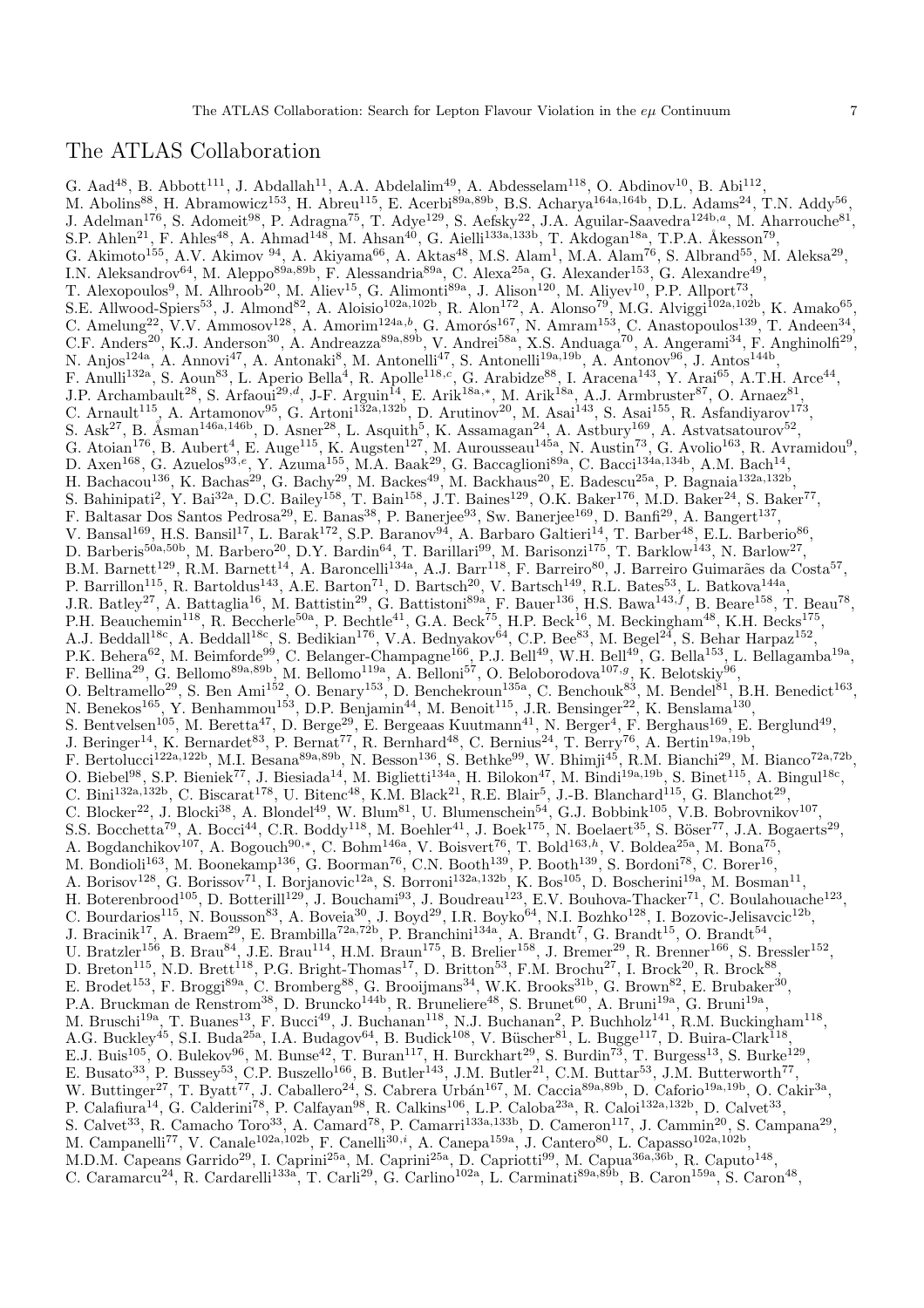C. Carpentieri<sup>48</sup>, G.D. Carrillo Montoya<sup>173</sup>, A.A. Carter<sup>75</sup>, J.R. Carter<sup>27</sup>, J. Carvalho<sup>124a,j</sup>, D. Casadei<sup>108</sup>, M.P. Casado<sup>11</sup>, M. Cascella<sup>122a,122b</sup>, C. Caso<sup>50a,50b,\*</sup>, A.M. Castaneda Hernandez<sup>173,k</sup>, E. Castaneda-Miranda<sup>173</sup>, V. Castillo Gimenez<sup>167</sup>, N.F. Castro<sup>124a</sup>, G. Cataldi<sup>72a</sup>, F. Cataneo<sup>29</sup>, A. Catinaccio<sup>29</sup>, J.R. Catmore<sup>71</sup>, A. Cattai<sup>29</sup>, G. Cattani<sup>133a,133b</sup>, S. Caughron<sup>88</sup>, A. Cavallari<sup>132a,132b</sup>, P. Cavalleri<sup>78</sup>, D. Cavalli<sup>89a</sup>, M. Cavalli-Sforza<sup>11</sup>, V. Cavasinni<sup>122a,122b</sup>, A. Cazzato<sup>72a,72b</sup>, F. Ceradini<sup>134a,134b</sup>, A.S. Cerqueira<sup>23a</sup>, A. Cerri<sup>29</sup>, L. Cerrito<sup>75</sup>, F. Cerutti<sup>47</sup>, S.A. Cetin<sup>18b</sup>, A. Chafaq<sup>135a</sup>, D. Chakraborty<sup>106</sup>, K. Chan<sup>2</sup>, B. Chapleau<sup>85</sup>, J.D. Chapman<sup>27</sup>, J.W. Chapman<sup>87</sup>, E. Chareyre<sup>78</sup>, D.G. Charlton<sup>17</sup>, V. Chavda<sup>82</sup>, S. Cheatham<sup>71</sup>, S. Chekanov<sup>5</sup>, S.V. Chekulaev<sup>159a</sup>, G.A. Chelkov<sup>64</sup>, M.A. Chelstowska<sup>104</sup>, C. Chen<sup>63</sup>, H. Chen<sup>24</sup>, L. Chen<sup>2</sup>, S. Chen<sup>32c</sup>, X. Chen<sup>173</sup>, A. Cheplakov<sup>64</sup>, R. Cherkaoui El Moursli<sup>135e</sup>, V. Chernyatin<sup>24</sup>, E. Cheu<sup>6</sup>, S.L. Cheung<sup>158</sup>, L. Chevalier<sup>136</sup>, G. Chiefari<sup>102a,102b</sup>, L. Chikovani<sup>51a</sup>, J.T. Childers<sup>58a</sup>, A. Chilingarov<sup>71</sup>, G. Chiodini<sup>72a</sup>, M.V. Chizhov<sup>64</sup>, G. Choudalakis<sup>30</sup>, S. Chouridou<sup>137</sup>, I.A. Christidi<sup>77</sup>, A. Christov<sup>48</sup>, D. Chromek-Burckhart<sup>29</sup>, M.L. Chu<sup>151</sup>, J. Chudoba<sup>125</sup>, G. Ciapetti<sup>132a,132b</sup>, K. Ciba<sup>37</sup>, A.K. Ciftci<sup>3a</sup>, R. Ciftci<sup>3a</sup>, D. Cinca<sup>33</sup>, V. Cindro<sup>74</sup>, M.D. Ciobotaru<sup>163</sup>, C. Ciocca<sup>19a</sup>, A. Ciocio<sup>14</sup>, M. Cirilli<sup>87</sup>, M. Citterio<sup>89a</sup>, M. Ciubancan<sup>25a</sup>, A. Clark<sup>49</sup>, P.J. Clark<sup>45</sup>, W. Cleland<sup>123</sup>, J.C. Clemens<sup>83</sup>, B. Clement<sup>55</sup>, C. Clement<sup>146a,146b</sup>, R.W. Clifft<sup>129</sup>, Y. Coadou<sup>83</sup>, M. Cobal<sup>164a,164c</sup>, A. Coccaro<sup>50a,50b</sup>, J. Cochran<sup>63</sup>, P. Coe<sup>118</sup>, S. Coelli<sup>89a</sup>, J.G. Cogan<sup>143</sup>, J. Coggeshall<sup>165</sup>, E. Cogneras<sup>178</sup>, C.D. Cojocaru<sup>28</sup>, J. Colas<sup>4</sup>, A.P. Colijn<sup>105</sup>, C. Collard<sup>115</sup>, N.J. Collins<sup>17</sup>, C. Collins-Tooth<sup>53</sup>, J. Collot<sup>55</sup>, G. Colon<sup>84</sup>, R. Coluccia<sup>72a,72b</sup>, G. Comune<sup>88</sup>, P. Conde Muiño<sup>124a</sup>, E. Coniavitis<sup>118</sup>, M.C. Conidi<sup>11</sup>, M. Consonni<sup>104</sup>, S. Constantinescu<sup>25a</sup>, C. Conta<sup>119a,119b</sup>, F. Conventi<sup>102a,*l*</sup>, M. Cooke<sup>14</sup>, B.D. Cooper<sup>77</sup>, A.M. Cooper-Sarkar<sup>118</sup>, K. Copic<sup>34</sup>, T. Cornelissen<sup>50a,50b</sup>, M. Corradi<sup>19a</sup>, F. Corriveau<sup>85,m</sup>, A. Corso-Radu<sup>163</sup>, A. Cortes-Gonzalez<sup>165</sup>, G. Cortiana<sup>99</sup>, G. Costa<sup>89a</sup>, M.J. Costa<sup>167</sup>, D. Costanzo<sup>139</sup>, T. Costin<sup>30</sup>, D. Côté<sup>29</sup>, R. Coura Torres<sup>23a</sup>, L. Courneyea<sup>169</sup>, G. Cowan<sup>76</sup>, C. Cowden<sup>27</sup>, B.E. Cox<sup>82</sup>, K. Cranmer<sup>108</sup>, J. Cranshaw<sup>5</sup>, F. Crescioli<sup>122a,122b</sup>, M. Cristinziani<sup>20</sup>, G. Crosetti<sup>36a,36b</sup>, R. Crupi<sup>72a,72b</sup>, S. Crépé-Renaudin<sup>55</sup>, C. Cuenca Almenar<sup>176</sup>, T. Cuhadar Donszelmann<sup>139</sup>, S. Cuneo<sup>50a,50b</sup>, M. Curatolo<sup>47</sup>, C.J. Curtis<sup>17</sup>, P. Cwetanski<sup>60</sup>, H. Czirr<sup>141</sup>, Z. Czyczula<sup>117</sup>, S. D'Auria<sup>53</sup>, M. D'Onofrio<sup>73</sup>, A. D'Orazio<sup>132a,132b</sup>, A. Da Rocha Gesualdi Mello<sup>23a</sup>, C. Da Via<sup>82</sup>, W. Dabrowski<sup>37</sup>, A. Dahlhoff<sup>48</sup>, T. Dai<sup>87</sup>, , C. Dallapiccola<sup>84</sup>, C.H. Daly<sup>138</sup>, M. Dam<sup>35</sup>, M. Dameri<sup>50a,50b</sup>, D.S. Damiani<sup>137</sup>, H.O. Danielsson<sup>29</sup>, R. Dankers<sup>105</sup>, D. Dannheim<sup>99</sup>, V. Dao<sup>49</sup>, G. Darbo<sup>50a</sup>, G.L. Darlea<sup>25b</sup>, C. Daum<sup>105</sup>, J.P. Dauvergne <sup>29</sup>, W. Davey<sup>86</sup>, T. Davidek<sup>126</sup>, N. Davidson<sup>86</sup>, R. Davidson<sup>71</sup>, M. Davies<sup>93</sup>, A.R. Davison<sup>77</sup>, E. Dawe<sup>142</sup>, I. Dawson<sup>139</sup>, R.K. Daya-Ishmukhametova<sup>39</sup>, K. De<sup>7</sup>, R. de Asmundis<sup>102a</sup>, S. De Castro<sup>19a,19b</sup>, P.E. De Castro Faria Salgado<sup>24</sup>, S. De Cecco<sup>78</sup>, J. de Graat<sup>98</sup>, N. De Groot<sup>104</sup>, P. de Jong<sup>105</sup>, C. De La Taille<sup>115</sup>, H. De la Torre<sup>80</sup>, L. de Mora<sup>71</sup>, L. De Nooij<sup>105</sup>, M. De Oliveira Branco<sup>29</sup>, D. De Pedis<sup>132a</sup>, P. de Saintignon<sup>55</sup>, A. De Salvo<sup>132a</sup>, U. De Sanctis<sup>164a,164c</sup>, A. De Santo<sup>149</sup>, J.B. De Vivie De Regie<sup>115</sup>, S. Dean<sup>77</sup>, D.V. Dedovich<sup>64</sup>, J. Degenhardt<sup>120</sup>, M. Dehchar<sup>118</sup>, M. Deile<sup>98</sup>, C. Del Papa<sup>164a,164c</sup>, J. Del Peso<sup>80</sup>, T. Del Prete<sup>122a,122b</sup>, A. Dell'Acqua<sup>29</sup>, L. Dell'Asta<sup>89a,89b</sup>, M. Della Pietra<sup>102a, l</sup>, D. della Volpe<sup>102a,102b</sup>, M. Delmastro<sup>29</sup>, P. Delpierre<sup>83</sup>, P.A. Delsart<sup>55</sup>, C. Deluca<sup>148</sup>, S. Demers<sup>176</sup>, M. Demichev<sup>64</sup>, B. Demirkoz<sup>11,n</sup>, J. Deng<sup>163</sup>, W. Deng<sup>24</sup>, S.P. Denisov<sup>128</sup>, D. Derendarz<sup>38</sup>, J.E. Derkaoui<sup>135d</sup>, F. Derue<sup>78</sup>, P. Dervan<sup>73</sup>, K. Desch<sup>20</sup>, E. Devetak<sup>148</sup>, P.O. Deviveiros<sup>158</sup>, A. Dewhurst<sup>129</sup>, B. DeWilde<sup>148</sup>, S. Dhaliwal<sup>158</sup>, R. Dhullipudi<sup>24,0</sup>, A. Di Ciaccio<sup>133a,133b</sup>, L. Di Ciaccio<sup>4</sup>, A. Di Girolamo<sup>29</sup>, B. Di Girolamo<sup>29</sup>, S. Di Luise<sup>134a,134b</sup>, A. Di Mattia<sup>88</sup>, B. Di Micco<sup>29</sup>, R. Di Nardo<sup>133a,133b</sup>, A. Di Simone<sup>133a,133b</sup>, R. Di Sipio<sup>19a,19b</sup>, M.A. Diaz<sup>31a</sup>, F. Diblen<sup>18c</sup>, E.B. Diehl<sup>87</sup>, H. Dietl<sup>99</sup>, J. Dietrich<sup>48</sup>, T.A. Dietzsch<sup>58a</sup>, S. Diglio<sup>115</sup>, K. Dindar Yagci<sup>39</sup>, J. Dingfelder<sup>20</sup>, C. Dionisi<sup>132a,132b</sup>, P. Dita<sup>25a</sup>, S. Dita<sup>25a</sup>, F. Dittus<sup>29</sup>, F. Djama<sup>83</sup>, R. Djilkibaev<sup>108</sup>, T. Djobava<sup>51b</sup>, M.A.B. do Vale<sup>23a</sup>, A. Do Valle Wemans<sup>124a,p</sup>, T.K.O. Doan<sup>4</sup>, M. Dobbs<sup>85</sup>, R. Dobinson <sup>29,\*</sup>, D. Dobos<sup>42</sup>, E. Dobson<sup>29,q</sup>, M. Dobson<sup>163</sup>, J. Dodd<sup>34</sup>, O.B. Dogan<sup>18a,∗</sup>, C. Doglioni<sup>118</sup>, T. Doherty<sup>53</sup>, Y. Doi<sup>65,∗</sup>, J. Dolejsi<sup>126</sup>, I. Dolenc<sup>74</sup>, Z. Dolezal<sup>126</sup>, B.A. Dolgoshein<sup>96,\*</sup>, T. Dohmae<sup>155</sup>, M. Donadelli<sup>23d</sup>, M. Donega<sup>120</sup>, J. Donini<sup>55</sup>, J. Dopke<sup>29</sup>, A. Doria<sup>102a</sup>, A. Dos Anjos<sup>173</sup>, A. Dotti<sup>122a,122b</sup>, M.T. Dova<sup>70</sup>, J.D. Dowell<sup>17</sup>, A.D. Doxiadis<sup>105</sup>, A.T. Doyle<sup>53</sup>, Z. Drasal<sup>126</sup>, J. Drees<sup>175</sup>, H. Drevermann<sup>29</sup>, M. Dris<sup>9</sup>, J.G. Drohan<sup>77</sup>, J. Dubbert<sup>99</sup>, T. Dubbs<sup>137</sup>, S. Dube<sup>14</sup>, E. Duchovni<sup>172</sup>, G. Duckeck<sup>98</sup>, A. Dudarev<sup>29</sup>, F. Dudziak<sup>63</sup>, M. Dührssen <sup>29</sup>, I.P. Duerdoth<sup>82</sup>, L. Duflot<sup>115</sup>, M-A. Dufour<sup>85</sup>, M. Dunford<sup>29</sup>, H. Duran Yildiz<sup>3a</sup>, R. Duxfield<sup>139</sup>, M. Dwuznik<sup>37</sup>, F. Dydak <sup>29</sup>, D. Dzahini<sup>55</sup>, M. Düren<sup>52</sup>, J. Ebke<sup>98</sup>, S. Eckert<sup>48</sup>, S. Eckweiler<sup>81</sup>, K. Edmonds<sup>81</sup>, C.A. Edwards<sup>76</sup>, I. Efthymiopoulos<sup>49</sup>, K. Egorov<sup>60</sup>, W. Ehrenfeld<sup>41</sup>, T. Ehrich<sup>99</sup>, T. Eifert<sup>29</sup>, G. Eigen<sup>13</sup>, K. Einsweiler<sup>14</sup>, E. Eisenhandler<sup>75</sup>, T. Ekelof<sup>166</sup>, M. El Kacimi<sup>4</sup>, M. Ellert<sup>166</sup>, S. Elles<sup>4</sup>, F. Ellinghaus<sup>81</sup>, K. Ellis<sup>75</sup>, N. Ellis<sup>29</sup>, J. Elmsheuser<sup>98</sup>, M. Elsing<sup>29</sup>, R. Ely<sup>14</sup>, D. Emeliyanov<sup>129</sup>, R. Engelmann<sup>148</sup>, A. Engl<sup>98</sup>, B. Epp<sup>61</sup>, A. Eppig<sup>87</sup>, J. Erdmann<sup>54</sup>, A. Ereditato<sup>16</sup>, D. Eriksson<sup>146a</sup>, J. Ernst<sup>1</sup>, M. Ernst<sup>24</sup>, J. Ernwein<sup>136</sup>, D. Errede<sup>165</sup>, S. Errede<sup>165</sup>, E. Ertel<sup>81</sup>, M. Escalier<sup>115</sup>, C. Escobar<sup>167</sup>, X. Espinal Curull<sup>11</sup>, B. Esposito<sup>47</sup>, F. Etienne<sup>83</sup>, A.I. Etienvre<sup>136</sup>, E. Etzion<sup>153</sup>, D. Evangelakou<sup>54</sup>, H. Evans<sup>60</sup>, L. Fabbri<sup>19a,19b</sup>, C. Fabre<sup>29</sup>, K. Facius<sup>35</sup>, R.M. Fakhrutdinov<sup>128</sup>, S. Falciano<sup>132a</sup>, A.C. Falou<sup>115</sup>, Y. Fang<sup>173</sup>, M. Fanti<sup>89a,89b</sup>, A. Farbin<sup>7</sup>, A. Farilla<sup>134a</sup>, J. Farley<sup>148</sup>, T. Farooque<sup>158</sup>, S.M. Farrington<sup>118</sup>, P. Farthouat<sup>29</sup>, D. Fasching<sup>173</sup>, P. Fassnacht<sup>29</sup>, D. Fassouliotis<sup>8</sup>, B. Fatholahzadeh<sup>158</sup>, A. Favareto<sup>89a,89b</sup>, L. Fayard<sup>115</sup>, S. Fazio<sup>36a,36b</sup>, R. Febbraro<sup>33</sup>, P. Federic<sup>144a</sup>, O.L. Fedin<sup>121</sup>, I. Fedorko<sup>29</sup>, W. Fedorko<sup>88</sup>, M. Fehling-Kaschek<sup>48</sup>, L. Feligioni<sup>83</sup>, D. Fellmann<sup>5</sup>, C.U. Felzmann<sup>86</sup>, C. Feng<sup>32d</sup>, E.J. Feng<sup>30</sup>, A.B. Fenyuk<sup>128</sup>, J. Ferencei<sup>144b</sup>, B. Fernandes<sup>124a,b</sup>, W. Fernando<sup>109</sup>, S. Ferrag<sup>53</sup>, J. Ferrando<sup>118</sup>, V. Ferrara<sup>41</sup>, A. Ferrari<sup>166</sup>, P. Ferrari<sup>105</sup>, R. Ferrari<sup>119a</sup>, A. Ferrer<sup>167</sup>,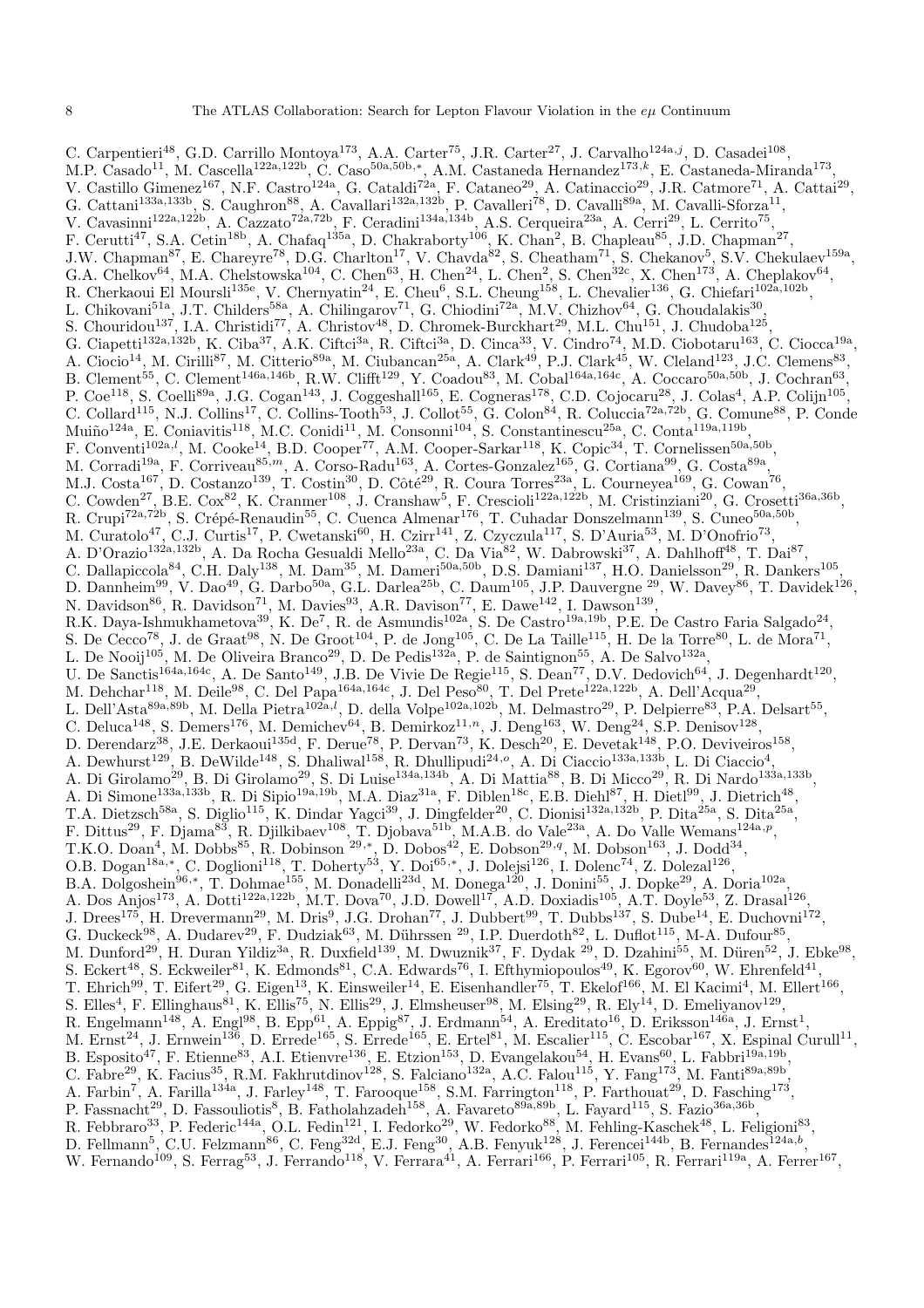M.L. Ferrer<sup>47</sup>, D. Ferrere<sup>49</sup>, C. Ferretti<sup>87</sup>, A. Ferretto Parodi<sup>50a,50b</sup>, M. Fiascaris<sup>30</sup>, F. Fiedler<sup>81</sup>, A. Filipčič<sup>74</sup>, A. Filippas<sup>9</sup>, F. Filthaut<sup>104</sup>, M. Fincke-Keeler<sup>169</sup>, M.C.N. Fiolhais<sup>124a,j</sup>, L. Fiorini<sup>11</sup>, A. Firan<sup>39</sup>, G. Fischer<sup>41</sup>, P. Fischer  $^{20}$ , M.J. Fisher<sup>109</sup>, S.M. Fisher<sup>129</sup>, J. Flammer<sup>29</sup>, M. Flechl<sup>48</sup>, I. Fleck<sup>141</sup>, J. Fleckner<sup>81</sup>, P. Fleischmann<sup>174</sup>, S. Fleischmann<sup>175</sup>, T. Flick<sup>175</sup>, L.R. Flores Castillo<sup>173</sup>, M.J. Flowerdew<sup>99</sup>, F. Föhlisch<sup>58a</sup>, T. Fonseca Martin<sup>16</sup>, J. Fopma<sup>118</sup>, A. Formica<sup>136</sup>, A. Forti<sup>82</sup>, D. Fortin<sup>159a</sup>, D. Fournier<sup>115</sup>, A.J. Fowler<sup>44</sup>, K. Fowler<sup>137</sup>, H. Fox<sup>71</sup>, P. Francavilla<sup>122a,122b</sup>, S. Franchino<sup>119a,119b</sup>, D. Francis<sup>29</sup>, T. Frank<sup>172</sup>, M. Franklin<sup>57</sup>, S. Franz<sup>29</sup>, M. Fraternali<sup>119a,119b</sup>, S. Fratina<sup>120</sup>, J. Freestone<sup>82</sup>, S.T. French<sup>27</sup>, R. Froeschl<sup>29</sup>, D. Froidevaux<sup>29</sup>, J.A. Frost<sup>27</sup>, C. Fukunaga<sup>156</sup>, E. Fullana Torregrosa<sup>29</sup>, J. Fuster<sup>167</sup>, C. Gabaldon<sup>29</sup>, O. Gabizon<sup>172</sup>, T. Gadfort<sup>24</sup>, S. Gadomski<sup>49</sup>, G. Gagliardi<sup>50a,50b</sup>, P. Gagnon<sup>60</sup>, C. Galea<sup>98</sup>, E.J. Gallas<sup>118</sup>, M.V. Gallas<sup>29</sup>, V. Gallo<sup>16</sup>, B.J. Gallop<sup>129</sup>, P. Gallus<sup>125</sup>, E. Galyaev<sup>40</sup>, K.K. Gan<sup>109</sup>, Y.S. Gao<sup>143,f</sup>, A. Gaponenko<sup>14</sup>, F. Garberson<sup>176</sup>, M. Garcia-Sciveres<sup>14</sup>, C. García<sup>167</sup>, J.E. García Navarro<sup>49</sup>, R.W. Gardner<sup>30</sup>, N. Garelli<sup>29</sup>, H. Garitaonandia<sup>105</sup>, V. Garonne<sup>29</sup>, J. Garvey<sup>17</sup>, C. Gatti<sup>47</sup>, G. Gaudio<sup>119a</sup>, O. Gaumer<sup>49</sup>, B. Gaur<sup>141</sup>, L. Gauthier<sup>136</sup>, P. Gauzzi<sup>132a,132b</sup>, I.L. Gavrilenko<sup>94</sup>, C. Gay<sup>168</sup>, G. Gaycken<sup>20</sup>, E.N. Gazis<sup>9</sup>, P. Ge<sup>32d</sup>, C.N.P. Gee<sup>129</sup>, D.A.A. Geerts<sup>105</sup>, Ch. Geich-Gimbel<sup>20</sup>, K. Gellerstedt<sup>146a,146b</sup>, C. Gemme<sup>50a</sup>, A. Gemmell<sup>53</sup>, M.H. Genest<sup>98</sup>, S. Gentile<sup>132a,132b</sup>, M. George<sup>54</sup>, S. George<sup>76</sup>, P. Gerlach<sup>175</sup>, A. Gershon<sup>153</sup>, C. Geweniger<sup>58a</sup>, H. Ghazlane<sup>135b</sup>, N. Ghodbane<sup>33</sup>, B. Giacobbe<sup>19a</sup>, S. Giagu<sup>132a,132b</sup>, V. Giakoumopoulou<sup>8</sup>, V. Giangiobbe<sup>122a,122b</sup>, F. Gianotti<sup>29</sup>, B. Gibbard<sup>24</sup>, A. Gibson<sup>158</sup>, S.M. Gibson<sup>29</sup>, G.F. Gieraltowski<sup>5</sup>, M. Gilchriese<sup>14</sup>, D. Gillberg<sup>28</sup>, A.R. Gillman<sup>129</sup>, D.M. Gingrich<sup>2,e</sup>, J. Ginzburg<sup>153</sup>, N. Giokaris<sup>8</sup>, M.P. Giordani<sup>164c</sup>, R. Giordano<sup>102a,102b</sup>, F.M. Giorgi<sup>15</sup>, P. Giovannini<sup>99</sup>, P.F. Giraud<sup>136</sup>, D. Giugni<sup>89a</sup>, P. Giusti<sup>19a</sup>, B.K. Gjelsten<sup>117</sup>, L.K. Gladilin<sup>97</sup>, C. Glasman<sup>80</sup>, J. Glatzer<sup>48</sup>, A. Glazov<sup>41</sup>, K.W. Glitza<sup>175</sup>, G.L. Glonti<sup>64</sup>, J. Godfrey<sup>142</sup>, J. Godlewski<sup>29</sup>, M. Goebel<sup>41</sup>, T. Göpfert<sup>43</sup>, C. Goeringer<sup>81</sup>, C. Gössling<sup>42</sup>, T. Göttfert<sup>99</sup>, S. Goldfarb<sup>87</sup>, D. Goldin<sup>39</sup>, T. Golling<sup>176</sup>, S.N. Golovnia<sup>128</sup>, A. Gomes<sup>124a,b</sup>, L.S. Gomez Fajardo<sup>41</sup>, R. Gonçalo<sup>76</sup>, J. Goncalves Pinto Firmino Da Costa<sup>41</sup>, L. Gonella<sup>20</sup>, S. Gonzalez<sup>173</sup>, S. González de la Hoz<sup>167</sup>, M.L. Gonzalez Silva<sup>26</sup>, S. Gonzalez-Sevilla<sup>49</sup>, J.J. Goodson<sup>148</sup>, L. Goossens<sup>29</sup>, P.A. Gorbounov<sup>95</sup>, H.A. Gordon<sup>24</sup>, I. Gorelov<sup>103</sup>, G. Gorfine<sup>175</sup>, B. Gorini<sup>29</sup>, E. Gorini<sup>72a,72b</sup> , A. Gorišek<sup>74</sup>, E. Gornicki<sup>38</sup>, S.A. Gorokhov<sup>128</sup>, B. Gosdzik<sup>41</sup>, M. Gosselink<sup>105</sup>, M.I. Gostkin<sup>64</sup>, M. Gouanère<sup>4</sup>, I. Gough Eschrich<sup>163</sup>, M. Gouighri<sup>135a</sup>, D. Goujdami<sup>135a</sup>, M.P. Goulette<sup>49</sup>, A.G. Goussiou<sup>138</sup>, C. Goy<sup>4</sup>, I. Grabowska-Bold<sup>163,h</sup>, V. Grabski<sup>177</sup>, P. Grafström<sup>29</sup>, C. Grah<sup>175</sup>, K-J. Grahn<sup>147</sup>, F. Grancagnolo<sup>72a</sup>, S. Grancagnolo<sup>15</sup>, V. Grassi<sup>148</sup>, V. Gratchev<sup>121</sup>, N. Grau<sup>34</sup>, H.M. Gray<sup>29</sup>, J.A. Gray<sup>148</sup>, E. Graziani<sup>134a</sup>, O.G. Grebenyuk<sup>121</sup>, B. Green<sup>76</sup>, D. Greenfield<sup>129</sup>, T. Greenshaw<sup>73</sup>, Z.D. Greenwood<sup>24,o</sup>, I.M. Gregor<sup>41</sup>, P. Grenier<sup>143</sup>, E. Griesmayer<sup>46</sup>, J. Griffiths<sup>138</sup>, N. Grigalashvili<sup>64</sup>, A.A. Grillo<sup>137</sup>, S. Grinstein<sup>11</sup>, Y.V. Grishkevich<sup>97</sup>, J.-F. Grivaz<sup>115</sup>, J. Grognuz<sup>29</sup>, M. Groh<sup>99</sup>, E. Gross<sup>172</sup>, J. Grosse-Knetter<sup>54</sup>, J. Groth-Jensen<sup>79</sup>, M. Gruwe<sup>29</sup>, K. Grybel<sup>141</sup>, D. Guest<sup>176</sup>, C. Guicheney<sup>33</sup>, A. Guida<sup>72a,72b</sup>, S. Guindon<sup>54</sup>, H. Guler<sup>85,r</sup>, J. Gunther<sup>125</sup>, B. Guo<sup>158</sup>, J. Guo<sup>34</sup>, Y. Gusakov<sup>64</sup>, V.N. Gushchin<sup>128</sup>, A. Gutierrez<sup>93</sup>, P. Gutierrez<sup>111</sup>, N. Guttman<sup>153</sup>, O. Gutzwiller<sup>173</sup>, C. Guyot<sup>136</sup>, C. Gwenlan<sup>118</sup>, C.B. Gwilliam<sup>73</sup>, A. Haas<sup>143</sup>, S. Haas<sup>29</sup>, C. Haber<sup>14</sup>, H.K. Hadavand<sup>39</sup>, D.R. Hadley<sup>17</sup>, P. Haefner<sup>99</sup>, F. Hahn<sup>29</sup>, S. Haider<sup>29</sup>, Z. Hajduk<sup>38</sup>, H. Hakobyan<sup>177</sup>, J. Haller<sup>54</sup>, K. Hamacher<sup>175</sup>, P. Hamal<sup>113</sup>, A. Hamilton<sup>49</sup>, S. Hamilton<sup>161</sup>, L. Han<sup>32b</sup>, K. Hanagaki<sup>116</sup>, M. Hance<sup>120</sup>, C. Handel<sup>81</sup>, P. Hanke<sup>58a</sup>, C.J. Hansen<sup>166</sup>, J.R. Hansen<sup>35</sup>, J.B. Hansen<sup>35</sup>, J.D. Hansen<sup>35</sup>, P.H. Hansen<sup>35</sup>, P. Hansson<sup>143</sup>, K. Hara<sup>160</sup>, G.A. Hare<sup>137</sup>, T. Harenberg<sup>175</sup>, D. Harper<sup>87</sup>, R.D. Harrington<sup>21</sup>, O.M. Harris<sup>138</sup>, K. Harrison<sup>17</sup>, J. Hartert<sup>48</sup>, F. Hartjes<sup>105</sup>, T. Haruyama<sup>65</sup>, A. Harvey<sup>56</sup>, S. Hasegawa<sup>101</sup>, Y. Hasegawa<sup>140</sup>, S. Hassani<sup>136</sup>, S. Haug<sup>16</sup>, M. Hauschild<sup>29</sup>, R. Hauser<sup>88</sup>, M. Havranek<sup>20</sup>, B.M. Hawes<sup>118</sup>, C.M. Hawkes<sup>17</sup>, R.J. Hawkings<sup>29</sup>, D. Hawkins<sup>163</sup>, T. Hayakawa<sup>66</sup>, D. Hayden<sup>76</sup>, H.S. Hayward<sup>73</sup>, S.J. Haywood<sup>129</sup>, M. He<sup>32d</sup>, S.J. Head<sup>17</sup>, V. Hedberg<sup>79</sup>, L. Heelan<sup>7</sup>, S. Heim<sup>88</sup>, B. Heinemann<sup>14</sup>, S. Heisterkamp<sup>35</sup>, L. Helary<sup>4</sup>, M. Heldmann<sup>48</sup>, M. Heller<sup>29</sup>, S. Hellman<sup>146a,146b</sup>, C. Helsens<sup>11</sup>, T. Hemperek<sup>20</sup>, R.C.W. Henderson<sup>71</sup>, M. Henke<sup>58a</sup>, A. Henrichs<sup>54</sup>, A.M. Henriques Correia<sup>29</sup>, S. Henrot-Versille<sup>115</sup>, F. Henry-Couannier<sup>83</sup>, C. Hensel<sup>54</sup>, T. Henß<sup>175</sup>, Y. Hernández Jiménez<sup>167</sup>, R. Herrberg<sup>15</sup>, A.D. Hershenhorn<sup>152</sup>, G. Herten<sup>48</sup>, R. Hertenberger<sup>98</sup>, L. Hervas<sup>29</sup>, N.P. Hessey<sup>105</sup>, A. Hidvegi<sup>146a</sup>, E. Higón-Rodriguez<sup>167</sup>, J.C. Hill<sup>27</sup>, K.H. Hiller<sup>41</sup>, S. Hillert<sup>20</sup>, S.J. Hillier<sup>17</sup>, I. Hinchliffe<sup>14</sup>, E. Hines<sup>120</sup>, M. Hirose<sup>116</sup>, F. Hirsch<sup>42</sup>, D. Hirschbuehl<sup>175</sup>, J. Hobbs<sup>148</sup>, N. Hod<sup>153</sup>, M.C. Hodgkinson<sup>139</sup>, P. Hodgson<sup>139</sup>, A. Hoecker<sup>29</sup>, M.R. Hoeferkamp<sup>103</sup>, J. Hoffman<sup>39</sup>, D. Hoffmann<sup>83</sup>, M. Hohlfeld<sup>81</sup>, M. Holder<sup>141</sup>, A. Holmes<sup>118</sup>, S.O. Holmgren<sup>146a</sup>, T. Holy<sup>127</sup>, J.L. Holzbauer<sup>88</sup>, Y. Homma<sup>66</sup>, L. Hooft van Huysduynen<sup>108</sup>, T. Horazdovsky<sup>127</sup>, C. Horn<sup>143</sup>, S. Horner<sup>48</sup>, K. Horton<sup>118</sup>, J-Y. Hostachy<sup>55</sup>, T. Hott<sup>99</sup>, S. Hou<sup>151</sup>, A. Hoummada<sup>135a</sup>, J. Howarth<sup>82</sup>, I. Hristova <sup>15</sup>, J. Hrivnac<sup>115</sup>, I. Hruska<sup>125</sup>, T. Hryn'ova<sup>4</sup>, P.J. Hsu<sup>176</sup>, S.-C. Hsu<sup>14</sup>, G.S. Huang<sup>111</sup>, Z. Hubacek<sup>127</sup>, F. Hubaut<sup>83</sup>, F. Huegging<sup>20</sup>, T.B. Huffman<sup>118</sup>, E.W. Hughes<sup>34</sup>, G. Hughes<sup>71</sup>, M. Huhtinen<sup>29</sup>, M. Hurwitz<sup>14</sup>, U. Husemann<sup>41</sup>, N. Huseynov<sup>64,s</sup>, J. Huston<sup>88</sup>, J. Huth<sup>57</sup>, G. Iacobucci<sup>102a</sup>, G. Iakovidis<sup>9</sup>, M. Ibbotson<sup>82</sup>, I. Ibragimov<sup>141</sup>, R. Ichimiya<sup>66</sup>, L. Iconomidou-Fayard<sup>115</sup>, J. Idarraga<sup>115</sup>, M. Idzik<sup>37</sup>, P. Iengo<sup>102a</sup>, O. Igonkina<sup>105</sup>, Y. Ikegami<sup>65</sup>, M. Ikeno<sup>65</sup>, Y. Ilchenko<sup>39</sup>, D. Iliadis<sup>154</sup>, D. Imbault<sup>78</sup>, M. Imhaeuser<sup>175</sup>, T. Ince<sup>20</sup>, J. Inigo-Golfin<sup>29</sup>, P. Ioannou<sup>8</sup>, M. Iodice<sup>134a</sup>, G. Ionescu<sup>4</sup>, A. Irles Quiles<sup>167</sup>, K. Ishii<sup>65</sup>, A. Ishikawa<sup>66</sup>, M. Ishino<sup>65</sup>, R. Ishmukhametov<sup>39</sup>, C. Issever<sup>118</sup>, S. Istin<sup>18a</sup>, Y. Itoh<sup>101</sup>, A.V. Ivashin<sup>128</sup>, W. Iwanski<sup>38</sup>, H. Iwasaki<sup>65</sup>, J.M. Izen<sup>40</sup>, V. Izzo<sup>102a</sup>, B. Jackson<sup>120</sup>, J.N. Jackson<sup>73</sup>, P. Jackson<sup>143</sup>, M.R. Jaekel<sup>29</sup>, V. Jain<sup>60</sup>, K. Jakobs<sup>48</sup>, S. Jakobsen<sup>35</sup>, J. Jakubek<sup>127</sup>, D.K. Jana<sup>111</sup>, E. Jankowski<sup>158</sup>, E. Jansen<sup>77</sup>, A. Jantsch<sup>99</sup>, M. Janus<sup>20</sup>, G. Jarlskog<sup>79</sup>, L. Jeanty<sup>57</sup>, I. Jen-La Plante<sup>30</sup>, P. Jenni<sup>29</sup>, A. Jeremie<sup>4</sup>,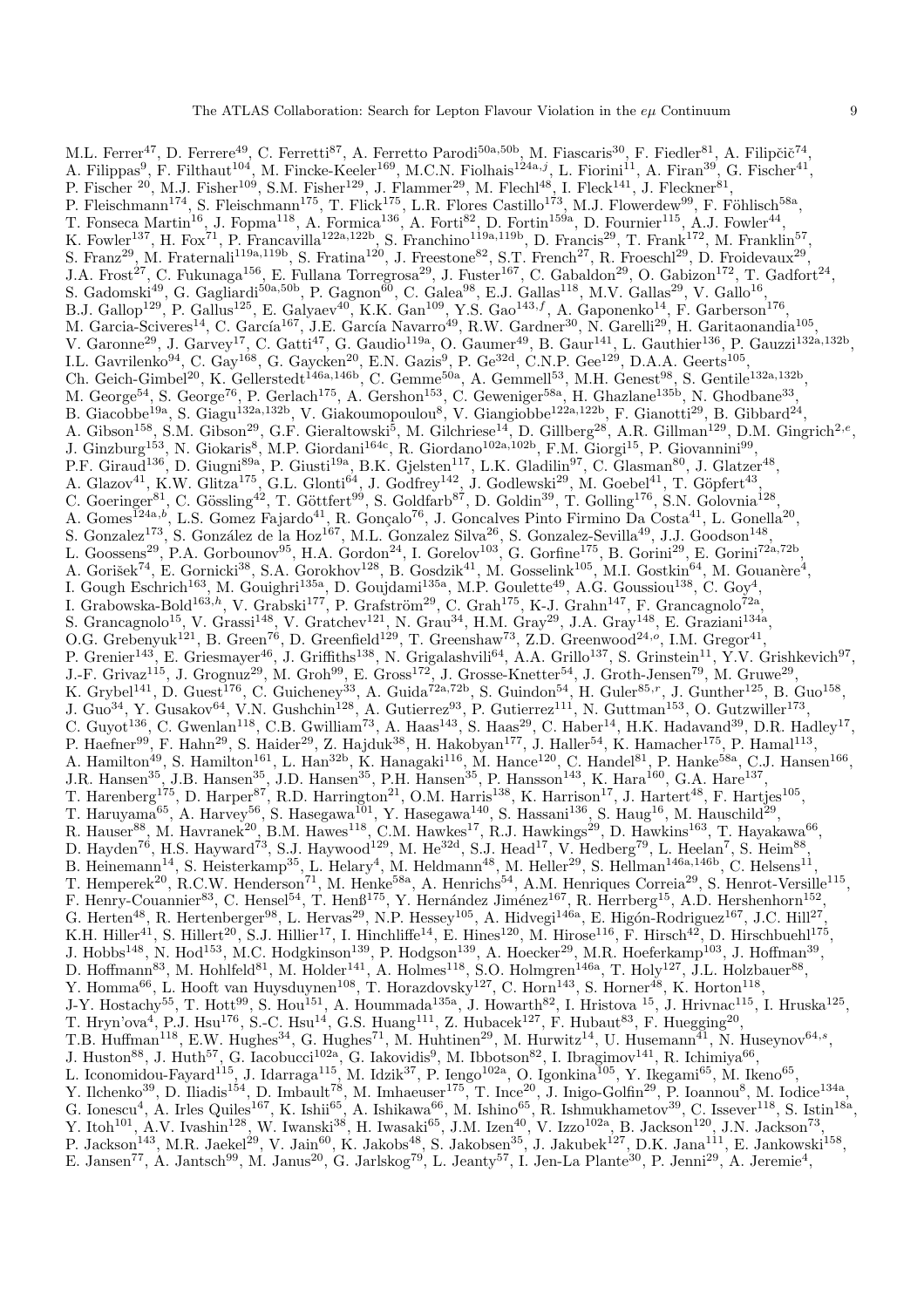P. Jež<sup>35</sup>, S. Jézéquel<sup>4</sup>, M.K. Jha<sup>19a</sup>, H. Ji<sup>173</sup>, W. Ji<sup>81</sup>, J. Jia<sup>148</sup>, Y. Jiang<sup>32b</sup>, M. Jimenez Belenguer<sup>41</sup>, S. Jin<sup>32a</sup>, O. Jinnouchi<sup>157</sup>, M.D. Joergensen<sup>35</sup>, D. Joffe<sup>39</sup>, L.G. Johansen<sup>13</sup>, M. Johansen<sup>146a,146b</sup>, K.E. Johansson<sup>146a</sup>, P. Johansson<sup>139</sup>, S. Johnert<sup>41</sup>, K.A. Johns<sup>6</sup>, K. Jon-And<sup>146a,146b</sup>, G. Jones<sup>82</sup>, R.W.L. Jones<sup>71</sup>, T.J. Jones<sup>73</sup>, C. Joram<sup>29</sup>, P.M. Jorge<sup>124a</sup>, J. Joseph<sup>14</sup>, X. Ju<sup>130</sup>, V. Juranek<sup>125</sup>, P. Jussel<sup>61</sup>, S. Kabana<sup>16</sup>, M. Kaci<sup>167</sup>, A. Kaczmarska<sup>38</sup>, P. Kadlecik<sup>35</sup>, M. Kado<sup>115</sup>, H. Kagan<sup>109</sup>, M. Kagan<sup>57</sup>, S. Kaiser<sup>99</sup>, E. Kajomovitz<sup>152</sup>, S. Kalinin<sup>175</sup>, L.V. Kalinovskaya<sup>64</sup>, S. Kama<sup>39</sup>, N. Kanaya<sup>155</sup>, M. Kaneda<sup>155</sup>, T. Kanno<sup>157</sup>, V.A. Kantserov<sup>96</sup>, J. Kanzaki<sup>65</sup>, B. Kaplan<sup>176</sup>, A. Kapliy<sup>30</sup>, J. Kaplon<sup>29</sup>, D. Kar<sup>43</sup>, M. Karagounis<sup>20</sup>, M. Karagoz<sup>118</sup>, M. Karnevskiy<sup>41</sup>, K. Karr<sup>5</sup>, V. Kartvelishvili<sup>71</sup>, A.N. Karyukhin<sup>128</sup>, L. Kashif<sup>173</sup>, A. Kasmi<sup>39</sup>, R.D. Kass<sup>109</sup>, A. Kastanas<sup>13</sup>, M. Kataoka<sup>4</sup>, Y. Kataoka<sup>155</sup>, E. Katsoufis<sup>9</sup>, J. Katzy<sup>41</sup>, V. Kaushik<sup>6</sup>, K. Kawagoe<sup>66</sup>, T. Kawamoto<sup>155</sup>, G. Kawamura<sup>81</sup>, M.S. Kayl<sup>105</sup>, V.A. Kazanin<sup>107</sup>, M.Y. Kazarinov<sup>64</sup>, S.I. Kazi<sup>86</sup>, J.R. Keates<sup>82</sup>, R. Keeler<sup>169</sup>, R. Kehoe<sup>39</sup>, M. Keil<sup>54</sup>, G.D. Kekelidze<sup>64</sup>, M. Kelly<sup>82</sup>, J. Kennedy<sup>98</sup>, C.J. Kenney<sup>143</sup>, M. Kenyon<sup>53</sup>, O. Kepka<sup>125</sup>, N. Kerschen<sup>29</sup>, B.P. Kerševan<sup>74</sup>, S. Kersten<sup>175</sup>, K. Kessoku<sup>155</sup>, C. Ketterer<sup>48</sup>, F. Khalil-zada<sup>10</sup>, H. Khandanyan<sup>165</sup>, A. Khanov<sup>112</sup>, D. Kharchenko<sup>64</sup>, A. Khodinov<sup>96</sup>, A. Khomich<sup>58a</sup>, T.J. Khoo<sup>27</sup>, G. Khoriauli<sup>20</sup>, V. Khovanskiy<sup>95</sup>, E. Khramov $^{64}$ , J. Khubua<sup>51b</sup>, G. Kilvington<sup>76</sup>, H. Kim<sup>7</sup>, M.S. Kim<sup>2</sup>, P.C. Kim<sup>143</sup>, S.H. Kim<sup>160</sup>, N. Kimura<sup>171</sup>, O. Kind<sup>15</sup>, B.T. King<sup>73</sup>, M. King<sup>66</sup>, R.S.B. King<sup>118</sup>, J. Kirk<sup>129</sup>, G.P. Kirsch<sup>118</sup>, L.E. Kirsch<sup>22</sup>, A.E. Kiryunin<sup>99</sup>, D. Kisielewska<sup>37</sup>, T. Kittelmann<sup>123</sup>, A.M. Kiver<sup>128</sup>, H. Kiyamura<sup>66</sup>, E. Kladiva<sup>144b</sup>, J. Klaiber-Lodewigs<sup>42</sup>, M. Klein<sup>73</sup>, U. Klein<sup>73</sup>, K. Kleinknecht<sup>81</sup>, M. Klemetti<sup>85</sup>, A. Klier<sup>172</sup>, A. Klimentov<sup>24</sup>, R. Klingenberg<sup>42</sup>, E.B. Klinkby<sup>35</sup>, T. Klioutchnikova<sup>29</sup>, P.F. Klok<sup>104</sup>, S. Klous<sup>105</sup>, E.-E. Kluge<sup>58a</sup>, T. Kluge<sup>73</sup>, P. Kluit<sup>105</sup>, S. Kluth<sup>99</sup>, N.S. Knecht<sup>158</sup>, E. Kneringer<sup>61</sup>, E.B.F.G. Knoops<sup>83</sup>, A. Knue<sup>54</sup>, B.R. Ko<sup>44</sup>, T. Kobayashi<sup>155</sup>, M. Kobel<sup>43</sup>, B. Koblitz<sup>29</sup>, M. Kocian<sup>143</sup>, A. Kocnar<sup>113</sup>, P. Kodys<sup>126</sup>, K. Köneke<sup>29</sup>, A.C. König<sup>104</sup>, S. Koenig<sup>81</sup>, S. König<sup>48</sup>, L. Köpke $^{81}$ , F. Koetsveld $^{104}$ , P. Koevesarki $^{20}$ , T. Koffas $^{29}$ , E. Koffeman $^{105}$ , F. Kohn $^{54}$ , Z. Kohout $^{127}$ , T. Kohriki $^{65}$ , T. Koi<sup>143</sup>, G.M. Kolachev<sup>107</sup>, H. Kolanoski<sup>15</sup>, V. Kolesnikov<sup>64</sup>, I. Koletsou<sup>89a</sup>, J. Koll<sup>88</sup>, D. Kollar<sup>29</sup>, M. Kollefrath<sup>48</sup>, S.D. Kolya<sup>82</sup>, A.A. Komar<sup>94</sup>, J.R. Komaragiri<sup>142</sup>, T. Kondo<sup>65</sup>, T. Kono<sup>41,t</sup>, A.I. Kononov<sup>48</sup>, R. Konoplich<sup>108,u</sup>, N. Konstantinidis<sup>77</sup>, A. Kootz<sup>175</sup>, S. Koperny<sup>37</sup>, S.V. Kopikov<sup>128</sup>, K. Korcyl<sup>38</sup>, K. Kordas<sup>154</sup>, A. Korn<sup>14</sup>, A. Korol<sup>107</sup>, I. Korolkov<sup>11</sup>, E.V. Korolkova<sup>139</sup>, V.A. Korotkov<sup>128</sup>, O. Kortner<sup>99</sup>, S. Kortner<sup>99</sup>, V.V. Kostyukhin<sup>20</sup>, S. Kotov<sup>99</sup>, V.M. Kotov<sup>64</sup>, C. Kourkoumelis<sup>8</sup>, V. Kouskoura<sup>154</sup>, A. Koutsman<sup>105</sup>, R. Kowalewski<sup>169</sup>, H. Kowalski<sup>41</sup>, T.Z. Kowalski<sup>37</sup>, W. Kozanecki<sup>136</sup>, A.S. Kozhin<sup>128</sup>, V. Kral<sup>127</sup>, V.A. Kramarenko<sup>97</sup>, G. Kramberger<sup>74</sup>, O. Krasel<sup>42</sup>, M.W. Krasny<sup>78</sup>, A. Krasznahorkay<sup>108</sup>, J. Kraus<sup>88</sup>, A. Kreisel<sup>153</sup>, F. Krejci<sup>127</sup>, J. Kretzschmar<sup>73</sup>, N. Krieger<sup>54</sup>, P. Krieger<sup>158</sup>, K. Kroeninger<sup>54</sup>, H. Kroha<sup>99</sup>, J. Kroll<sup>120</sup>, J. Kroseberg<sup>20</sup>, J. Krstic<sup>12a</sup>, U. Kruchonak<sup>64</sup>, H. Krüger<sup>20</sup>, Z.V. Krumshteyn<sup>64</sup>, A. Kruth<sup>20</sup>, T. Kubota<sup>155</sup>, S. Kuehn<sup>48</sup>, A. Kugel<sup>58c</sup>, T. Kuhl<sup>175</sup>, D. Kuhn<sup>61</sup>, V. Kukhtin<sup>64</sup>, Y. Kulchitsky<sup>90</sup>, S. Kuleshov<sup>31b</sup>, C. Kummer<sup>98</sup>, M. Kuna<sup>78</sup>, N. Kundu<sup>118</sup>, J. Kunkle<sup>120</sup>, A. Kupco<sup>125</sup>, H. Kurashige $^{66}$ , M. Kurata<sup>160</sup>, Y.A. Kurochkin<sup>90</sup>, V. Kus<sup>125</sup>, W. Kuykendall<sup>138</sup>, M. Kuze<sup>157</sup>, P. Kuzhir<sup>91</sup>, O. Kvasnicka<sup>125</sup>, J. Kvita<sup>29</sup>, R. Kwee<sup>15</sup>, A. La Rosa<sup>29</sup>, L. La Rotonda<sup>36a,36b</sup>, L. Labarga<sup>80</sup>, J. Labbe<sup>4</sup>, S. Lablak<sup>135a</sup>, C. Lacasta<sup>167</sup>, F. Lacava<sup>132a,132b</sup>, H. Lacker<sup>15</sup>, D. Lacour<sup>78</sup>, V.R. Lacuesta<sup>167</sup>, E. Ladygin<sup>64</sup>, R. Lafaye<sup>4</sup>, B. Laforge<sup>78</sup>, T. Lagouri<sup>80</sup>, S. Lai<sup>48</sup>, E. Laisne<sup>55</sup>, M. Lamanna<sup>29</sup>, C.L. Lampen<sup>6</sup>, W. Lampl<sup>6</sup>, E. Lancon<sup>136</sup>, U. Landgraf<sup>48</sup>, M.P.J. Landon<sup>75</sup>, H. Landsman<sup>152</sup>, J.L. Lane<sup>82</sup>, C. Lange<sup>41</sup>, A.J. Lankford<sup>163</sup>, F. Lanni<sup>24</sup>, K. Lantzsch<sup>175</sup>, A. Lanza<sup>119a</sup>, V.V. Lapin<sup>128,\*</sup>, S. Laplace<sup>78</sup>, C. Lapoire<sup>20</sup>, J.F. Laporte<sup>136</sup>, T. Lari<sup>89a</sup>, A. Larner<sup>118</sup>, M. Lassnig<sup>29</sup>, W. Lau<sup>118</sup>, P. Laurelli<sup>47</sup>, A. Lavorato<sup>118</sup>, W. Lavrijsen<sup>14</sup>, P. Laycock<sup>73</sup>, A. Lazzaro<sup>89a,89b</sup>, O. Le Dortz<sup>78</sup>, E. Le Guirriec<sup>83</sup>, C. Le Maner<sup>158</sup>, E. Le Menedeu<sup>136</sup>, M. Leahu<sup>29</sup>, A. Lebedev<sup>63</sup>, T. LeCompte<sup>5</sup>, F. Ledroit-Guillon<sup>55</sup>, H. Lee<sup>105</sup>, J.S.H. Lee<sup>150</sup>, S.C. Lee<sup>151</sup>, L. Lee<sup>176</sup>, M. Lefebvre<sup>169</sup>, M. Legendre<sup>136</sup>, B.C. LeGeyt<sup>120</sup>, F. Legger<sup>98</sup>, C. Leggett<sup>14</sup>, M. Lehmacher<sup>20</sup>, G. Lehmann Miotto<sup>29</sup>, X. Lei<sup>6</sup>, M.A.L. Leite<sup>23d</sup>, R. Leitner<sup>126</sup>, D. Lellouch<sup>172</sup>, V. Lendermann<sup>58a</sup>, K.J.C. Leney<sup>145b</sup>, T. Lenz<sup>175</sup>, G. Lenzen<sup>175</sup>, B. Lenzi<sup>136</sup>, K. Leonhardt<sup>43</sup>, S. Leontsinis<sup>9</sup>, C. Leroy<sup>93</sup>, J-R. Lessard<sup>169</sup>, J. Lesser<sup>146a</sup>, C.G. Lester<sup>27</sup>, A. Leung Fook Cheong<sup>173</sup>, J. Levêque<sup>4</sup>, D. Levin<sup>87</sup>, L.J. Levinson<sup>172</sup>, M. Lewandowska<sup>21</sup>, G.H. Lewis<sup>108</sup>, M. Leyton<sup>15</sup>, B. Li<sup>83</sup>, H. Li<sup>173,*v*</sup>, S. Li<sup>32b,d</sup>, X. Li<sup>87</sup>, Z. Liang<sup>39</sup>, Z. Liang<sup>118,w</sup>, B. Liberti<sup>133a</sup>, P. Lichard<sup>29</sup>, M. Lichtnecker<sup>98</sup>, K. Lie<sup>165</sup>, W. Liebig<sup>13</sup>, R. Lifshitz<sup>152</sup>, C. Limbach<sup>20</sup>, A. Limosani<sup>86</sup>, M. Limper<sup>62</sup>, S.C. Lin<sup>151,x</sup>, F. Linde<sup>105</sup>, J.T. Linnemann<sup>88</sup>, E. Lipeles<sup>120</sup>, L. Lipinsky<sup>125</sup>, A. Lipniacka<sup>13</sup>, T.M. Liss<sup>165</sup>, D. Lissauer<sup>24</sup>, A. Lister<sup>49</sup>, A.M. Litke<sup>137</sup>, C. Liu<sup>28</sup>, D. Liu<sup>151,</sup><sup>v</sup>, H. Liu<sup>87</sup>, J.B. Liu<sup>87</sup>, M. Liu<sup>32b</sup>, S. Liu<sup>2</sup>, Y. Liu<sup>32b</sup>, M. Livan<sup>119a,119b</sup>, S.S.A. Livermore<sup>118</sup>, A. Lleres<sup>55</sup>, S.L. Lloyd<sup>75</sup>, E. Lobodzinska<sup>41</sup>, P. Loch<sup>6</sup>, W.S. Lockman<sup>137</sup>, S. Lockwitz<sup>176</sup>, T. Loddenkoetter<sup>20</sup>, F.K. Loebinger<sup>82</sup>, A. Loginov<sup>176</sup>, C.W. Loh<sup>168</sup>, T. Lohse<sup>15</sup>, K. Lohwasser<sup>48</sup>, M. Lokajicek<sup>125</sup>, V.P. Lombardo<sup>89a</sup>, R.E. Long<sup>71</sup>, L. Lopes<sup>124a,b</sup>, D. Lopez Mateos<sup>34,y</sup>, M. Losada<sup>162</sup>, P. Loscutoff<sup>14</sup>, F. Lo Sterzo<sup>132a,132b</sup>, M.J. Losty<sup>159a</sup>, X. Lou<sup>40</sup>, A. Lounis<sup>115</sup>, K.F. Loureiro<sup>162</sup>, J. Love<sup>21</sup>, P.A. Love<sup>71</sup>, A.J. Lowe<sup>143,f</sup>, F. Lu<sup>32a</sup>, J. Lu<sup>2</sup>, L. Lu<sup>39</sup>, H.J. Lubatti<sup>138</sup>, C. Luci<sup>132a,132b</sup>, A. Lucotte<sup>55</sup>, A. Ludwig<sup>43</sup>, D. Ludwig<sup>41</sup>, I. Ludwig<sup>48</sup>, J. Ludwig<sup>48</sup>, F. Luehring<sup>60</sup>, G. Luijckx<sup>105</sup>, D. Lumb<sup>48</sup>, L. Luminari<sup>132a</sup>, E. Lund<sup>117</sup>, B. Lund-Jensen<sup>147</sup>, B. Lundberg<sup>79</sup>, J. Lundberg<sup>146a,146b</sup>, J. Lundquist<sup>35</sup>, M. Lungwitz<sup>81</sup>, A. Lupi<sup>122a,122b</sup>, D. Lynn<sup>24</sup>, J. Lys<sup>14</sup>, E. Lytken<sup>79</sup>, H. Ma<sup>24</sup>, L.L. Ma<sup>173</sup>, J.A. Macana Goia<sup>93</sup>, G. Maccarrone<sup>47</sup>, A. Macchiolo<sup>99</sup>, B. Maček<sup>74</sup>, J. Machado Miguens<sup>124a</sup>, R. Mackeprang<sup>35</sup>, R.J. Madaras<sup>14</sup>, W.F. Mader<sup>43</sup>, R. Maenner<sup>58c</sup>, T. Maeno<sup>24</sup>, P. Mättig<sup>175</sup>, S. Mättig<sup>41</sup>, P.J. Magalhaes Martins<sup>124a,j</sup>, L. Magnoni<sup>29</sup>, E. Magradze<sup>51b</sup>, C.A. Magrath<sup>104</sup>, Y. Mahalalel<sup>153</sup>, K. Mahboubi<sup>48</sup>, G. Mahout<sup>17</sup>, C. Maiani<sup>132a,132b</sup>, C. Maidantchik<sup>23a</sup>, A. Maio<sup>124a,b</sup>, S. Majewski<sup>24</sup>, Y. Makida<sup>65</sup>, N. Makovec<sup>115</sup>, P. Mal<sup>6</sup>, Pa. Malecki<sup>38</sup>, P. Malecki<sup>38</sup>,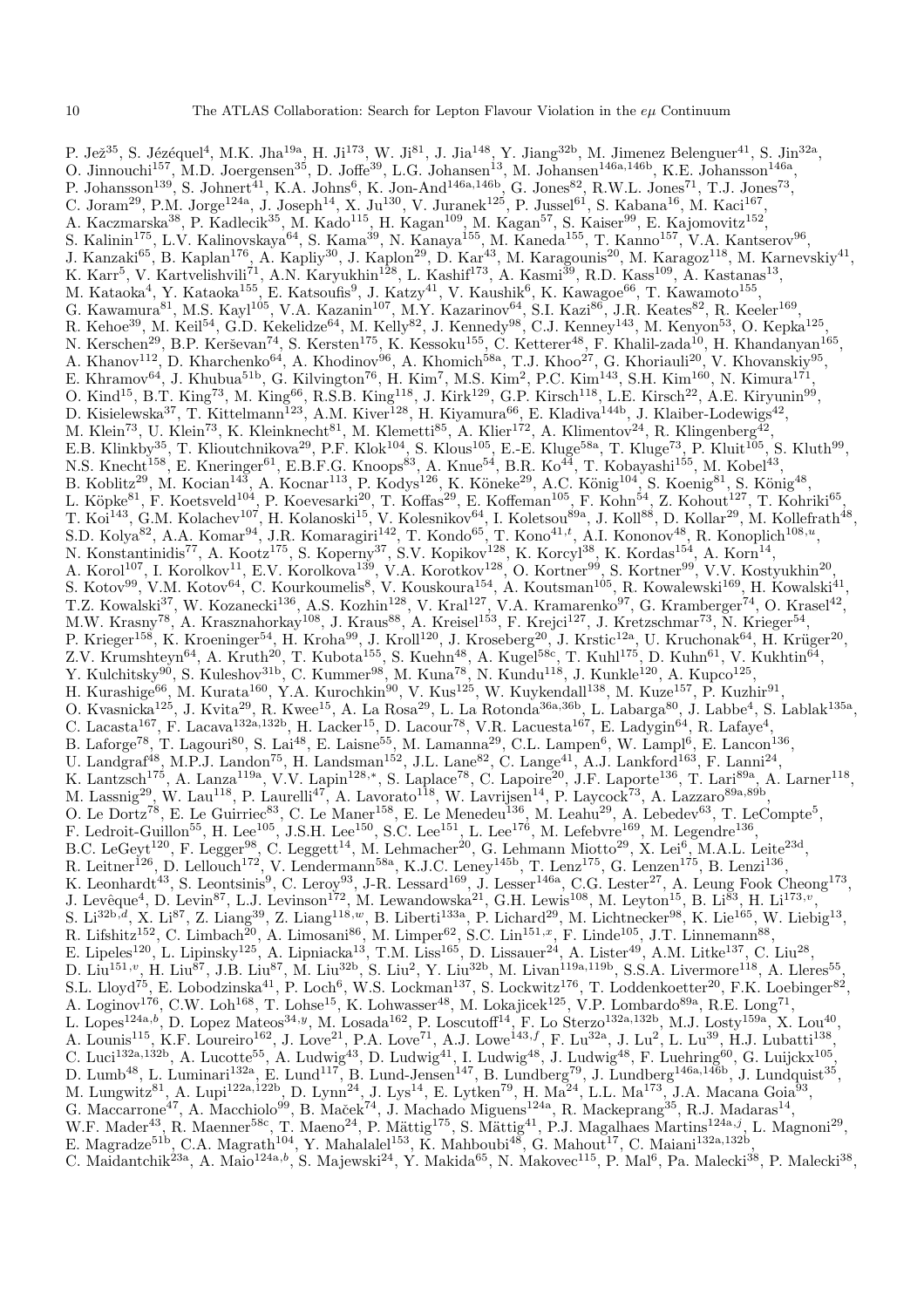V.P. Maleev<sup>121</sup>, F. Malek<sup>55</sup>, U. Mallik<sup>62</sup>, D. Malon<sup>5</sup>, S. Maltezos<sup>9</sup>, V. Malyshev<sup>107</sup>, S. Malyukov<sup>29</sup>, R. Mameghani<sup>98</sup>, J. Mamuzic<sup>12b</sup>, A. Manabe<sup>65</sup>, L. Mandelli<sup>89a</sup>, I. Mandić<sup>74</sup>, R. Mandrysch<sup>15</sup>, J. Maneira<sup>124a</sup>, P.S. Mangeard<sup>88</sup>, A. Mann<sup>54</sup>, P.M. Manning<sup>137</sup>, A. Manousakis-Katsikakis<sup>8</sup>, B. Mansoulie<sup>136</sup>, A. Mapelli<sup>29</sup>, L. Mapelli<sup>29</sup>, L. March <sup>80</sup>, J.F. Marchand<sup>29</sup>, F. Marchese<sup>133a,133b</sup>, M. Marchesotti<sup>29</sup>, G. Marchiori<sup>78</sup>, M. Marcisovsky<sup>125</sup>, A. Marin<sup>21,\*</sup>, C.P. Marino<sup>60</sup>, F. Marroquim<sup>23a</sup>, Z. Marshall<sup>29</sup>, F.K. Martens<sup>158</sup>, S. Marti-Garcia<sup>167</sup>, A.J. Martin<sup>75</sup>, B. Martin<sup>29</sup>, B. Martin<sup>88</sup>, F.F. Martin<sup>120</sup>, J.P. Martin<sup>93</sup>, T.A. Martin<sup>17</sup>, B. Martin dit Latour<sup>49</sup>, M. Martinez<sup>11</sup>, V. Martinez Outschoorn<sup>57</sup>, A.C. Martyniuk<sup>82</sup>, M. Marx<sup>82</sup>, F. Marzano<sup>132a</sup>, A. Marzin<sup>111</sup>, L. Masetti<sup>81</sup>, T. Mashimo<sup>155</sup>, R. Mashinistov<sup>94</sup>, J. Masik<sup>82</sup>, A.L. Maslennikov<sup>107</sup>, M. Maß<sup>42</sup>, I. Massa<sup>19a,19b</sup>, G. Massaro<sup>105</sup>, N. Massol<sup>4</sup>, A. Mastroberardino<sup>36a,36b</sup>, T. Masubuchi<sup>155</sup>, M. Mathes<sup>20</sup>, P. Matricon<sup>115</sup>, H. Matsumoto<sup>155</sup>, H. Matsunaga<sup>155</sup>, T. Matsushita<sup>66</sup>, C. Mattravers<sup>118,c</sup>, S.J. Maxfield<sup>73</sup>, D.A. Maximov<sup>107,g</sup>, A. Mayne<sup>139</sup>, R. Mazini<sup>151</sup>, M. Mazur<sup>20</sup>, M. Mazzanti<sup>89a</sup>, E. Mazzoni<sup>122a,122b</sup>, S.P. Mc Kee<sup>87</sup>, A. McCarn<sup>165</sup>, R.L. McCarthy<sup>148</sup>, T.G. McCarthy<sup>28</sup>, N.A. McCubbin<sup>129</sup>, K.W. McFarlane<sup>56</sup>, J.A. Mcfayden<sup>139</sup>, H. McGlone<sup>53</sup>, G. Mchedlidze<sup>51b</sup>, T. Mclaughlan<sup>17</sup>, S.J. McMahon<sup>129</sup>, R.A. McPherson<sup>169,*m*</sup>, A. Meade<sup>84</sup>, J. Mechnich<sup>105</sup>, M. Mechtel<sup>175</sup>, M. Medinnis<sup>41</sup>, R. Meera-Lebbai<sup>111</sup>, T. Meguro<sup>116</sup>, R. Mehdiyev<sup>93</sup>, S. Mehlhase<sup>35</sup>, A. Mehta<sup>73</sup>, K. Meier<sup>58a</sup>, J. Meinhardt<sup>48</sup>, B. Meirose<sup>79</sup>, C. Melachrinos<sup>30</sup>, B.R. Mellado Garcia<sup>173</sup>, L. Mendoza Navas<sup>162</sup>, Z. Meng<sup>151,*v*</sup>, A. Mengarelli<sup>19a,19b</sup>, S. Menke<sup>99</sup>, E. Meoni<sup>11</sup>, K.M. Mercurio<sup>57</sup>, P. Mermod<sup>118</sup>, L. Merola<sup>102a,102b</sup>, C. Meroni<sup>89a</sup>, F.S. Merritt<sup>30</sup>, A. Messina<sup>29,z</sup>, J. Metcalfe<sup>103</sup>, A.S. Mete<sup>63</sup>, S. Meuser<sup>20</sup>, C. Meyer<sup>81</sup>, J-P. Meyer<sup>136</sup>, J. Meyer<sup>174</sup>, J. Meyer<sup>54</sup>, T.C. Meyer<sup>29</sup>, W.T. Meyer<sup>63</sup>, J. Miao<sup>32d</sup>, S. Michal<sup>29</sup>, L. Micu<sup>25a</sup>, R.P. Middleton<sup>129</sup>, P. Miele<sup>29</sup>, S. Migas<sup>73</sup>, L. Mijović<sup>41</sup>, G. Mikenberg<sup>172</sup>, M. Mikestikova<sup>125</sup>, B. Mikulec<sup>49</sup>, M. Mikuž<sup>74</sup>, D.W. Miller<sup>143</sup>, R.J. Miller<sup>88</sup>, W.J. Mills<sup>168</sup>, C. Mills<sup>57</sup>, A. Milov<sup>172</sup>, D.A. Milstead<sup>146a,146b</sup>, D. Milstein<sup>172</sup>, A.A. Minaenko<sup>128</sup>, M. Miñano Moya<sup>167</sup>, I.A. Minashvili<sup>64</sup>, A.I. Mincer<sup>108</sup>, B. Mindur<sup>37</sup>, M. Mineev<sup>64</sup>, Y. Ming<sup>130</sup>, L.M. Mir<sup>11</sup>, G. Mirabelli<sup>132a</sup>, S. Misawa<sup>24</sup>, A. Misiejuk<sup>76</sup>, J. Mitrevski<sup>137</sup>, V.A. Mitsou<sup>167</sup>, S. Mitsui<sup>65</sup>, P.S. Miyagawa<sup>82</sup>, K. Miyazaki $^{66}$ , J.U. Mjörnmark $^{79}$ , T. Moa $^{146a,146b}$ , S. Moed $^{57}$ , V. Moeller $^{27}$ , K. Mönig $^{41}$ , N. Möser $^{20}$ , S. Mohapatra<sup>148</sup>, B. Mohn<sup>13</sup>, W. Mohr<sup>48</sup>, A.M. Moisseev<sup>128,\*</sup>, R. Moles-Valls<sup>167</sup>, J. Molina-Perez<sup>29</sup>, L. Moneta<sup>49</sup>, J. Monk<sup>77</sup>, E. Monnier<sup>83</sup>, S. Montesano<sup>89a,89b</sup>, F. Monticelli<sup>70</sup>, S. Monzani<sup>19a,19b</sup>, R.W. Moore<sup>2</sup>, G.F. Moorhead<sup>86</sup>, C. Mora Herrera<sup>49</sup>, A. Moraes<sup>53</sup>, A. Morais<sup>124a,b</sup>, N. Morange<sup>136</sup>, J. Morel<sup>54</sup>, G. Morello<sup>36a,36b</sup>, D. Moreno<sup>81</sup>, M. Moreno Llácer<sup>167</sup>, P. Morettini<sup>50a</sup>, M. Morii<sup>57</sup>, J. Morin<sup>75</sup>, Y. Morita<sup>65</sup>, A.K. Morley<sup>29</sup>, G. Mornacchi<sup>29</sup>, MC Morone<sup>49</sup>, J.D. Morris<sup>75</sup>, H.G. Moser<sup>99</sup>, M. Mosidze<sup>51b</sup>, J. Moss<sup>109</sup>, R. Mount<sup>143</sup>, E. Mountricha<sup>9</sup>, S.V. Mouraviev<sup>94</sup>, E.J.W. Moyse<sup>84</sup>, M. Mudrinic<sup>12b</sup>, F. Mueller<sup>58a</sup>, J. Mueller<sup>123</sup>, K. Mueller<sup>20</sup>, T.A. Müller<sup>98</sup>, D. Muenstermann<sup>29</sup>, A. Muijs<sup>105</sup>, A. Muir<sup>168</sup>, Y. Munwes<sup>153</sup>, K. Murakami<sup>65</sup>, W.J. Murray<sup>129</sup>, I. Mussche<sup>105</sup>, E. Musto<sup>102a,102b</sup>, A.G. Myagkov<sup>128</sup>, M. Myska<sup>125</sup>, J. Nadal<sup>11</sup>, K. Nagai<sup>160</sup>, K. Nagano<sup>65</sup>, Y. Nagasaka<sup>59</sup>, A.M. Nairz<sup>29</sup>, Y. Nakahama<sup>115</sup>, K. Nakamura<sup>155</sup>, I. Nakano<sup>110</sup>, G. Nanava<sup>20</sup>, A. Napier<sup>161</sup>, M. Nash<sup>77,c</sup>, N.R. Nation<sup>21</sup>, T. Nattermann<sup>20</sup>, T. Naumann<sup>41</sup>, G. Navarro<sup>162</sup>, S.K. Nderitu<sup>85</sup>, H.A. Neal<sup>87</sup>, E. Nebot<sup>80</sup>, P.Yu. Nechaeva $^{94}$ , A. Negri $^{119$ a,119b, G. Negri $^{29}$ , S. Nektarijevic $^{49}$ , A. Nelson $^{63}$ , S. Nelson $^{143}$ , T.K. Nelson $^{143}$ , S. Nemecek<sup>125</sup>, P. Nemethy<sup>108</sup>, A.A. Nepomuceno<sup>23a</sup>, M. Nessi<sup>29,aa</sup>, S.Y. Nesterov<sup>121</sup>, M.S. Neubauer<sup>165</sup>, A. Neusiedl<sup>81</sup>, R.M. Neves<sup>108</sup>, P. Nevski<sup>24</sup>, P.R. Newman<sup>17</sup>, R.B. Nickerson<sup>118</sup>, R. Nicolaidou<sup>136</sup>, L. Nicolas<sup>139</sup>, G. Nicoletti<sup>47</sup>, B. Nicquevert<sup>29</sup>, F. Niedercorn<sup>115</sup>, J. Nielsen<sup>137</sup>, A. Nikiforov<sup>15</sup>, V. Nikolaenko<sup>128</sup>, I. Nikolic-Audit<sup>78</sup>, K. Nikolopoulos<sup>24</sup>, H. Nilsen<sup>48</sup>, P. Nilsson<sup>7</sup>, Y. Ninomiya <sup>155</sup>, A. Nisati<sup>132a</sup>, T. Nishiyama<sup>66</sup>, R. Nisius<sup>99</sup>, L. Nodulman<sup>5</sup>, M. Nomachi<sup>116</sup>, I. Nomidis<sup>154</sup>, H. Nomoto<sup>155</sup>, M. Nordberg<sup>29</sup>, B. Nordkvist<sup>146a,146b</sup>, P.R. Norton<sup>129</sup>, D. Notz<sup>41</sup>, J. Novakova<sup>126</sup>, M. Nozaki<sup>65</sup>, M. Nožička<sup>41</sup>, L. Nozka<sup>113</sup>, I.M. Nugent<sup>159a</sup>, A.-E. Nuncio-Quiroz<sup>20</sup>, G. Nunes Hanninger<sup>20</sup>, T. Nunnemann<sup>98</sup>, E. Nurse<sup>77</sup>, T. Nyman<sup>29</sup>, B.J. O'Brien<sup>45</sup>, S.W. O'Neale<sup>17,\*</sup>, D.C. O'Neil<sup>142</sup>, V. O'Shea<sup>53</sup>, F.G. Oakham<sup>28,e</sup>, H. Oberlack<sup>99</sup>, J. Ocariz<sup>78</sup>, A. Ochi<sup>66</sup>, S. Oda<sup>155</sup>, S. Odaka<sup>65</sup>, J. Odier<sup>83</sup>, H. Ogren<sup>60</sup>, A. Oh<sup>82</sup>, S.H. Oh<sup>44</sup>, C.C. Ohm<sup>146a,146b</sup>, T. Ohshima<sup>101</sup>, T.K. Ohska<sup>65</sup>, S. Okada<sup>66</sup>, H. Okawa<sup>163</sup>, Y. Okumura<sup>101</sup>, T. Okuyama<sup>155</sup>, A.G. Olchevski<sup>64</sup>, M. Oliveira<sup>124a,j</sup>, D. Oliveira Damazio<sup>24</sup>, E. Oliver Garcia<sup>167</sup>, D. Olivito<sup>120</sup>, A. Olszewski<sup>38</sup>, J. Olszowska<sup>38</sup>, C. Omachi<sup>66</sup>, A. Onofre<sup>124a,ab</sup>, P.U.E. Onyisi<sup>30</sup>, C.J. Oram<sup>159a</sup>, G. Ordonez<sup>104</sup>, M.J. Oreglia<sup>30</sup>, F. Orellana<sup>49</sup>, Y. Oren<sup>153</sup>, D. Orestano<sup>134a,134b</sup>, I. Orlov<sup>107</sup>, C. Oropeza Barrera<sup>53</sup>, R.S. Orr<sup>158</sup>, E.O. Ortega<sup>130</sup>, B. Osculati<sup>50a,50b</sup>, R. Ospanov<sup>120</sup>, C. Osuna<sup>11</sup>, G. Otero y Garzon<sup>26</sup>, J.P. Ottersbach<sup>105</sup>, M. Ouchrif<sup>135d</sup>, F. Ould-Saada<sup>117</sup>, A. Ouraou<sup>136</sup>, Q. Ouyang<sup>32a</sup>, M. Owen<sup>82</sup>, S. Owen<sup>139</sup>, O.K. Øye<sup>13</sup>, V.E. Ozcan<sup>18a</sup>, N. Ozturk<sup>7</sup>, A. Pacheco Pages<sup>11</sup>, C. Padilla Aranda<sup>11</sup>, E. Paganis<sup>139</sup>, F. Paige<sup>24</sup>, K. Pajchel<sup>117</sup>, S. Palestini<sup>29</sup>, D. Pallin<sup>33</sup>, A. Palma<sup>124a</sup>, J.D. Palmer<sup>17</sup>, Y.B. Pan<sup>173</sup>, E. Panagiotopoulou<sup>9</sup>, B. Panes<sup>31a</sup>, N. Panikashvili<sup>87</sup>, S. Panitkin<sup>24</sup>, D. Pantea<sup>25a</sup>, M. Panuskova<sup>125</sup>, V. Paolone<sup>123</sup>, A. Paoloni<sup>133a,133b</sup>, A. Papadelis<sup>146a</sup>, Th.D. Papadopoulou<sup>9</sup>, A. Paramonov<sup>5</sup>, W. Park<sup>24,ac</sup>, M.A. Parker<sup>27</sup>, F. Parodi<sup>50a,50b</sup>, J.A. Parsons<sup>34</sup>, U. Parzefall<sup>48</sup>, E. Pasqualucci<sup>132a</sup>, A. Passeri<sup>134a</sup>, F. Pastore<sup>134a,134b</sup>, Fr. Pastore<sup>29</sup>, G. Pásztor <sup>49,ad</sup>, S. Pataraia<sup>173</sup>, N. Patel<sup>150</sup>, J.R. Pater<sup>82</sup>, S. Patricelli<sup>102a,102b</sup>, T. Pauly<sup>29</sup>, M. Pecsy<sup>144a</sup>, M.I. Pedraza Morales<sup>173</sup>, S.V. Peleganchuk<sup>107</sup>, H. Peng<sup>173</sup>, R. Pengo<sup>29</sup>, A. Penson<sup>34</sup>, J. Penwell<sup>60</sup>, M. Perantoni<sup>23a</sup>, K. Perez<sup>34,y</sup>, T. Perez Cavalcanti<sup>41</sup>, E. Perez Codina<sup>11</sup>, M.T. Pérez García-Estañ<sup>167</sup>, V. Perez Reale<sup>34</sup>, I. Peric<sup>20</sup>, L. Perini<sup>89a,89b</sup>, H. Pernegger<sup>29</sup>, R. Perrino<sup>72a</sup>, P. Perrodo<sup>4</sup>, S. Persembe<sup>3a</sup>, A. Perus<sup>115</sup>, V.D. Peshekhonov<sup>64</sup>, O. Peters<sup>105</sup>, B.A. Petersen<sup>29</sup>, J. Petersen<sup>29</sup>, T.C. Petersen<sup>35</sup>, E. Petit<sup>83</sup>, A. Petridis<sup>154</sup>, C. Petridou<sup>154</sup>, E. Petrolo<sup>132a</sup>, F. Petrucci<sup>134a,134b</sup>, D. Petschull<sup>41</sup>, M. Petteni<sup>142</sup>, R. Pezoa<sup>31b</sup>, B. Pfeifer<sup>48</sup>, A. Phan<sup>86</sup>, A.W. Phillips<sup>27</sup>,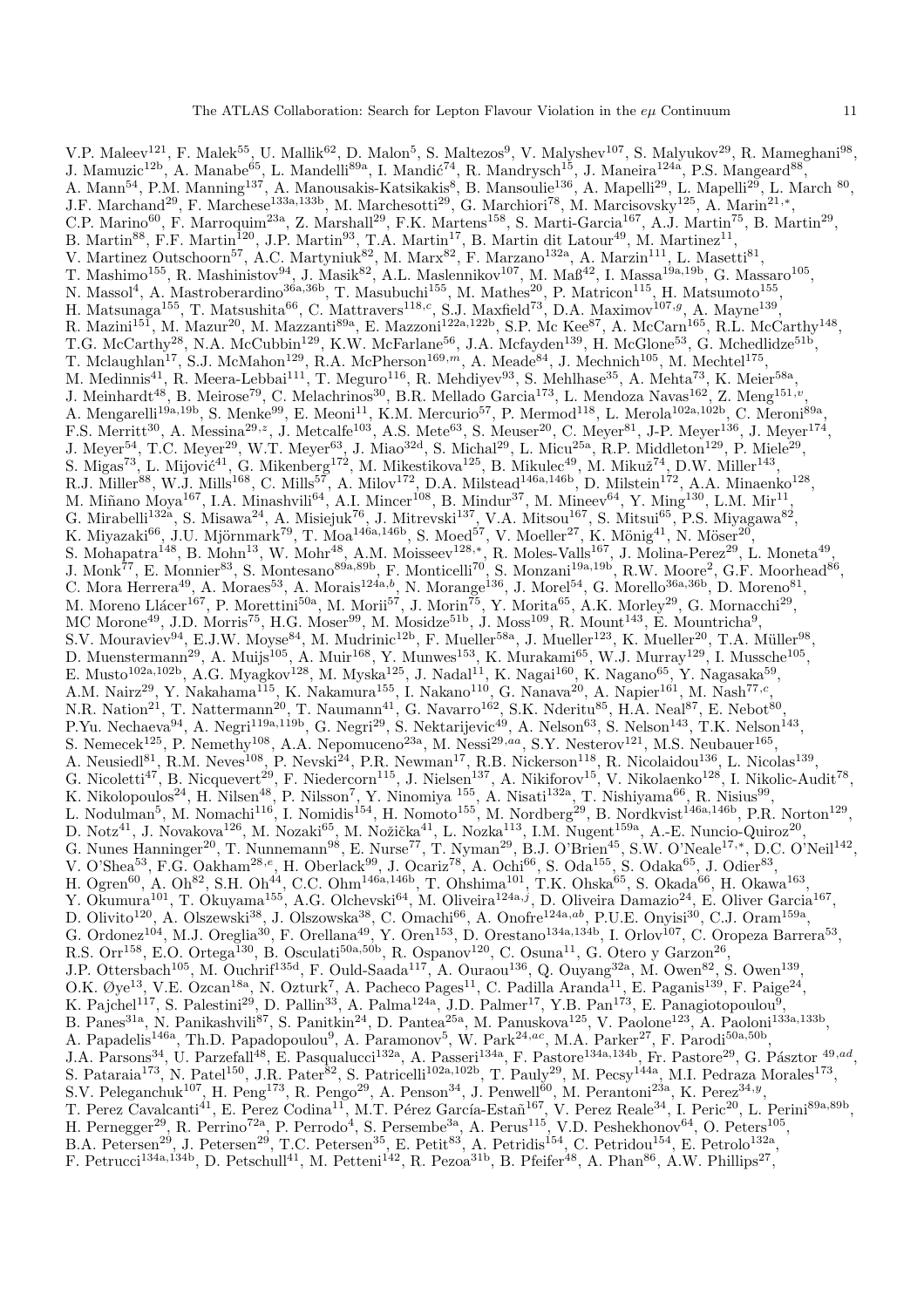P.W. Phillips<sup>129</sup>, G. Piacquadio<sup>29</sup>, E. Piccaro<sup>75</sup>, M. Piccinini<sup>19a,19b</sup>, A. Pickford<sup>53</sup>, S.M. Piec<sup>41</sup>, R. Piegaia<sup>26</sup>, J.E. Pilcher<sup>30</sup>, A.D. Pilkington<sup>82</sup>, J. Pina<sup>124a,b</sup>, M. Pinamonti<sup>164a,164c</sup>, A. Pinder<sup>118</sup>, J.L. Pinfold<sup>2</sup>, B. Pinto<sup>124a,b</sup>, O. Pirotte<sup>29</sup>, C. Pizio<sup>89a,89b</sup>, R. Placakyte<sup>41</sup>, M. Plamondon<sup>169</sup>, W.G. Plano<sup>82</sup>, M.-A. Pleier<sup>24</sup>, A. Poblaguev<sup>24</sup>, S. Poddar<sup>58a</sup>, F. Podlyski<sup>33</sup>, L. Poggioli<sup>115</sup>, T. Poghosyan<sup>20</sup>, M. Pohl<sup>49</sup>, F. Polci<sup>55</sup>, G. Polesello<sup>119a</sup>, A. Policicchio<sup>138</sup>, A. Polini<sup>19a</sup>, J. Poll<sup>75</sup>, V. Polychronakos<sup>24</sup>, D.M. Pomarede<sup>136</sup>, D. Pomeroy<sup>22</sup>, K. Pommès<sup>29</sup>, L. Pontecorvo<sup>132a</sup>, B.G. Pope<sup>88</sup>, G.A. Popeneciu<sup>25a</sup>, D.S. Popovic<sup>12a</sup>, A. Poppleton<sup>29</sup>, X. Portell Bueso<sup>29</sup>, R. Porter<sup>163</sup>, G.E. Pospelov<sup>99</sup>, S. Pospisil<sup>127</sup>, M. Potekhin<sup>24</sup>, I.N. Potrap<sup>99</sup>, C.J. Potter<sup>149</sup>, C.T. Potter<sup>114</sup>, K.P. Potter<sup>82</sup>, G. Poulard<sup>29</sup>, J. Poveda<sup>173</sup>, R. Prabhu<sup>77</sup>, P. Pralavorio<sup>83</sup>, S. Prasad<sup>57</sup>, R. Pravahan<sup>7</sup>, S. Prell<sup>63</sup>, K. Pretzl<sup>16</sup>, L. Pribyl<sup>29</sup>, D. Price<sup>60</sup>, L.E. Price<sup>5</sup>, P.M. Prichard<sup>73</sup>, D. Prieur<sup>123</sup>, M. Primavera<sup>72a</sup>, K. Prokofiev<sup>108</sup>, F. Prokoshin<sup>31b</sup>, S. Protopopescu<sup>24</sup>, J. Proudfoot<sup>5</sup>, X. Prudent<sup>43</sup>, H. Przysiezniak<sup>4</sup>, S. Psoroulas<sup>20</sup>, E. Ptacek<sup>114</sup>, J. Purdham<sup>87</sup>, M. Purohit<sup>24,ac</sup>, P. Puzo<sup>115</sup>, Y. Pylypchenko<sup>117</sup>, J. Qian<sup>87</sup>, W. Qian<sup>129</sup>, Z. Qin<sup>41</sup>, A. Quadt<sup>54</sup>, D.R. Quarrie<sup>14</sup>, W.B. Quayle<sup>173</sup>, F. Quinonez<sup>31a</sup>, M. Raas<sup>104</sup>, V. Radeka<sup>24</sup>, V. Radescu<sup>58b</sup>, B. Radics<sup>20</sup>, T. Rador<sup>18a</sup>, F. Ragusa<sup>89a,89b</sup>, G. Rahal<sup>178</sup>, A.M. Rahimi<sup>109</sup>, D. Rahm<sup>24</sup>, S. Rajagopalan<sup>24</sup>, S. Rajek<sup>42</sup>, M. Rammensee<sup>48</sup>, M. Rammes<sup>141</sup>, M. Ramstedt<sup>146a,146b</sup>, K. Randrianarivony<sup>28</sup>, F. Rauscher<sup>98</sup>, E. Rauter<sup>99</sup>, M. Raymond<sup>29</sup>, A.L. Read<sup>117</sup>, D.M. Rebuzzi<sup>119a,119b</sup>, A. Redelbach<sup>174</sup>, G. Redlinger<sup>24</sup>, R. Reece<sup>120</sup>, K. Reeves<sup>40</sup>, E. Reinherz-Aronis<sup>153</sup>, A. Reinsch<sup>114</sup>, I. Reisinger<sup>42</sup>, D. Reljic<sup>12a</sup>, C. Rembser<sup>29</sup>, Z.L. Ren<sup>151</sup>, A. Renaud<sup>115</sup>, P. Renkel<sup>39</sup>, B. Rensch<sup>35</sup>, S. Rescia<sup>24</sup>, M. Rescigno<sup>132a</sup>, S. Resconi<sup>89a</sup>, B. Resende<sup>136</sup>, P. Reznicek<sup>98</sup>, R. Rezvani<sup>158</sup>, A. Richards<sup>77</sup>, R. Richter<sup>99</sup>, E. Richter-Was<sup>38,ae</sup>, M. Ridel<sup>78</sup>, S. Rieke<sup>81</sup>, M. Rijpstra<sup>105</sup>, M. Rijssenbeek<sup>148</sup>, A. Rimoldi<sup>119a,119b</sup>, L. Rinaldi<sup>19a</sup>, R.R. Rios<sup>39</sup>, I. Riu<sup>11</sup>, G. Rivoltella<sup>89a,89b</sup>, F. Rizatdinova<sup>112</sup>, E. Rizvi<sup>75</sup>, S.H. Robertson<sup>85,*m*</sup>, A. Robichaud-Veronneau<sup>49</sup>, D. Robinson<sup>27</sup>, J.E.M. Robinson<sup>77</sup>, M. Robinson<sup>114</sup>, A. Robson<sup>53</sup>, J.G. Rocha de Lima<sup>106</sup>, C. Roda<sup>122a,122b</sup>, D. Roda Dos Santos<sup>29</sup>, S. Rodier<sup>80</sup>, D. Rodriguez<sup>162</sup>, Y. Rodriguez Garcia<sup>15</sup>, A. Roe<sup>54</sup>, S. Roe<sup>29</sup>, O. Røhne<sup>117</sup>, V. Rojo<sup>1</sup>, S. Rolli<sup>161</sup>, A. Romaniouk<sup>96</sup>, G. Romeo<sup>26</sup>, D. Romero Maltrana<sup>31a</sup>, L. Roos<sup>78</sup>, E. Ros<sup>167</sup>, S. Rosati<sup>132a</sup>, M. Rose<sup>76</sup>, G.A. Rosenbaum<sup>158</sup>, E.I. Rosenberg<sup>63</sup>, P.L. Rosendahl<sup>13</sup>, L. Rosselet<sup>49</sup>, V. Rossetti<sup>11</sup>, E. Rossi<sup>102a,102b</sup>, L.P. Rossi<sup>50a</sup>, L. Rossi<sup>89a,89b</sup>, M. Rotaru<sup>25a</sup>, I. Roth<sup>172</sup>, J. Rothberg<sup>138</sup>, I. Rottländer<sup>20</sup>, D. Rousseau<sup>115</sup>, C.R. Royon<sup>136</sup>, A. Rozanov<sup>83</sup>, Y. Rozen<sup>152</sup>, X. Ruan<sup>115,af</sup>, I. Rubinskiy<sup>41</sup>, B. Ruckert<sup>98</sup>, N. Ruckstuhl<sup>105</sup>, V.I. Rud<sup>97</sup>, G. Rudolph<sup>61</sup>, F. Rühr<sup>6</sup>, F. Ruggieri<sup>134a,134b</sup>, A. Ruiz-Martinez<sup>63</sup>, E. Rulikowska-Zarebska<sup>37</sup>, V. Rumiantsev<sup>91,\*</sup>, L. Rumyantsev<sup>64</sup>, K. Runge<sup>48</sup>, O. Runolfsson<sup>20</sup>, Z. Rurikova<sup>48</sup>, N.A. Rusakovich<sup>64</sup>, D.R. Rust<sup>60</sup>, J.P. Rutherfoord<sup>6</sup>, C. Ruwiedel<sup>14</sup>, P. Ruzicka<sup>125</sup>, Y.F. Ryabov<sup>121</sup>, P. Ryan<sup>88</sup>, M. Rybar<sup>126</sup>, G. Rybkin<sup>115</sup>, N.C. Ryder<sup>118</sup>, S. Rzaeva<sup>10</sup>, A.F. Saavedra<sup>150</sup>, I. Sadeh<sup>153</sup>, H.F-W. Sadrozinski<sup>137</sup>, R. Sadykov<sup>64</sup>, F. Safai Tehrani<sup>132a</sup>, H. Sakamoto<sup>155</sup>, G. Salamanna<sup>105</sup>, A. Salamon<sup>133a</sup>, M. Saleem<sup>111</sup>, D. Salihagic<sup>99</sup>, A. Salnikov<sup>143</sup>, J. Salt<sup>167</sup>, B.M. Salvachua Ferrando<sup>5</sup>, D. Salvatore<sup>36a,36b</sup>, F. Salvatore<sup>149</sup>, A. Salvucci<sup>104</sup>, A. Salzburger<sup>29</sup>, D. Sampsonidis<sup>154</sup>, B.H. Samset<sup>117</sup>, H. Sandaker<sup>13</sup>, H.G. Sander<sup>81</sup>, M.P. Sanders<sup>98</sup>, M. Sandhoff<sup>175</sup>, P. Sandhu<sup>158</sup>, T. Sandoval<sup>27</sup>, R. Sandstroem<sup>105</sup>, S. Sandvoss<sup>175</sup>, D.P.C. Sankey<sup>129</sup>, A. Sansoni<sup>47</sup>, C. Santamarina Rios<sup>85</sup>, C. Santoni<sup>33</sup>, R. Santonico<sup>133a,133b</sup>, H. Santos<sup>124a</sup>, J.G. Saraiva<sup>124a</sup>, T. Sarangi<sup>173</sup>, E. Sarkisyan-Grinbaum<sup>7</sup>, F. Sarri<sup>122a,122b</sup>, G. Sartisohn<sup>175</sup>, O. Sasaki<sup>65</sup>, N. Sasao<sup>67</sup>, I. Satsounkevitch<sup>90</sup>, G. Sauvage<sup>4</sup>, J.B. Sauvan<sup>115</sup>, P. Savard<sup>158,e</sup>, A.Y. Savine<sup>6</sup>, V. Savinov<sup>123</sup>, D.O. Savu<sup>29</sup>, P. Savva <sup>9</sup>, L. Sawyer<sup>24,o</sup>, D.H. Saxon<sup>53</sup>, C. Sbarra<sup>19a</sup>, A. Sbrizzi<sup>19a,19b</sup>, O. Scallon<sup>93</sup>, D.A. Scannicchio<sup>163</sup>, J. Schaarschmidt<sup>115</sup>, P. Schacht<sup>99</sup>, U. Schäfer $^{81}$ , S. Schaepe<sup>20</sup>, S. Schaetzel<sup>58b</sup>, A.C. Schaffer<sup>115</sup>, D. Schaile<sup>98</sup>, R.D. Schamberger<sup>148</sup>, A.G. Schamov<sup>107</sup>, V. Scharf<sup>58a</sup>, V.A. Schegelsky<sup>121</sup>, D. Scheirich<sup>87</sup>, M. Schernau<sup>163</sup>, M.I. Scherzer<sup>14</sup>, C. Schiavi<sup>50a,50b</sup>, J. Schieck<sup>98</sup>, M. Schioppa<sup>36a,36b</sup>, S. Schlenker<sup>29</sup>, E. Schmidt<sup>48</sup>, M.P. Schmidt<sup>176,\*</sup>, K. Schmieden<sup>20</sup>, C. Schmitt<sup>81</sup>, M. Schmitz<sup>20</sup>, A. Schöning<sup>58b</sup>, M. Schott<sup>29</sup>, D. Schouten<sup>142</sup>, J. Schovancova<sup>125</sup>, M. Schram<sup>85</sup>, C. Schroeder<sup>81</sup>, N. Schroer<sup>58c</sup>, S. Schuh<sup>29</sup>, J. Schultes<sup>175</sup>, H.-C. Schultz-Coulon<sup>58a</sup>, H. Schulz<sup>15</sup>, J.W. Schumacher<sup>20</sup>, M. Schumacher<sup>48</sup>, B.A. Schumm<sup>137</sup>, Ph. Schune<sup>136</sup>, C. Schwanenberger<sup>82</sup>, A. Schwartzman<sup>143</sup>, Ph. Schwemling<sup>78</sup>, R. Schwienhorst<sup>88</sup>, R. Schwierz<sup>43</sup>, J. Schwindling<sup>136</sup>, W.G. Scott<sup>129</sup>, J. Searcy<sup>114</sup>, E. Sedykh<sup>121</sup>, S.C. Seidel<sup>103</sup>, A. Seiden<sup>137</sup>, F. Seifert<sup>43</sup>, J.M. Seixas<sup>23a</sup>, G. Sekhniaidze<sup>102a</sup>, D.M. Seliverstov<sup>121</sup>, B. Sellden<sup>146a</sup>, G. Sellers<sup>73</sup>, M. Seman<sup>144b</sup>, N. Semprini-Cesari<sup>19a,19b</sup>, C. Serfon<sup>98</sup>, L. Serin<sup>115</sup>, R. Seuster<sup>99</sup>, H. Severini<sup>111</sup>, A. Sfyrla<sup>29</sup>, E. Shabalina<sup>54</sup>, M. Shamim<sup>114</sup>, L.Y. Shan<sup>32a</sup>, J.T. Shank<sup>21</sup>, Q.T. Shao<sup>86</sup>, M. Shapiro<sup>14</sup>, P.B. Shatalov<sup>95</sup>, C. Shaw<sup>53</sup>, K. Shaw<sup>164a,164c</sup>, D. Sherman<sup>176</sup>, P. Sherwood<sup>77</sup>, A. Shibata<sup>108</sup>, S. Shimizu<sup>29</sup>, M. Shimojima<sup>100</sup>, T. Shin<sup>56</sup>, A. Shmeleva<sup>94</sup>, M.J. Shochet<sup>30</sup>, D. Short<sup>118</sup>, M.A. Shupe<sup>6</sup>, P. Sicho<sup>125</sup>, A. Sidoti<sup>132a</sup>, A. Siebel<sup>175</sup>, F. Siegert<sup>48</sup>, J. Siegrist<sup>14</sup>, Dj. Sijacki<sup>12a</sup>, O. Silbert<sup>172</sup>, J. Silva<sup>124a,b</sup>, Y. Silver<sup>153</sup>, D. Silverstein<sup>143</sup>, S.B. Silverstein<sup>146a</sup>, V. Simak<sup>127</sup>, O. Simard<sup>136</sup>, Lj. Simic<sup>12a</sup>, S. Simion<sup>115</sup>, B. Simmons<sup>77</sup>, M. Simonyan<sup>35</sup>, P. Sinervo<sup>158</sup>, N.B. Sinev<sup>114</sup>, V. Sipica<sup>141</sup>, G. Siragusa<sup>81</sup>, A.N. Sisakyan<sup>64</sup>, S.Yu. Sivoklokov<sup>97</sup>, J. Sjölin<sup>146a,146b</sup>, T.B. Sjursen<sup>13</sup>, L.A. Skinnari<sup>14</sup>, K. Skovpen<sup>107</sup>, P. Skubic<sup>111</sup>, M. Slater<sup>17</sup>, T. Slavicek<sup>127</sup>, K. Sliwa<sup>161</sup>, T.J. Sloan<sup>71</sup>, V. Smakhtin<sup>172</sup>, S.Yu. Smirnov<sup>96</sup>, Y. Smirnov<sup>24</sup>, L.N. Smirnova<sup>97</sup>, O. Smirnova<sup>79</sup>, B.C. Smith<sup>57</sup>, D. Smith<sup>143</sup>, K.M. Smith<sup>53</sup>, M. Smizanska<sup>71</sup>, K. Smolek<sup>127</sup>, A.A. Snesarev<sup>94</sup>, S.W. Snow<sup>82</sup>, J. Snow<sup>111</sup>, J. Snuverink<sup>105</sup>, S. Snyder<sup>24</sup>, M. Soares<sup>124a</sup>, R. Sobie<sup>169,m</sup>, J. Sodomka<sup>127</sup>, A. Soffer<sup>153</sup>, C.A. Solans<sup>167</sup>, M. Solar<sup>127</sup>, J. Solc<sup>127</sup>, E.Yu. Soldatov<sup>96</sup>, U. Soldevila<sup>167</sup>, E. Solfaroli Camillocci<sup>132a,132b</sup>, A.A. Solodkov<sup>128</sup>, O.V. Solovyanov<sup>128</sup>, J. Sondericker<sup>24</sup>, N. Soni<sup>2</sup>, V. Sopko<sup>127</sup>, B. Sopko<sup>127</sup>, M. Sorbi<sup>89a,89b</sup>, M. Sosebee<sup>7</sup>, A. Soukharev<sup>107</sup>, S. Spagnolo<sup>72a,72b</sup>, F. Spanò<sup>34</sup>, R. Spighi<sup>19a</sup>, G. Spigo<sup>29</sup>,

F. Spila<sup>132a,132b</sup>, E. Spiriti<sup>134a</sup>, R. Spiwoks<sup>29</sup>, M. Spousta<sup>126</sup>, T. Spreitzer<sup>158</sup>, B. Spurlock<sup>7</sup>, R.D. St. Denis<sup>53</sup>,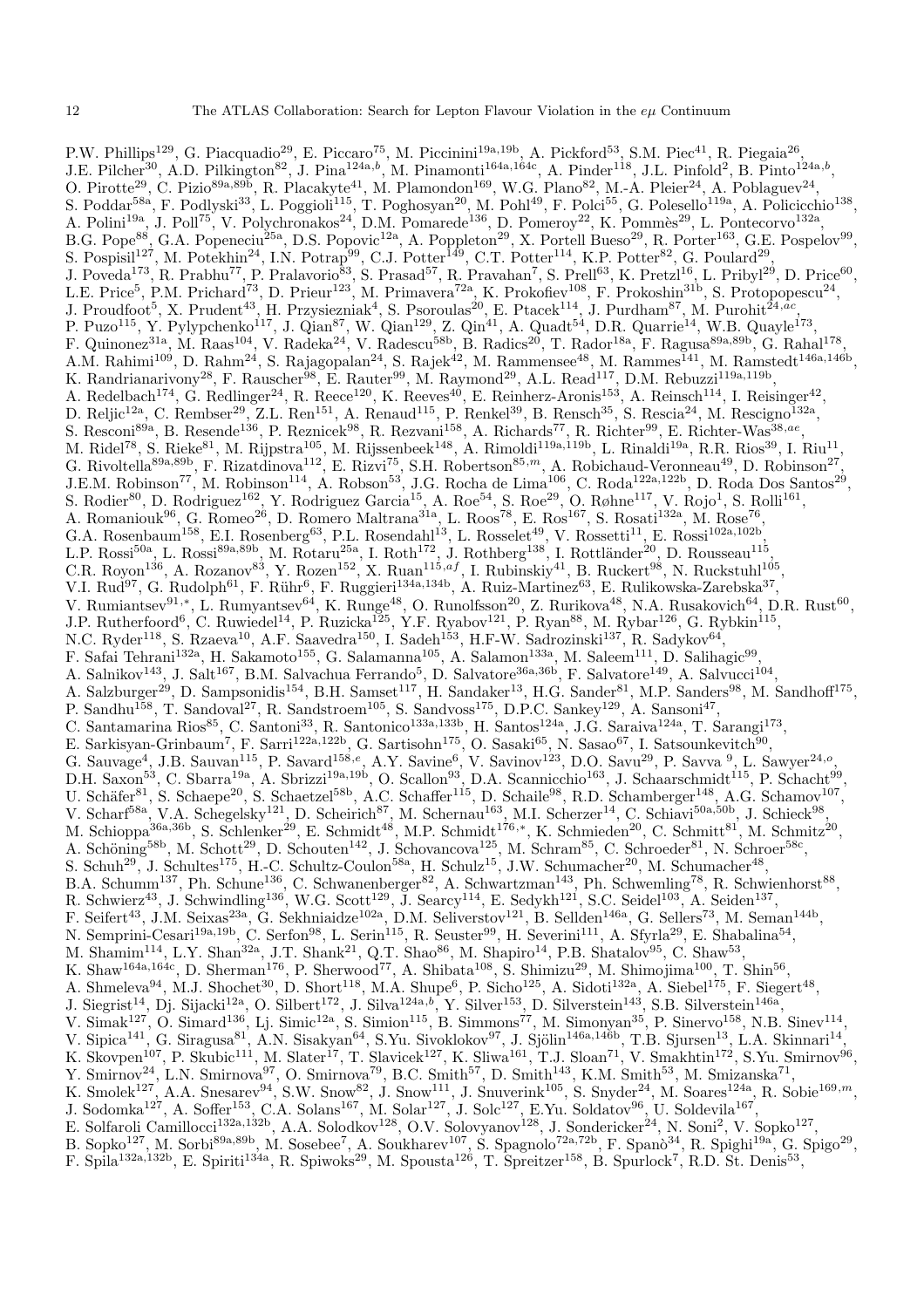T. Stahl<sup>141</sup>, J. Stahlman<sup>120</sup>, R. Stamen<sup>58a</sup>, E. Stanecka<sup>29</sup>, R.W. Stanek<sup>5</sup>, C. Stanescu<sup>134a</sup>, S. Stapnes<sup>117</sup>, E.A. Starchenko<sup>128</sup>, J. Stark<sup>55</sup>, P. Staroba<sup>125</sup>, P. Starovoitov<sup>91</sup>, A. Staude<sup>98</sup>, P. Stavina<sup>144a</sup>, G. Stavropoulos<sup>14</sup>, G. Steele<sup>53</sup>, P. Steinbach<sup>43</sup>, P. Steinberg<sup>24</sup>, I. Stekl<sup>127</sup>, B. Stelzer<sup>142</sup>, H.J. Stelzer<sup>88</sup>, O. Stelzer-Chilton<sup>159a</sup>, H. Stenzel<sup>52</sup>, K. Stevenson<sup>75</sup>, G.A. Stewart<sup>53</sup>, J.A. Stillings<sup>20</sup>, T. Stockmanns<sup>20</sup>, M.C. Stockton<sup>29</sup>, K. Stoerig<sup>48</sup>, G. Stoicea<sup>25a</sup>, S. Stonjek<sup>99</sup>, P. Strachota<sup>126</sup>, A.R. Stradling<sup>7</sup>, A. Straessner<sup>43</sup>, J. Strandberg<sup>147</sup>, S. Strandberg<sup>146a,146b</sup>, A. Strandlie<sup>117</sup>, M. Strang<sup>109</sup>, E. Strauss<sup>143</sup>, M. Strauss<sup>111</sup>, P. Strizenec<sup>144b</sup>, R. Ströhmer<sup>174</sup>, D.M. Strom<sup>114</sup>, J.A. Strong<sup>76,\*</sup>, R. Stroynowski<sup>39</sup>, J. Strube<sup>129</sup>, B. Stugu<sup>13</sup>, I. Stumer<sup>24,\*</sup>, J. Stupak<sup>148</sup>, P. Sturm<sup>175</sup>, D.A. Soh<sup>151,w</sup>, D. Su<sup>143</sup>, HS. Subramania<sup>2</sup>, Y. Sugaya<sup>116</sup>, T. Sugimoto<sup>101</sup>, C. Suhr<sup>106</sup>, K. Suita<sup>66</sup>, M. Suk<sup>126</sup>, V.V. Sulin<sup>94</sup>, S. Sultansoy<sup>3d</sup>, T. Sumida<sup>29</sup>, X. Sun<sup>55</sup>, J.E. Sundermann<sup>48</sup>, K. Suruliz<sup>164a,164b</sup>, G. Susinno<sup>36a,36b</sup>, M.R. Sutton<sup>139</sup>, Y. Suzuki<sup>65</sup>, S. Swedish<sup>168</sup>, I. Sykora<sup>144a</sup>, T. Sykora<sup>126</sup>, J. Sánchez<sup>167</sup>, D. Ta<sup>105</sup>, K. Tackmann<sup>29</sup>, A. Taffard<sup>163</sup>, R. Tafirout<sup>159a</sup>, A. Taga<sup>117</sup>, N. Taiblum<sup>153</sup>, Y. Takahashi<sup>101</sup>, H. Takai<sup>24</sup>, R. Takashima<sup>68</sup>, H. Takeda<sup>66</sup>, T. Takeshita<sup>140</sup>, M. Talby<sup>83</sup>, A. Talyshev<sup>107, g</sup>, M.C. Tamsett<sup>24</sup>, J. Tanaka<sup>155</sup>, R. Tanaka<sup>115</sup>, S. Tanaka<sup>131</sup>, S. Tanaka<sup>65</sup>, K. Tani<sup>66</sup>, N. Tannoury<sup>83</sup>, S. Tapprogge<sup>81</sup>, D. Tardif<sup>158</sup>, S. Tarem<sup>152</sup>, F. Tarrade<sup>24</sup>, G.F. Tartarelli<sup>89a</sup>, P. Tas<sup>126</sup>, M. Tasevsky<sup>125</sup>, E. Tassi<sup>36a,36b</sup>, M. Tatarkhanov<sup>14</sup>, Y. Tayalati<sup>135d</sup>, C. Taylor<sup>77</sup>, F.E. Taylor<sup>92</sup>, G.N. Taylor<sup>86</sup>, W. Taylor<sup>159b</sup>, M. Teixeira Dias Castanheira<sup>75</sup>, P. Teixeira-Dias<sup>76</sup>, K.K. Temming<sup>48</sup>, H. Ten Kate<sup>29</sup>, P.K. Teng<sup>151</sup>, S. Terada<sup>65</sup>, K. Terashi<sup>155</sup>, J. Terron<sup>80</sup>, M. Terwort<sup>41,t</sup>, M. Testa<sup>47</sup>, R.J. Teuscher<sup>158,m</sup>, C.M. Tevlin<sup>82</sup>, J. Therhaag<sup>20</sup>, T. Theveneaux-Pelzer<sup>78</sup>, M. Thioye<sup>176</sup>, S. Thoma<sup>48</sup>, J.P. Thomas<sup>17</sup>, E.N. Thompson<sup>84</sup>, P.D. Thompson<sup>17</sup>, P.D. Thompson<sup>158</sup>, R.J. Thompson<sup>82</sup>, A.S. Thompson<sup>53</sup>, E. Thomson<sup>120</sup>, M. Thomson<sup>27</sup>, R.P. Thun<sup>87</sup>, T. Tic<sup>125</sup>, V.O. Tikhomirov<sup>94</sup>, Y.A. Tikhonov<sup>107,g</sup>, C.J.W.P. Timmermans<sup>104</sup>, P. Tipton<sup>176</sup>, F.J. Tique Aires Viegas<sup>29</sup>, S. Tisserant<sup>83</sup>, T. Todorov<sup>4</sup>, S. Todorova-Nova<sup>161</sup>, B. Toggerson<sup>163</sup>, J. Tojo<sup>65</sup>, S. Tokár $^{144a}$ , K. Tokunaga $^{66}$ , K. Tokushuku $^{65}$ , K. Tollefson $^{88}$ , M. Tomoto $^{101}$ , L. Tompkins $^{14}$ , K. Toms $^{103}$ , A. Tonazzo<sup>134a,134b</sup>, A. Tonoyan<sup>13</sup>, C. Topfel<sup>16</sup>, N.D. Topilin<sup>64</sup>, I. Torchiani<sup>29</sup>, E. Torrence<sup>114</sup>, E. Torró Pastor<sup>167</sup>, J. Toth<sup>83,ad</sup>, F. Touchard<sup>83</sup>, D.R. Tovey<sup>139</sup>, D. Traynor<sup>75</sup>, T. Trefzger<sup>174</sup>, J. Treis<sup>20</sup>, L. Tremblet<sup>29</sup>, A. Tricoli<sup>29</sup>, I.M. Trigger<sup>159a</sup>, S. Trincaz-Duvoid<sup>78</sup>, T.N. Trinh<sup>78</sup>, M.F. Tripiana<sup>70</sup>, W. Trischuk<sup>158</sup>, A. Trivedi<sup>24,ac</sup>, B. Trocmé<sup>55</sup>, C. Troncon<sup>89a</sup>, M. Trottier-McDonald<sup>142</sup>, A. Trzupek<sup>38</sup>, C. Tsarouchas<sup>29</sup>, J.C-L. Tseng<sup>118</sup>, M. Tsiakiris<sup>105</sup>, P.V. Tsiareshka<sup>90</sup>, D. Tsionou<sup>4,ag</sup>, G. Tsipolitis<sup>9</sup>, V. Tsiskaridze<sup>48</sup>, E.G. Tskhadadze<sup>51a</sup>, I.I. Tsukerman<sup>95</sup>, V. Tsulaia<sup>123</sup>, J.-W. Tsung<sup>20</sup>, S. Tsuno<sup>65</sup>, D. Tsybychev<sup>148</sup>, A. Tua<sup>139</sup>, J.M. Tuggle<sup>30</sup>, M. Turala<sup>38</sup>, D. Turecek<sup>127</sup>, I. Turk Cakir<sup>3e</sup>, E. Turlay<sup>105</sup>, R. Turra<sup>89a,89b</sup>, P.M. Tuts<sup>34</sup>, M.S. Twomey<sup>138</sup>, A. Tykhonov<sup>74</sup>, M. Tylmad<sup>146a,146b</sup>, M. Tyndel<sup>129</sup>, D. Typaldos<sup>17</sup>, H. Tyrvainen<sup>29</sup>, G. Tzanakos<sup>8</sup>, K. Uchida<sup>20</sup>, I. Ueda<sup>155</sup>, R. Ueno<sup>28</sup>, M. Ugland<sup>13</sup>, M. Uhlenbrock<sup>20</sup>, M. Uhrmacher<sup>54</sup>, F. Ukegawa<sup>160</sup>, G. Unal<sup>29</sup>, A. Undrus<sup>24</sup>, G. Unel<sup>163</sup>, Y. Unno<sup>65</sup>, D. Urbaniec<sup>34</sup>, E. Urkovsky<sup>153</sup>, P. Urrejola<sup>31a</sup>, G. Usai<sup>7</sup>, M. Uslenghi<sup>119a,119b</sup>, L. Vacavant<sup>83</sup>, V. Vacek<sup>127</sup>, B. Vachon<sup>85</sup>, S. Vahsen<sup>14</sup>, C. Valderanis<sup>99</sup>, J. Valenta<sup>125</sup>, P. Valente<sup>132a</sup>, S. Valentinetti<sup>19a,19b</sup>, S. Valkar<sup>126</sup>, E. Valladolid Gallego<sup>167</sup>, S. Vallecorsa<sup>152</sup>, J.A. Valls Ferrer<sup>167</sup>, H. van der Graaf<sup>105</sup>, E. van der Kraaij<sup>105</sup>, R. Van Der Leeuw<sup>105</sup>, E. van der Poel<sup>105</sup>, D. van der Ster<sup>29</sup>, B. Van Eijk<sup>105</sup>, N. van Eldik<sup>84</sup>, P. van Gemmeren<sup>5</sup>, I. van Vulpen<sup>105</sup>, W. Vandelli<sup>29</sup>, A. Vaniachine<sup>5</sup>, P. Vankov<sup>41</sup>, F. Vannucci<sup>78</sup>, R. Vari<sup>132a</sup>, E.W. Varnes<sup>6</sup>, D. Varouchas<sup>14</sup>, A. Vartapetian<sup>7</sup>, K.E. Varvell<sup>150</sup>, V.I. Vassilakopoulos<sup>56</sup>, F. Vazeille<sup>33</sup>, G. Vegni<sup>89a,89b</sup>, J.J. Veillet<sup>115</sup>, F. Veloso<sup>124a</sup>, R. Veness<sup>29</sup>, S. Veneziano<sup>132a</sup>, A. Ventura<sup>72a,72b</sup>, D. Ventura<sup>138</sup>, M. Venturi<sup>48</sup>, N. Venturi<sup>16</sup>, V. Vercesi<sup>119a</sup>, M. Verducci<sup>138</sup>, W. Verkerke<sup>105</sup>, J.C. Vermeulen<sup>105</sup>, A. Vest<sup>43</sup>, M.C. Vetterli<sup>142,e</sup>, I. Vichou<sup>165</sup>, T. Vickey<sup>145b,ah</sup>, G.H.A. Viehhauser<sup>118</sup>, S. Viel<sup>168</sup>, M. Villa<sup>19a,19b</sup>, E.G. Villani<sup>129</sup>, M. Villaplana Perez<sup>167</sup>, E. Vilucchi<sup>47</sup>, M.G. Vincter<sup>28</sup>, E. Vinek<sup>29</sup>, V.B. Vinogradov<sup>64</sup>, M. Virchaux<sup>136,∗</sup>, S. Viret<sup>33</sup>, J. Virzi<sup>14</sup>, A. Vitale <sup>19a,19b</sup>, O. Vitells<sup>172</sup>, M. Viti<sup>41</sup>, I. Vivarelli<sup>48</sup>, F. Vives Vaque<sup>11</sup>, S. Vlachos<sup>9</sup>, M. Vlasak<sup>127</sup>, N. Vlasov<sup>20</sup>, A. Vogel<sup>20</sup>, P. Vokac<sup>127</sup>, G. Volpi<sup>47</sup>, M. Volpi<sup>11</sup>, G. Volpini<sup>89a</sup>, H. von der Schmitt<sup>99</sup>, J. von Loeben<sup>99</sup>, H. von Radziewski<sup>48</sup>, E. von Toerne<sup>20</sup>, V. Vorobel<sup>126</sup>, V. Vorwerk<sup>11</sup>, M. Vos<sup>167</sup>, R. Voss<sup>29</sup>, T.T. Voss<sup>175</sup>, J.H. Vossebeld<sup>73</sup>, A.S. Vovenko<sup>128</sup>, N. Vranjes<sup>12a</sup>, M. Vranjes Milosavljevic<sup>12a</sup>, V. Vrba<sup>125</sup>, M. Vreeswijk<sup>105</sup>, T. Vu Anh<sup>81</sup>, R. Vuillermet<sup>29</sup>, I. Vukotic<sup>115</sup>, W. Wagner<sup>175</sup>, P. Wagner<sup>120</sup>, H. Wahlen<sup>175</sup>, J. Wakabayashi<sup>101</sup>, J. Walbersloh<sup>42</sup>, S. Walch<sup>87</sup>, J. Walder<sup>71</sup>, R. Walker<sup>98</sup>, W. Walkowiak<sup>141</sup>, R. Wall<sup>176</sup>, P. Waller<sup>73</sup>, C. Wang<sup>44</sup>, H. Wang<sup>173</sup>, J. Wang<sup>151</sup>, J. Wang<sup>32d</sup>, R. Wang<sup>103</sup>, S.M. Wang<sup>151</sup>, A. Warburton<sup>85</sup>, C.P. Ward<sup>27</sup>, M. Warsinsky<sup>48</sup>, R. Wastie<sup>118</sup>, P.M. Watkins<sup>17</sup>, A.T. Watson<sup>17</sup>, M.F. Watson<sup>17</sup>, G. Watts<sup>138</sup>, S. Watts<sup>82</sup>, A.T. Waugh<sup>150</sup>, B.M. Waugh<sup>77</sup>, J. Weber<sup>42</sup>, M. Weber<sup>129</sup>, M.S. Weber<sup>16</sup>, P. Weber<sup>54</sup>, A.R. Weidberg<sup>118</sup>, P. Weigell<sup>99</sup>, J. Weingarten<sup>54</sup>, C. Weiser<sup>48</sup>, H. Wellenstein<sup>22</sup>, P.S. Wells<sup>29</sup>, M. Wen<sup>47</sup>, T. Wenaus<sup>24</sup>, S. Wendler<sup>123</sup>, Z. Weng<sup>151,*w*</sup>, T. Wengler<sup>29</sup>, S. Wenig<sup>29</sup>, N. Wermes<sup>20</sup>, M. Werner<sup>48</sup>, P. Werner<sup>29</sup>, M. Werth<sup>163</sup>, U. Werthenbach<sup>141</sup>, M. Wessels<sup>58a</sup>, K. Whalen<sup>28</sup>, S.J. Wheeler-Ellis<sup>163</sup>, A. White<sup>7</sup>, M.J. White<sup>86</sup>, S. White<sup>24</sup>, S.R. Whitehead<sup>118</sup>, D. Whiteson<sup>163</sup>, D. Whittington<sup>60</sup>, F. Wicek<sup>115</sup>, D. Wicke<sup>175</sup>, F.J. Wickens<sup>129</sup>, W. Wiedenmann<sup>173</sup>, M. Wielers<sup>129</sup>, P. Wienemann<sup>20</sup>, L.A.M. Wiik-Fuchs<sup>48</sup>, P.A. Wijeratne<sup>77</sup>, A. Wildauer<sup>167</sup>, M.A. Wildt<sup>41,*t*</sup>, I. Wilhelm<sup>126</sup>, H.G. Wilkens<sup>29</sup>, J.Z. Will<sup>98</sup>, E. Williams<sup>34</sup>, H.H. Williams<sup>120</sup>, W. Willis<sup>34</sup>, S. Willocq<sup>84</sup>, J.A. Wilson<sup>17</sup>, M.G. Wilson<sup>143</sup>, A. Wilson<sup>87</sup>, I. Wingerter-Seez<sup>4</sup>, S. Winkelmann<sup>48</sup>, F. Winklmeier<sup>29</sup>, M. Wittgen<sup>143</sup>, M.W. Wolter<sup>38</sup>, H. Wolters<sup>124a,j</sup>, G. Wooden<sup>118</sup>, B.K. Wosiek<sup>38</sup>, J. Wotschack<sup>29</sup>, M.J. Woudstra<sup>84</sup>, K. Wraight<sup>53</sup>, C. Wright<sup>53</sup>, D. Wright<sup>143</sup>, B. Wrona<sup>73</sup>, S.L. Wu<sup>173</sup>, X. Wu<sup>49</sup>, Y. Wu<sup>32b,ai</sup>, E. Wulf<sup>34</sup>, B.M. Wynne<sup>45</sup>, L. Xaplanteris<sup>9</sup>, S. Xella<sup>35</sup>, S. Xie<sup>48</sup>,

C.  $Xu^{32b,aj}$ , D.  $Xu^{139}$ , B. Yabsley<sup>150</sup>, M. Yamada<sup>65</sup>, A. Yamamoto<sup>65</sup>, K. Yamamoto<sup>63</sup>, S. Yamamoto<sup>155</sup>,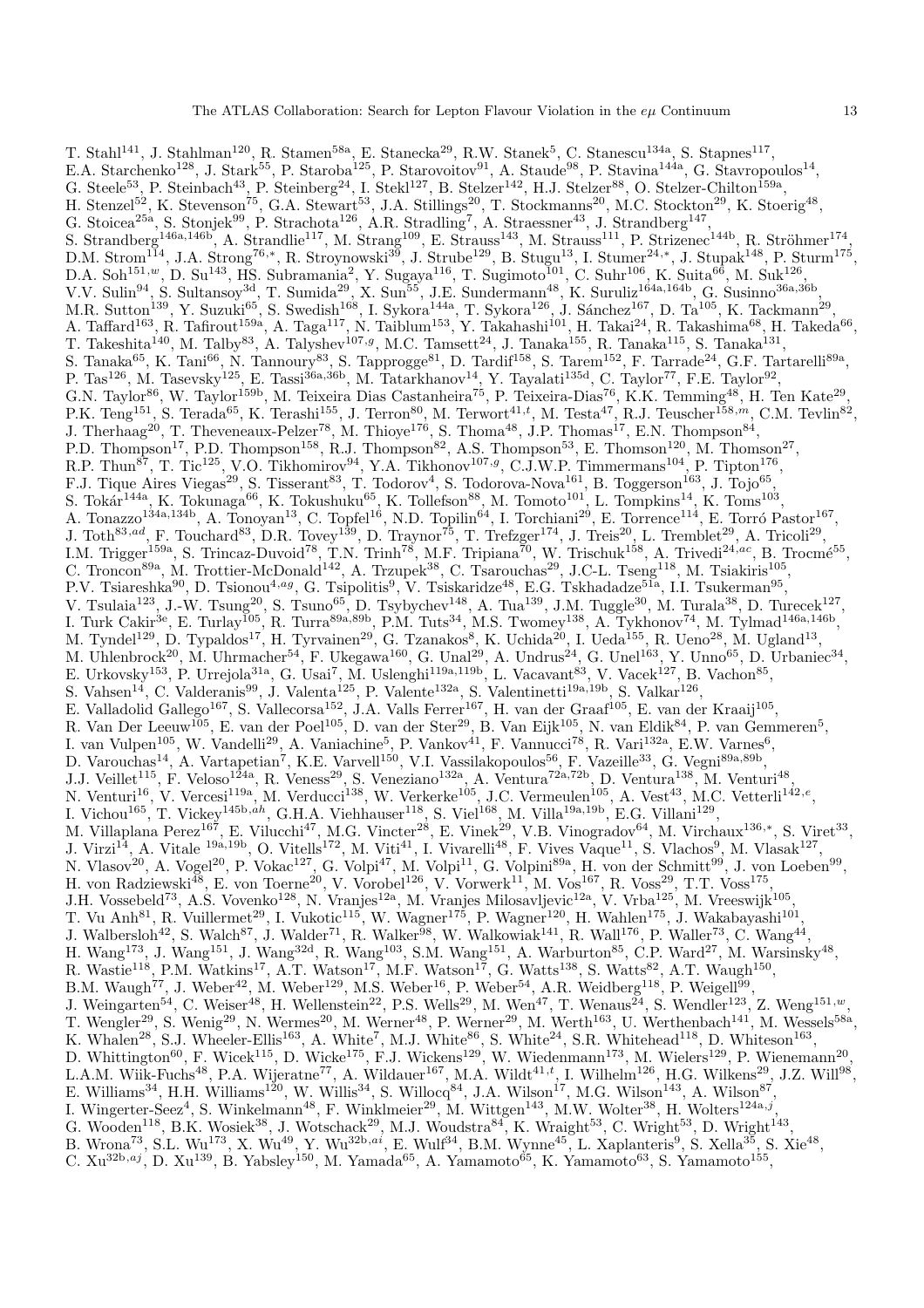T. Yamamura<sup>155</sup>, J. Yamaoka<sup>44</sup>, T. Yamazaki<sup>155</sup>, Y. Yamazaki<sup>66</sup>, Z. Yan<sup>21</sup>, H. Yang<sup>87</sup>, U.K. Yang<sup>82</sup>, Y. Yang<sup>60</sup>,

Z. Yang<sup>146a,146b</sup>, S. Yanush<sup>91</sup>, W-M. Yao<sup>14</sup>, Y. Yao<sup>14</sup>, Y. Yasu<sup>65</sup>, G.V. Ybeles Smit<sup>130</sup>, J. Ye<sup>39</sup>, S. Ye<sup>24</sup>, M. Yilmaz<sup>3c</sup>,

R. Yoosoofmiya<sup>123</sup>, K. Yorita<sup>171</sup>, R. Yoshida<sup>5</sup>, C. Young<sup>143</sup>, S. Youssef<sup>21</sup>, D. Yu<sup>24</sup>, J. Yu<sup>7</sup>, J. Yu<sup>32c,aj</sup>, L. Yuan<sup>32a,ak</sup>,

- A. Yurkewicz<sup>148</sup>, R. Zaidan<sup>62</sup>, A.M. Zaitsev<sup>128</sup>, Z. Zajacova<sup>29</sup>, Yo.K. Zalite <sup>121</sup>, L. Zanello<sup>132a,132b</sup>, P. Zarzhitsky<sup>39</sup>,
- A. Zaytsev<sup>107</sup>, C. Zeitnitz<sup>175</sup>, M. Zeller<sup>176</sup>, P.F. Zema<sup>29</sup>, A. Zemla<sup>38</sup>, C. Zendler<sup>20</sup>, A.V. Zenin<sup>128</sup>, O. Zenin<sup>128</sup>,
- T. Ženiš<sup>144a</sup>, Z. Zinonos<sup>122a,122b</sup>, S. Zenz<sup>14</sup>, D. Zerwas<sup>115</sup>, G. Zevi della Porta<sup>57</sup>, Z. Zhan<sup>32d</sup>, D. Zhang<sup>32b,al</sup>,
- H. Zhang<sup>88</sup>, J. Zhang<sup>5</sup>, Q. Zhang<sup>5</sup>, X. Zhang<sup>32d</sup>, Z. Zhang<sup>115</sup>, L. Zhao<sup>108</sup>, T. Zhao<sup>138</sup>, Z. Zhao<sup>32b</sup>, A. Zhemchugov<sup>64</sup>,
- $J. Zhong<sup>151, am</sup>, B. Zhou<sup>87</sup>, N. Zhou<sup>163</sup>, Y. Zhou<sup>151</sup>, C.G. Zhu<sup>32d</sup>, H. Zhu<sup>41</sup>, Y. Zhu<sup>173</sup>, X. Zhuang<sup>98</sup>, V. Zhuavlov<sup>99</sup>,$
- D. Zieminska $^{60}$ , B. Zilka $^{144a}$ , R. Zimmermann $^{20}$ , S. Zimmermann $^{20}$ , S. Zimmermann $^{48}$ , M. Ziolkowski $^{141}$ , R. Zitoun $^4$ , L. Živković<sup>34</sup>, V.V. Zmouchko<sup>128,∗</sup>, G. Zobernig<sup>173</sup>, A. Zoccoli<sup>19a,19b</sup>, Y. Zolnierowski<sup>4</sup>, A. Zsenei<sup>29</sup>,
- M. zur Nedden<sup>15</sup>, V. Zutshi<sup>106</sup>, L. Zwalinski<sup>29</sup>.

<sup>1</sup> University at Albany, Albany NY, United States of America

<sup>2</sup> Department of Physics, University of Alberta, Edmonton AB, Canada

- $\frac{3}{3}$  (a)Department of Physics, Ankara University, Ankara;  $\frac{(b)}{2}$ Department of Physics, Dumlupinar University, Kutahya; (c)Department of Physics, Gazi University, Ankara; (d)Division of Physics, TOBB University of Economics and
- Technology, Ankara; (e)Turkish Atomic Energy Authority, Ankara, Turkey

<sup>4</sup> LAPP, CNRS/IN2P3 and Université de Savoie, Annecy-le-Vieux, France

- <sup>5</sup> High Energy Physics Division, Argonne National Laboratory, Argonne IL, United States of America
- <sup>6</sup> Department of Physics, University of Arizona, Tucson AZ, United States of America
- <sup>7</sup> Department of Physics, The University of Texas at Arlington, Arlington TX, United States of America
- <sup>8</sup> Physics Department, University of Athens, Athens, Greece
- <sup>9</sup> Physics Department, National Technical University of Athens, Zografou, Greece
- <sup>10</sup> Institute of Physics, Azerbaijan Academy of Sciences, Baku, Azerbaijan

<sup>11</sup> Institut de Física d'Altes Energies and Departament de Física de la Universitat Autònoma de Barcelona and ICREA, Barcelona, Spain

- $12^{(a)}$ Institute of Physics, University of Belgrade, Belgrade;  $^{(b)}$ Vinca Institute of Nuclear Sciences, University of Belgrade, Belgrade, Serbia
- <sup>13</sup> Department for Physics and Technology, University of Bergen, Bergen, Norway
- <sup>14</sup> Physics Division, Lawrence Berkeley National Laboratory and University of California, Berkeley CA, United States of America
- <sup>15</sup> Department of Physics, Humboldt University, Berlin, Germany
- <sup>16</sup> Albert Einstein Center for Fundamental Physics and Laboratory for High Energy Physics, University of Bern, Bern, Switzerland
- <sup>17</sup> School of Physics and Astronomy, University of Birmingham, Birmingham, United Kingdom
- <sup>18 (a)</sup>Department of Physics, Bogazici University, Istanbul; <sup>(b)</sup>Division of Physics, Dogus University, Istanbul;
- $(c)$ Department of Physics Engineering, Gaziantep University, Gaziantep;  $(d)$ Department of Physics, Istanbul Technical University, Istanbul, Turkey
- <sup>19 (a)</sup>INFN Sezione di Bologna; <sup>(b)</sup>Dipartimento di Fisica, Università di Bologna, Bologna, Italy
- <sup>20</sup> Physikalisches Institut, University of Bonn, Bonn, Germany
- <sup>21</sup> Department of Physics, Boston University, Boston MA, United States of America
- <sup>22</sup> Department of Physics, Brandeis University, Waltham MA, United States of America
- <sup>23 (a)</sup>Universidade Federal do Rio De Janeiro COPPE/EE/IF, Rio de Janeiro; <sup>(b)</sup>Federal University of Juiz de Fora

(UFJF), Juiz de Fora; <sup>(c)</sup>Federal University of Sao Joao del Rei (UFSJ), Sao Joao del Rei; <sup>(d)</sup>Instituto de Fisica, Universidade de Sao Paulo, Sao Paulo, Brazil

<sup>24</sup> Physics Department, Brookhaven National Laboratory, Upton NY, United States of America

<sup>25 (a)</sup>National Institute of Physics and Nuclear Engineering, Bucharest; <sup>(b)</sup>University Politehnica Bucharest,

Bucharest; (c)West University in Timisoara, Timisoara, Romania

 $26$  Departamento de Física, Universidad de Buenos Aires, Buenos Aires, Argentina

<sup>27</sup> Cavendish Laboratory, University of Cambridge, Cambridge, United Kingdom

<sup>28</sup> Department of Physics, Carleton University, Ottawa ON, Canada

<sup>29</sup> CERN, Geneva, Switzerland

<sup>30</sup> Enrico Fermi Institute, University of Chicago, Chicago IL, United States of America

<sup>31 (a)</sup>Departamento de Fisica, Pontificia Universidad Católica de Chile, Santiago; <sup>(b)</sup>Departamento de Física,

Universidad Técnica Federico Santa María, Valparaíso, Chile<br><sup>32 (a)</sup>Institute of High Energy Physics, Chinese Academy of Sciences, Beijing; <sup>(b)</sup>Department of Modern Physics, University of Science and Technology of China, Anhui; <sup>(c)</sup>Department of Physics, Nanjing University, Jiangsu; (d)School of Physics, Shandong University, Shandong, China

<sup>33</sup> Laboratoire de Physique Corpusculaire, Clermont Université and Université Blaise Pascal and CNRS/IN2P3, Aubiere Cedex, France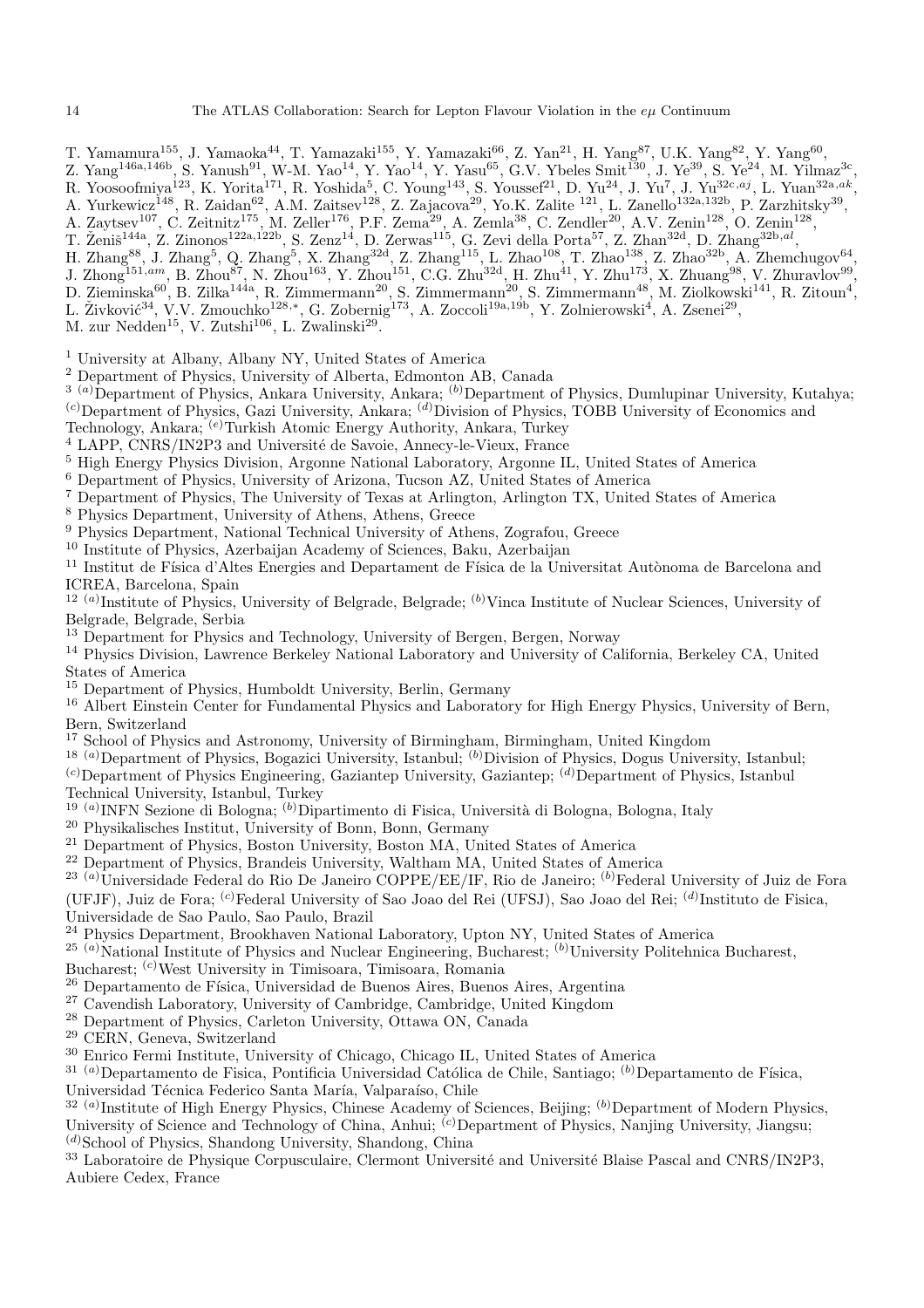- <sup>34</sup> Nevis Laboratory, Columbia University, Irvington NY, United States of America
- <sup>35</sup> Niels Bohr Institute, University of Copenhagen, Kobenhavn, Denmark

<sup>36 (a)</sup>INFN Gruppo Collegato di Cosenza; <sup>(b)</sup>Dipartimento di Fisica, Università della Calabria, Arcavata di Rende, Italy

- <sup>37</sup> AGH University of Science and Technology, Faculty of Physics and Applied Computer Science, Krakow, Poland
- <sup>38</sup> The Henryk Niewodniczanski Institute of Nuclear Physics, Polish Academy of Sciences, Krakow, Poland
- <sup>39</sup> Physics Department, Southern Methodist University, Dallas TX, United States of America
- <sup>40</sup> Physics Department, University of Texas at Dallas, Richardson TX, United States of America
- <sup>41</sup> DESY, Hamburg and Zeuthen, Germany
- $42$  Institut für Experimentelle Physik IV, Technische Universität Dortmund, Dortmund, Germany
- <sup>43</sup> Institut für Kern- und Teilchenphysik, Technical University Dresden, Dresden, Germany
- <sup>44</sup> Department of Physics, Duke University, Durham NC, United States of America
- <sup>45</sup> SUPA School of Physics and Astronomy, University of Edinburgh, Edinburgh, United Kingdom
- <sup>46</sup> Fachhochschule Wiener Neustadt, Johannes Gutenbergstrasse 3 2700 Wiener Neustadt, Austria
- <sup>47</sup> INFN Laboratori Nazionali di Frascati, Frascati, Italy
- <sup>48</sup> Fakultät für Mathematik und Physik, Albert-Ludwigs-Universität, Freiburg i.Br., Germany
- <sup>49</sup> Section de Physique, Université de Genève, Geneva, Switzerland
- <sup>50 (a)</sup>INFN Sezione di Genova; <sup>(b)</sup>Dipartimento di Fisica, Università di Genova, Genova, Italy
- $^{51}$  (a)E.Andronikashvili Institute of Physics, Tbilisi State University, Tbilisi; (b)High Energy Physics Institute, Tbilisi State University, Tbilisi, Georgia
- $52$  II Physikalisches Institut, Justus-Liebig-Universität Giessen, Giessen, Germany
- <sup>53</sup> SUPA School of Physics and Astronomy, University of Glasgow, Glasgow, United Kingdom
- $54$  II Physikalisches Institut, Georg-August-Universität, Göttingen, Germany
- <sup>55</sup> Laboratoire de Physique Subatomique et de Cosmologie, Université Joseph Fourier and CNRS/IN2P3 and Institut National Polytechnique de Grenoble, Grenoble, France
- $^{56}$  Department of Physics, Hampton University, Hampton VA, United States of America<br> $^{57}$  Laboratory for Partials Physics and Cosmology Harvard University, Cambridge MA
- <sup>57</sup> Laboratory for Particle Physics and Cosmology, Harvard University, Cambridge MA, United States of America
- $^{58}$  (a)Kirchhoff-Institut für Physik, Ruprecht-Karls-Universität Heidelberg, Heidelberg; (b)Physikalisches Institut,

Ruprecht-Karls-Universität Heidelberg, Heidelberg; <sup>(c)</sup>ZITI Institut für technische Informatik,

- Ruprecht-Karls-Universität Heidelberg, Mannheim, Germany
- <sup>59</sup> Faculty of Applied Information Science, Hiroshima Institute of Technology, Hiroshima, Japan
- <sup>60</sup> Department of Physics, Indiana University, Bloomington IN, United States of America
- Institut für Astro- und Teilchenphysik, Leopold-Franzens-Universität, Innsbruck, Austria
- <sup>62</sup> University of Iowa, Iowa City IA, United States of America
- <sup>63</sup> Department of Physics and Astronomy, Iowa State University, Ames IA, United States of America
- <sup>64</sup> Joint Institute for Nuclear Research, JINR Dubna, Dubna, Russia
- <sup>65</sup> KEK, High Energy Accelerator Research Organization, Tsukuba, Japan<br><sup>66</sup> Craduato School of Science, Kobo University, Kobo, Japan
- <sup>66</sup> Graduate School of Science, Kobe University, Kobe, Japan
- $^{67}$  Faculty of Science, Kyoto University, Kyoto, Japan  $^{68}$  Kyoto, University of Education, Kyoto, Japan
- $^{68}$  Kyoto University of Education, Kyoto, Japan<br> $^{69}$  Department of Physics, Kyushy University, Eq.
- $^{69}$  Department of Physics, Kyushu University, Fukuoka, Japan  $^{70}$  Institute de Féjee Le Plate. Universited Negional de Le Plate.
- <sup>70</sup> Instituto de Física La Plata, Universidad Nacional de La Plata and CONICET, La Plata, Argentina<br><sup>71</sup> Physics Dopertment, Lancaster University, Lancaster United Kingdom
- <sup>71</sup> Physics Department, Lancaster University, Lancaster, United Kingdom
- <sup>72 (a)</sup>INFN Sezione di Lecce; <sup>(b)</sup>Dipartimento di Matematica e Fisica, Università del Salento, Lecce, Italy
- <sup>73</sup> Oliver Lodge Laboratory, University of Liverpool, Liverpool, United Kingdom
- <sup>74</sup> Department of Physics, Jožef Stefan Institute and University of Ljubljana, Ljubljana, Slovenia
- <sup>75</sup> School of Physics and Astronomy, Queen Mary University of London, London, United Kingdom
- <sup>76</sup> Department of Physics, Royal Holloway University of London, Surrey, United Kingdom
- <sup>77</sup> Department of Physics and Astronomy, University College London, London, United Kingdom

<sup>78</sup> Laboratoire de Physique Nucléaire et de Hautes Energies, UPMC and Université Paris-Diderot and CNRS/IN2P3, Paris, France<br>79 Evropes in

- <sup>79</sup> Fysiska institutionen, Lunds universitet, Lund, Sweden
- <sup>80</sup> Departamento de Fisica Teorica C-15, Universidad Autonoma de Madrid, Madrid, Spain
- $81$  Institut für Physik, Universität Mainz, Mainz, Germany
- <sup>82</sup> School of Physics and Astronomy, University of Manchester, Manchester, United Kingdom
- <sup>83</sup> CPPM, Aix-Marseille Université and CNRS/IN2P3, Marseille, France
- <sup>84</sup> Department of Physics, University of Massachusetts, Amherst MA, United States of America
- <sup>85</sup> Department of Physics, McGill University, Montreal QC, Canada
- <sup>86</sup> School of Physics, University of Melbourne, Victoria, Australia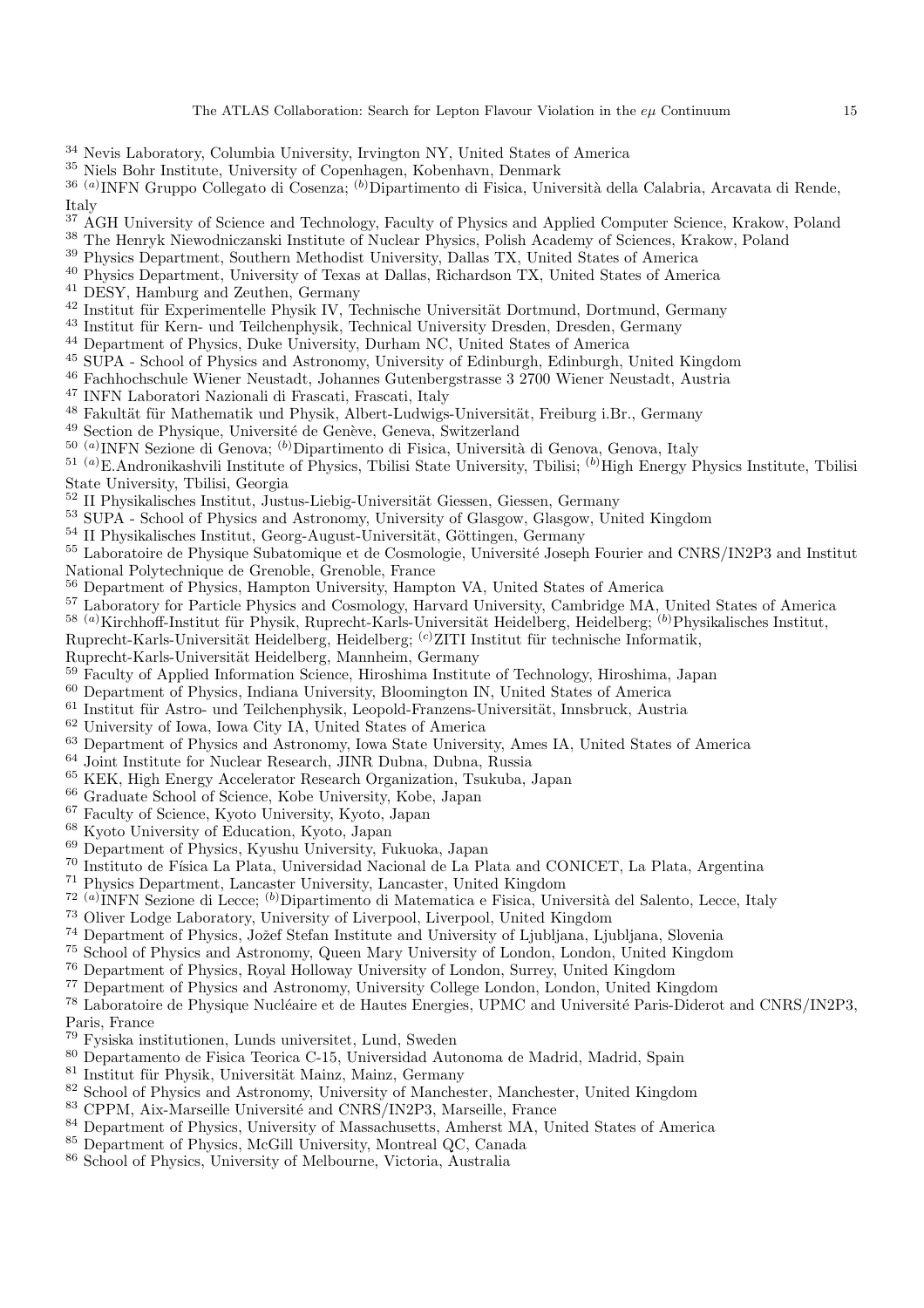- <sup>87</sup> Department of Physics, The University of Michigan, Ann Arbor MI, United States of America
- <sup>88</sup> Department of Physics and Astronomy, Michigan State University, East Lansing MI, United States of America
- <sup>89 (a)</sup>INFN Sezione di Milano; <sup>(b)</sup>Dipartimento di Fisica, Università di Milano, Milano, Italy
- <sup>90</sup> B.I. Stepanov Institute of Physics, National Academy of Sciences of Belarus, Minsk, Republic of Belarus
- <sup>91</sup> National Scientific and Educational Centre for Particle and High Energy Physics, Minsk, Republic of Belarus
- <sup>92</sup> Department of Physics, Massachusetts Institute of Technology, Cambridge MA, United States of America
- <sup>93</sup> Group of Particle Physics, University of Montreal, Montreal OC, Canada
- <sup>94</sup> P.N. Lebedev Institute of Physics, Academy of Sciences, Moscow, Russia
- <sup>95</sup> Institute for Theoretical and Experimental Physics (ITEP), Moscow, Russia<br><sup>96</sup> Moscow, Engineering and Physics Institute (MEPhI), Moscow, Puscia
- <sup>96</sup> Moscow Engineering and Physics Institute (MEPhI), Moscow, Russia
- <sup>97</sup> Skobeltsyn Institute of Nuclear Physics, Lomonosov Moscow State University, Moscow, Russia
- Fakultät für Physik, Ludwig-Maximilians-Universität München, München, Germany
- 99 Max-Planck-Institut für Physik (Werner-Heisenberg-Institut), München, Germany
- <sup>100</sup> Nagasaki Institute of Applied Science, Nagasaki, Japan
- <sup>101</sup> Graduate School of Science, Nagoya University, Nagoya, Japan
- <sup>102 (a)</sup>INFN Sezione di Napoli; <sup>(b)</sup>Dipartimento di Scienze Fisiche, Università di Napoli, Napoli, Italy
- <sup>103</sup> Department of Physics and Astronomy, University of New Mexico, Albuquerque NM, United States of America
- <sup>104</sup> Institute for Mathematics, Astrophysics and Particle Physics, Radboud University Nijmegen/Nikhef, Nijmegen, Netherlands
- <sup>105</sup> Nikhef National Institute for Subatomic Physics and University of Amsterdam, Amsterdam, Netherlands
- <sup>106</sup> Department of Physics, Northern Illinois University, DeKalb IL, United States of America<br><sup>107</sup> Budley Institute of Nueleer Physics, SB RAS, Neuccibirsk, Bussie
- <sup>107</sup> Budker Institute of Nuclear Physics, SB RAS, Novosibirsk, Russia<br><sup>108</sup> Department of Physics, Now York University, Now York NY, Unit
- <sup>108</sup> Department of Physics, New York University, New York NY, United States of America
- <sup>109</sup> Ohio State University, Columbus OH, United States of America
- <sup>110</sup> Faculty of Science, Okayama University, Okayama, Japan
- <sup>111</sup> Homer L. Dodge Department of Physics and Astronomy, University of Oklahoma, Norman OK, United States of America
- <sup>112</sup> Department of Physics, Oklahoma State University, Stillwater OK, United States of America
- <sup>113</sup> Palacký University, RCPTM, Olomouc, Czech Republic
- <sup>114</sup> Center for High Energy Physics, University of Oregon, Eugene OR, United States of America<br><sup>115</sup> LAL Université Paris Sud and CNDS (IN2P3, Oregon, France
- LAL, Université Paris-Sud and CNRS/IN2P3, Orsay, France
- <sup>116</sup> Graduate School of Science, Osaka University, Osaka, Japan
- <sup>117</sup> Department of Physics, University of Oslo, Oslo, Norway<br><sup>118</sup> Department of Physics, Oxford University, Oxford United
- <sup>118</sup> Department of Physics, Oxford University, Oxford, United Kingdom
- <sup>119 (a)</sup>INFN Sezione di Pavia; <sup>(b)</sup>Dipartimento di Fisica, Università di Pavia, Pavia, Italy
- <sup>120</sup> Department of Physics, University of Pennsylvania, Philadelphia PA, United States of America
- <sup>121</sup> Petersburg Nuclear Physics Institute, Gatchina, Russia
- <sup>122 (a)</sup>INFN Sezione di Pisa; <sup>(b)</sup>Dipartimento di Fisica E. Fermi, Università di Pisa, Pisa, Italy
- Department of Physics and Astronomy, University of Pittsburgh, Pittsburgh PA, United States of America
- 124 (a)Laboratorio de Instrumentacao e Fisica Experimental de Particulas LIP, Lisboa, Portugal; (b)Departamento
- de Fisica Teorica y del Cosmos and CAFPE, Universidad de Granada, Granada, Spain
- <sup>125</sup> Institute of Physics, Academy of Sciences of the Czech Republic, Praha, Czech Republic
- <sup>126</sup> Faculty of Mathematics and Physics, Charles University in Prague, Praha, Czech Republic<br><sup>127</sup> Czech Technical University in Prague, Praha, Czech Republic
- <sup>127</sup> Czech Technical University in Prague, Praha, Czech Republic
- <sup>128</sup> State Research Center Institute for High Energy Physics, Protvino, Russia
- <sup>129</sup> Particle Physics Department, Rutherford Appleton Laboratory, Didcot, United Kingdom<br><sup>130</sup> Physics Department, University of Begina, Begina SK, Canada
- <sup>130</sup> Physics Department, University of Regina, Regina SK, Canada
- <sup>131</sup> Ritsumeikan University, Kusatsu, Shiga, Japan
- <sup>132 (a)</sup>INFN Sezione di Roma I; <sup>(b)</sup>Dipartimento di Fisica, Università La Sapienza, Roma, Italy
- <sup>133 (a)</sup>INFN Sezione di Roma Tor Vergata; <sup>(b)</sup>Dipartimento di Fisica, Università di Roma Tor Vergata, Roma, Italy <sup>134 (a)</sup>INFN Sezione di Roma Tre; <sup>(b)</sup>Dipartimento di Fisica, Università Roma Tre, Roma, Italy
- <sup>135 (a)</sup>Faculté des Sciences Ain Chock, Réseau Universitaire de Physique des Hautes Energies Université Hassan II, Casablanca; <sup>(b)</sup>Centre National de l'Energie des Sciences Techniques Nucleaires, Rabat; <sup>(c)</sup>Faculté des Sciences
- Semlalia, Université Cadi Ayyad, LPHEA-Marrakech; <sup>(d)</sup>Faculté des Sciences, Université Mohamed Premier and LPTPM, Oujda; <sup>(e)</sup>Faculté des sciences, Université Mohammed V-Agdal, Rabat, Morocco
- <sup>136</sup> DSM/IRFU (Institut de Recherches sur les Lois Fondamentales de l'Univers), CEA Saclay (Commissariat a l'Energie Atomique), Gif-sur-Yvette, France
- <sup>137</sup> Santa Cruz Institute for Particle Physics, University of California Santa Cruz, Santa Cruz CA, United States of America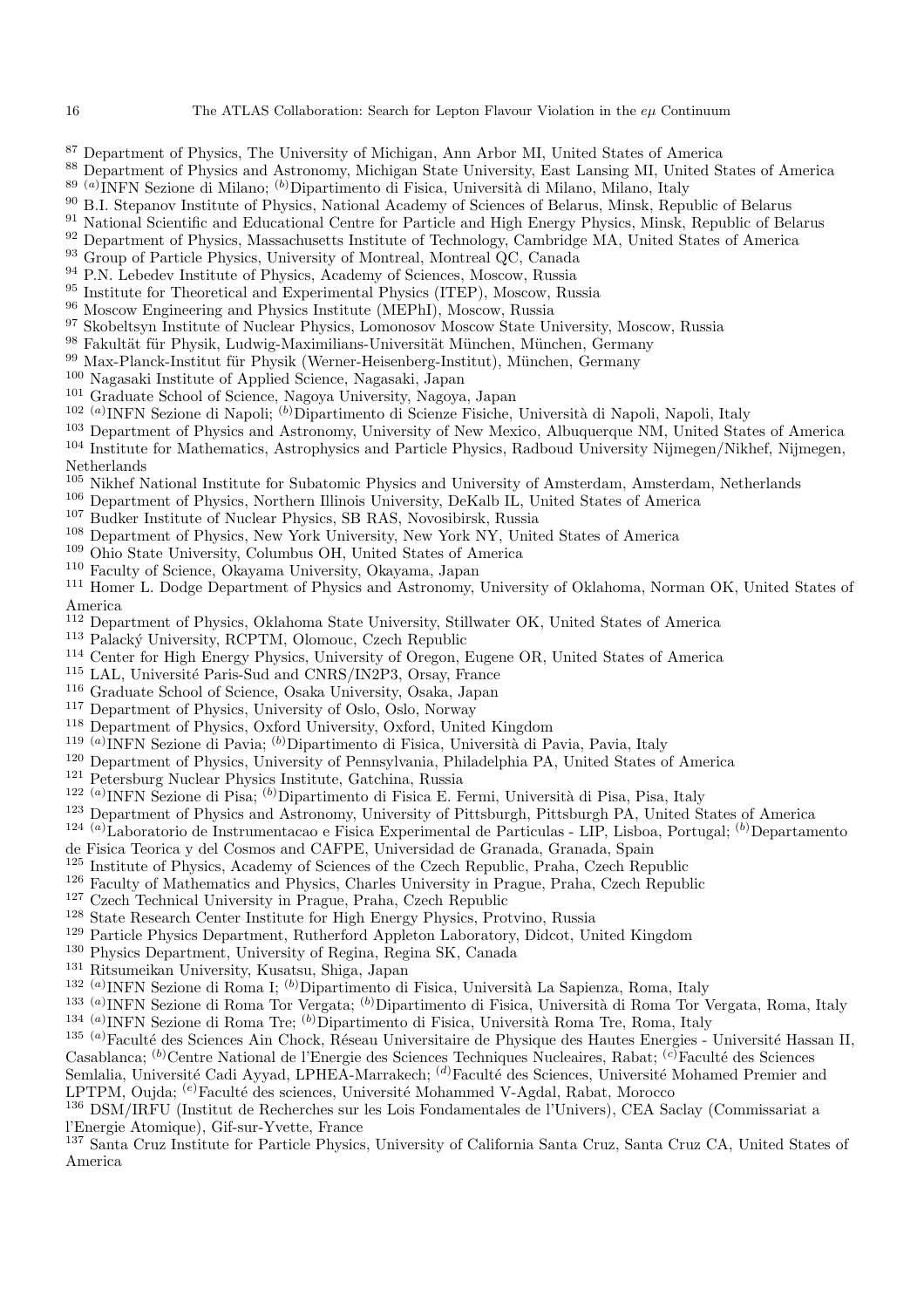- <sup>138</sup> Department of Physics, University of Washington, Seattle WA, United States of America
- <sup>139</sup> Department of Physics and Astronomy, University of Sheffield, Sheffield, United Kingdom
- <sup>140</sup> Department of Physics, Shinshu University, Nagano, Japan
- <sup>141</sup> Fachbereich Physik, Universität Siegen, Siegen, Germany
- <sup>142</sup> Department of Physics, Simon Fraser University, Burnaby BC, Canada
- <sup>143</sup> SLAC National Accelerator Laboratory, Stanford CA, United States of America
- <sup>144 (a)</sup>Faculty of Mathematics, Physics & Informatics, Comenius University, Bratislava; <sup>(b)</sup>Department of Subnuclear Physics, Institute of Experimental Physics of the Slovak Academy of Sciences, Kosice, Slovak Republic
- $145\degree(a)$  Department of Physics, University of Johannesburg, Johannesburg;  $(b)$  School of Physics, University of the
- Witwatersrand, Johannesburg, South Africa
- <sup>146</sup> <sup>(a)</sup>Department of Physics, Stockholm University; <sup>(b)</sup>The Oskar Klein Centre, Stockholm, Sweden
- <sup>147</sup> Physics Department, Royal Institute of Technology, Stockholm, Sweden
- <sup>148</sup> Departments of Physics & Astronomy and Chemistry, Stony Brook University, Stony Brook NY, United States of America
- <sup>149</sup> Department of Physics and Astronomy, University of Sussex, Brighton, United Kingdom
- <sup>150</sup> School of Physics, University of Sydney, Sydney, Australia
- <sup>151</sup> Institute of Physics, Academia Sinica, Taipei, Taiwan
- <sup>152</sup> Department of Physics, Technion: Israel Institute of Technology, Haifa, Israel
- <sup>153</sup> Raymond and Beverly Sackler School of Physics and Astronomy, Tel Aviv University, Tel Aviv, Israel
- <sup>154</sup> Department of Physics, Aristotle University of Thessaloniki, Thessaloniki, Greece
- <sup>155</sup> International Center for Elementary Particle Physics and Department of Physics, The University of Tokyo,
- Tokyo, Japan
- <sup>156</sup> Graduate School of Science and Technology, Tokyo Metropolitan University, Tokyo, Japan
- <sup>157</sup> Department of Physics, Tokyo Institute of Technology, Tokyo, Japan
- Department of Physics, University of Toronto, Toronto ON, Canada
- $^{159}$  (a)TRIUMF, Vancouver BC;  $^{(b)}$ Department of Physics and Astronomy, York University, Toronto ON, Canada<br> $^{160}$  Institute of Pure and Applied Sciences University of Tsukuba 1-1-1 Tennodai Tsukuba, Ibaraki 305-8571
- <sup>160</sup> Institute of Pure and Applied Sciences, University of Tsukuba,1-1-1 Tennodai,Tsukuba, Ibaraki 305-8571, Japan
- <sup>161</sup> Science and Technology Center, Tufts University, Medford MA, United States of America
- <sup>162</sup> Centro de Investigaciones, Universidad Antonio Narino, Bogota, Colombia
- 
- <sup>163</sup> Department of Physics and Astronomy, University of California Irvine, Irvine CA, United States of America<br><sup>164</sup> <sup>(a)</sup> INFN Gruppo Collegato di Udine; <sup>(b)</sup> ICTP, Trieste; <sup>(c)</sup> Dipartimento di Chimica, Fisica e Ambi di Udine, Udine, Italy
- <sup>165</sup> Department of Physics, University of Illinois, Urbana IL, United States of America
- <sup>166</sup> Department of Physics and Astronomy, University of Uppsala, Uppsala, Sweden <sup>167</sup> Institute de Eísics Corpuscular (IEIC) and Departmente de Eísics Atómics, M
- Instituto de Física Corpuscular (IFIC) and Departamento de Física Atómica, Molecular y Nuclear and
- Departamento de Ingeniería Electrónica and Instituto de Microelectrónica de Barcelona (IMB-CNM), University of Valencia and CSIC, Valencia, Spain
- <sup>168</sup> Department of Physics, University of British Columbia, Vancouver BC, Canada
- <sup>169</sup> Department of Physics and Astronomy, University of Victoria, Victoria BC, Canada
- <sup>170</sup> Department of Physics, University of Warwick, Coventry, United Kingdom<br><sup>171</sup> Waseda University, Tokyo, Japan
- Waseda University, Tokyo, Japan
- <sup>172</sup> Department of Particle Physics, The Weizmann Institute of Science, Rehovot, Israel<br><sup>173</sup> Department of Physics, University of Wisconsin, Medison WI, United States of Ame
- <sup>173</sup> Department of Physics, University of Wisconsin, Madison WI, United States of America<br><sup>174</sup> February Bhysile und Astronomia, Julius Marimilians Universität, Würzburg, Carman
- <sup>174</sup> Fakultät für Physik und Astronomie, Julius-Maximilians-Universität, Würzburg, Germany<br><sup>175</sup> Fachbereich C Physik, Bergische Universität Wunnertal, Wunnertal, Germany
- Fachbereich C Physik, Bergische Universität Wuppertal, Wuppertal, Germany
- <sup>176</sup> Department of Physics, Yale University, New Haven CT, United States of America<br><sup>177</sup> Yereyan Physics Institute, Yereyan, Armenia
- Yerevan Physics Institute, Yerevan, Armenia
- <sup>178</sup> Domaine scientifique de la Doua, Centre de Calcul CNRS/IN2P3, Villeurbanne Cedex, France
- <sup>a</sup> Also at Laboratorio de Instrumentacao e Fisica Experimental de Particulas LIP, Lisboa, Portugal
- $<sup>b</sup>$  Also at Faculdade de Ciencias and CFNUL, Universidade de Lisboa, Lisboa, Portugal</sup>
- <sup>c</sup> Also at Particle Physics Department, Rutherford Appleton Laboratory, Didcot, United Kingdom
- $d$  Also at CPPM, Aix-Marseille Université and CNRS/IN2P3, Marseille, France
- <sup>e</sup> Also at TRIUMF, Vancouver BC, Canada
- $f$  Also at Department of Physics, California State University, Fresno CA, United States of America
- <sup>g</sup> Also at Novosibirsk State University, Novosibirsk, Russia

h Also at AGH University of Science and Technology, Faculty of Physics and Applied Computer Science, Krakow, Poland

- $i$  Also at Fermilab, Batavia IL, United States of America
- $j$  Also at Department of Physics, University of Coimbra, Coimbra, Portugal